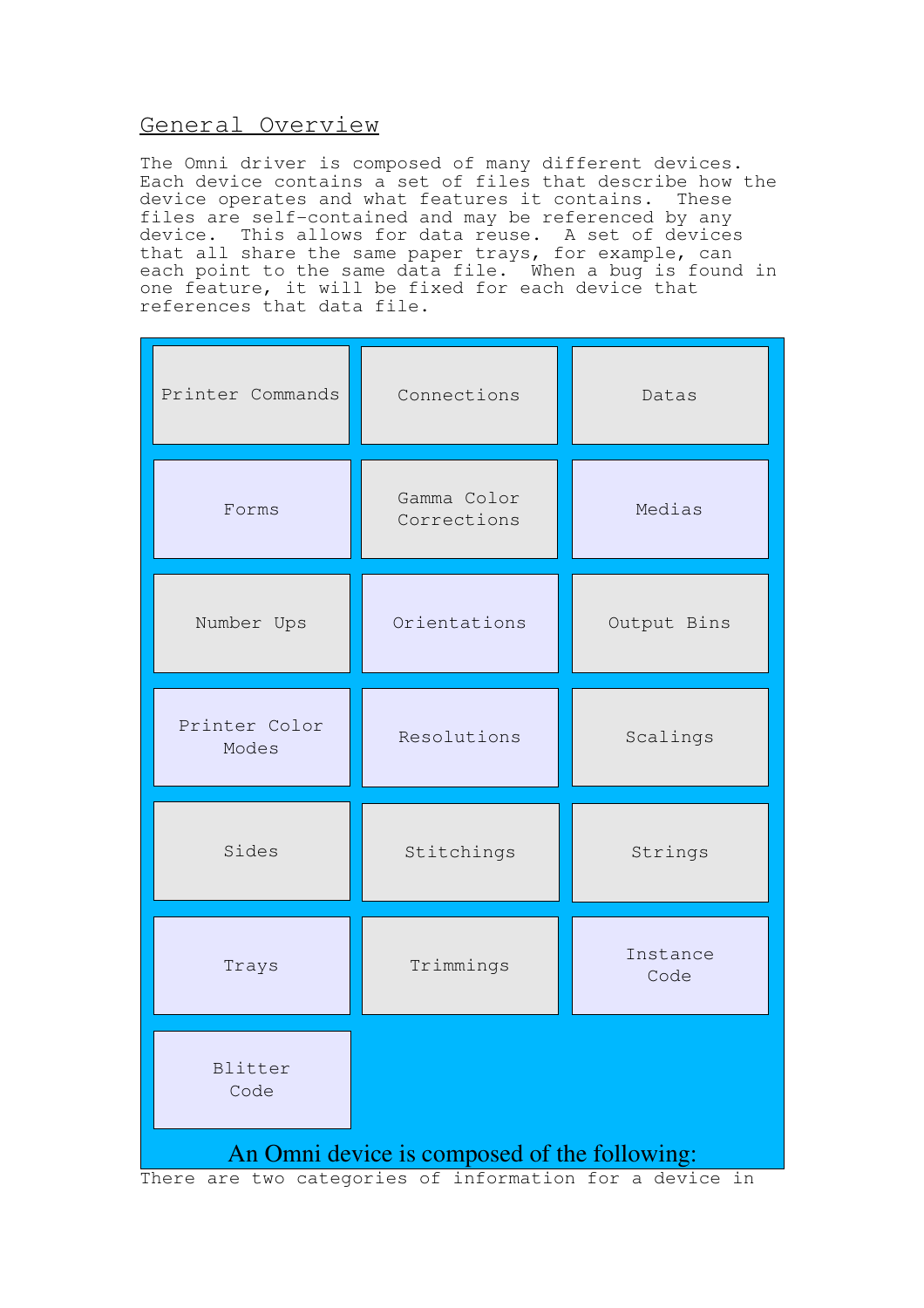the Omni driver. The first category is a set of files that contain data that describe a device. This data is in XML format. The other category is a set of code routines that are executed when a job is submitted to the Omni driver. The code is written in C++ and is broken into two parts: code that handles instance data and code that translates bit mapped images into printer language. The code that handles instance data is also notified of events when a job is printed such as begin job, new page, and end job.

The Omni driver does not take your XML data and handle the print job for you. Instead, it takes the XML data and creates object oriented code for you. These objects are accessed from within your instance and blitter code.

## Linkage Overview

The Omni driver was designed as an architecture for a general printer driver under Linux. It allows applications to print to many different devices under one common API. The common method is for an application to submit an already formatted Postscript job to a Postscript renderer such as Ghostscript. However, this is not the only way to print to Omni. If an application can create a raster image of the page, then the application can send that bit mapped image directly to Omni. Other examples of applications that can link directly to Omni are CUPS and Gnome.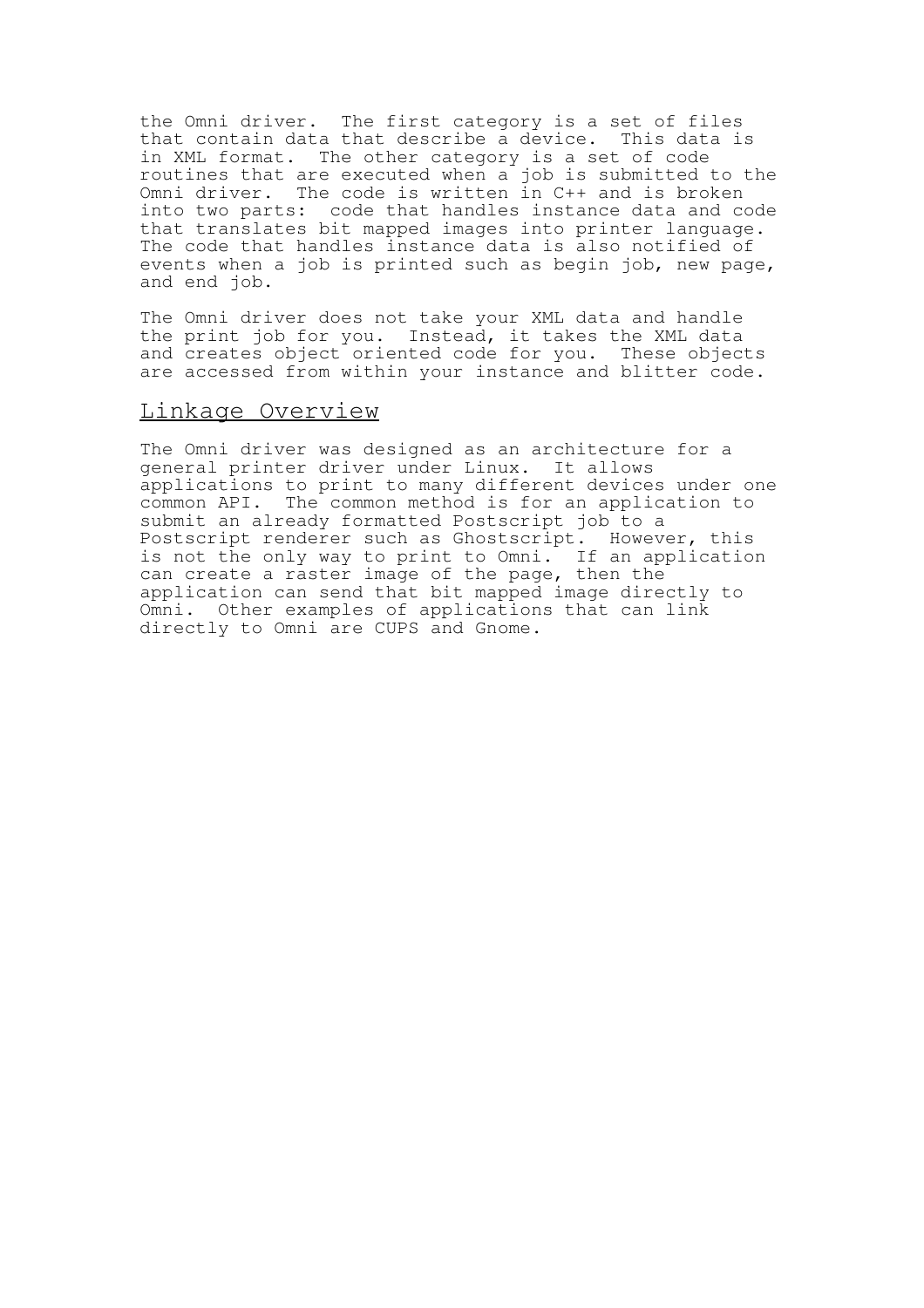

The omni device library can be one of two different classes. The first class of device library source is a compiled device. This library is created from an XML data file that describes a device which is turned into C++ code which is then compiled into a linkable library. The second class of device library source is a generic library that reads an XML data file that describes a<br>device. This library is a general purpose library t This library is a general purpose library that reads the data that describes a device directly and simulates the results that would have been obtained from executing the compiled library.

## Source Code Overview

Download the latest source code from

http://sourceforge.net/project/showfiles.php?group\_id=187 13. Unpack the source tar ball and change to the Omni directory. Devices are separated by manufacturer into directories. A file called "devicesAll.list" in the root directory tells the build process what directories it needs to examine. In each directory, there is a file called "Device List". This file tells the build process which devices it needs to build.

The file, "devicesAll.list", is a shell script that sets one environment variable, DEVICELIST. This variable contains a space separated list of names. Each name is the name of a manufacturer directory in a special format.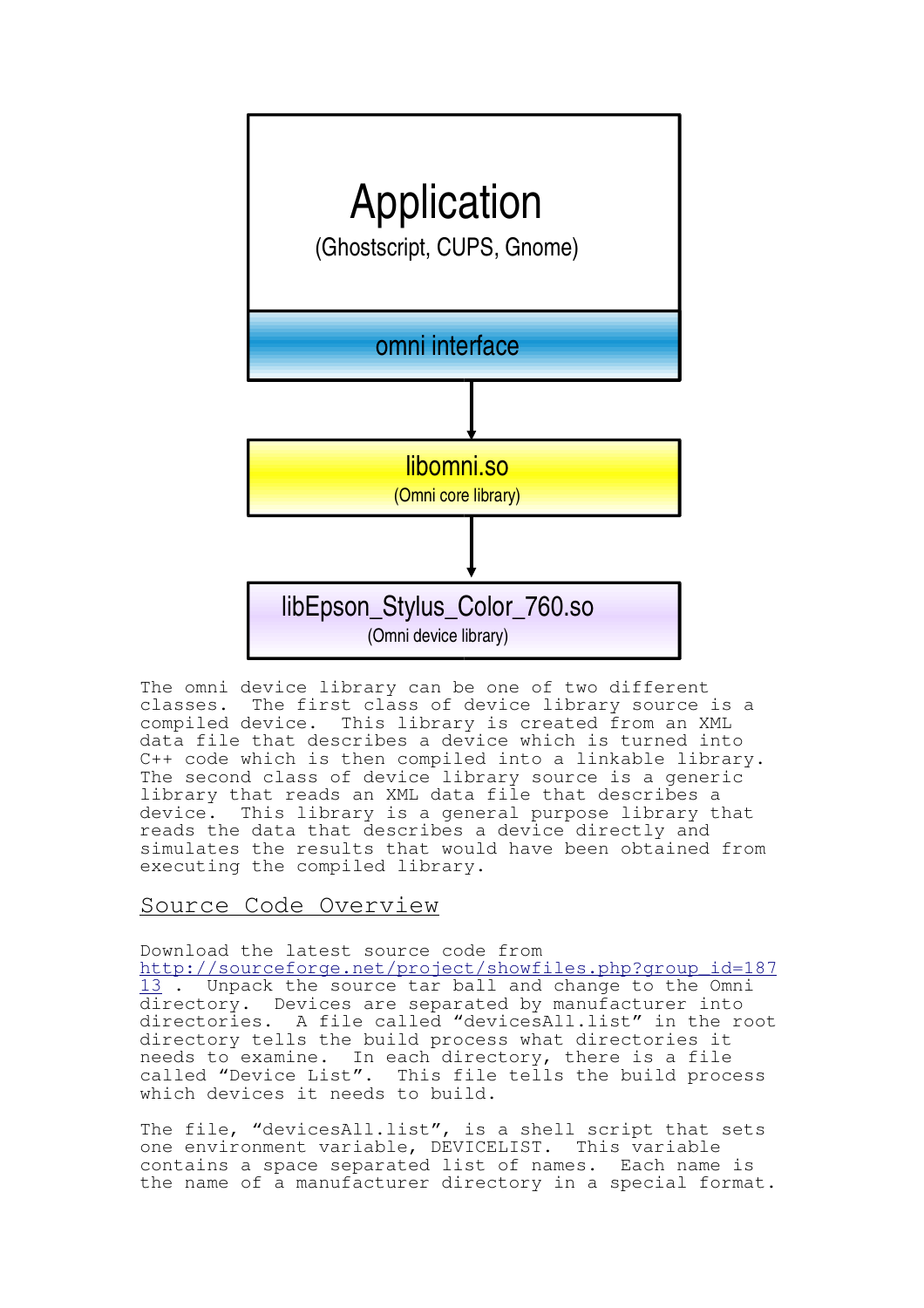In this format, spaces are converted to underscores ('\_') and at the end of the name is a tilde  $('~'')$ .

The file, "Device List", is a text file that contains devices names. Each device name is on a separate line. Lines that start with the pound sign ('#') are ignored.

In order to add a device to the Omni driver, you need to perform the following:

- If the manufacturer's directory does not exist, then create it and add it to "devicesAll.list". Run the script "./setupDevices add". - Add the device name to the "Device List" file
- in the correct directory.

Run the script "./setupOmni". This should configure the build for your system and then build the Omni driver.

# Standard Job Properties Overview

Job properties are properties that can change on a perjob basis. There is one property for each feature that your printer supports. Some examples of job properties are what form (letter, legal, A4) your job is printed on, what orientation is used (portrait, landscape), what resolution is used (300x300, 150x150), what media is used (plain, transparency), what tray the paper is pulled from (tray-1, auto), and what output bin the paper is sent to (top, bottom). The job properties that are common among different printer driver are being standardized at the Free Software Group (www.openprinting.org). When these job properties are referenced in this document, they will use the SJP acronym.

## Device Overview

For each device, there is an XML file. This file describes what components comprise the device. For example, for the device "New Device", there is a device file called "New Device.xml". This XML file has a root node called <Device>. Within that node, there are some name space attributes and one other attribute called device. This attribute has the value of "New Device". Child nodes of <Device> have the following tags:

| XML tag          | description                                                                                            |
|------------------|--------------------------------------------------------------------------------------------------------|
| DriverName       | The name of the driver                                                                                 |
| Capability       | Optional capabilities that<br>an application can query.<br>There can be 0 or more of<br>these tags.    |
| RasterCapability | Optional capabilities that<br>the raster engine can query.<br>There can be 0 or more of<br>these tags. |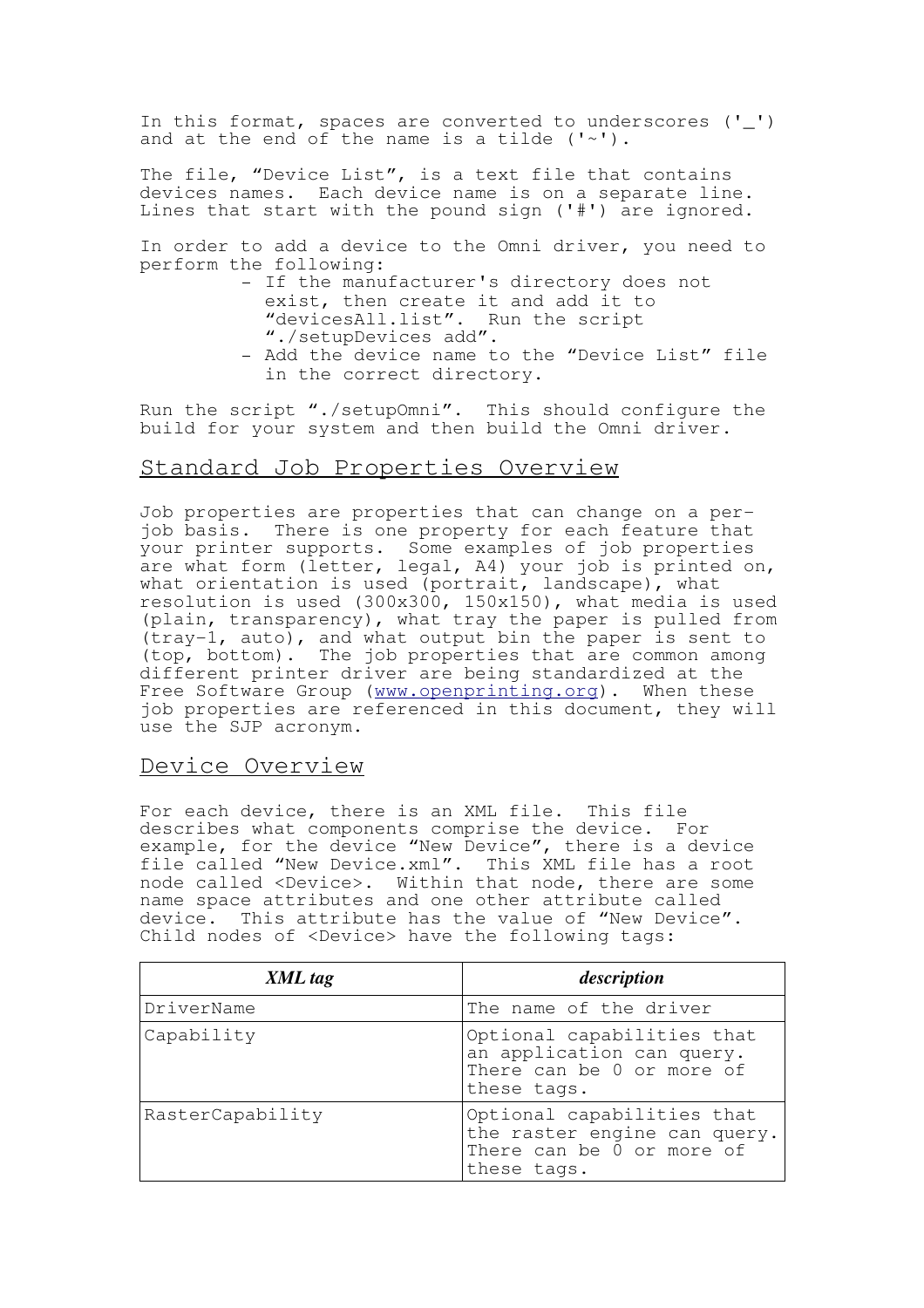| XML tag           | description                                                                                                                                                                                                                                                                                                                      |
|-------------------|----------------------------------------------------------------------------------------------------------------------------------------------------------------------------------------------------------------------------------------------------------------------------------------------------------------------------------|
| DeviceOptions     | Optional capabilities that<br>your printer code can query<br>to help distinguish between<br>different devices. There can<br>be 0 or more of these tags.                                                                                                                                                                          |
| PDL               | Programmatic description of<br>your device. This has four<br>attributes: "level",<br>"sublevel", "major", and<br>"minor". See the file<br>PDL.hpp for expected values.                                                                                                                                                           |
| Uses              | This is an alias of Has.<br>See Has for a definition.                                                                                                                                                                                                                                                                            |
| Has               | Loads an external XML file<br>into your device.                                                                                                                                                                                                                                                                                  |
| Instance          | Points to a C++ header file<br>or a C++ code file that<br>controls the device's<br>instance code.<br>There are<br>two of these tags. One for<br>the header file and one for<br>the code file. If this is<br>present, then Blitter must<br>follow and PluggableInstance<br>or PluggableBlitter cannot<br>occur.                   |
| Blitter           | Points to a C++ header file<br>or a C++ code file that<br>controls the device's<br>blitter code. There are two<br>of these tags. One for the<br>header file and one for the<br>If this is<br>code file.<br>present, then Instance must<br>already has been seen and<br>PluggableInstance or<br>PluggableBlitter cannot<br>occur. |
| PluggableInstance | Points to a executable<br>program that will control<br>the device's instance and<br>blitter code. If this is<br>present, then<br>PluggableBlitter must follow<br>and Instance or Blitter<br>cannot occur.                                                                                                                        |
| PluggableBlitter  | Empty. PluggableInstance<br>has all of the information.<br>If this is present, then<br>PluggableBlitter must<br>already has been seen and<br>Instance or Blitter cannot<br>occur.                                                                                                                                                |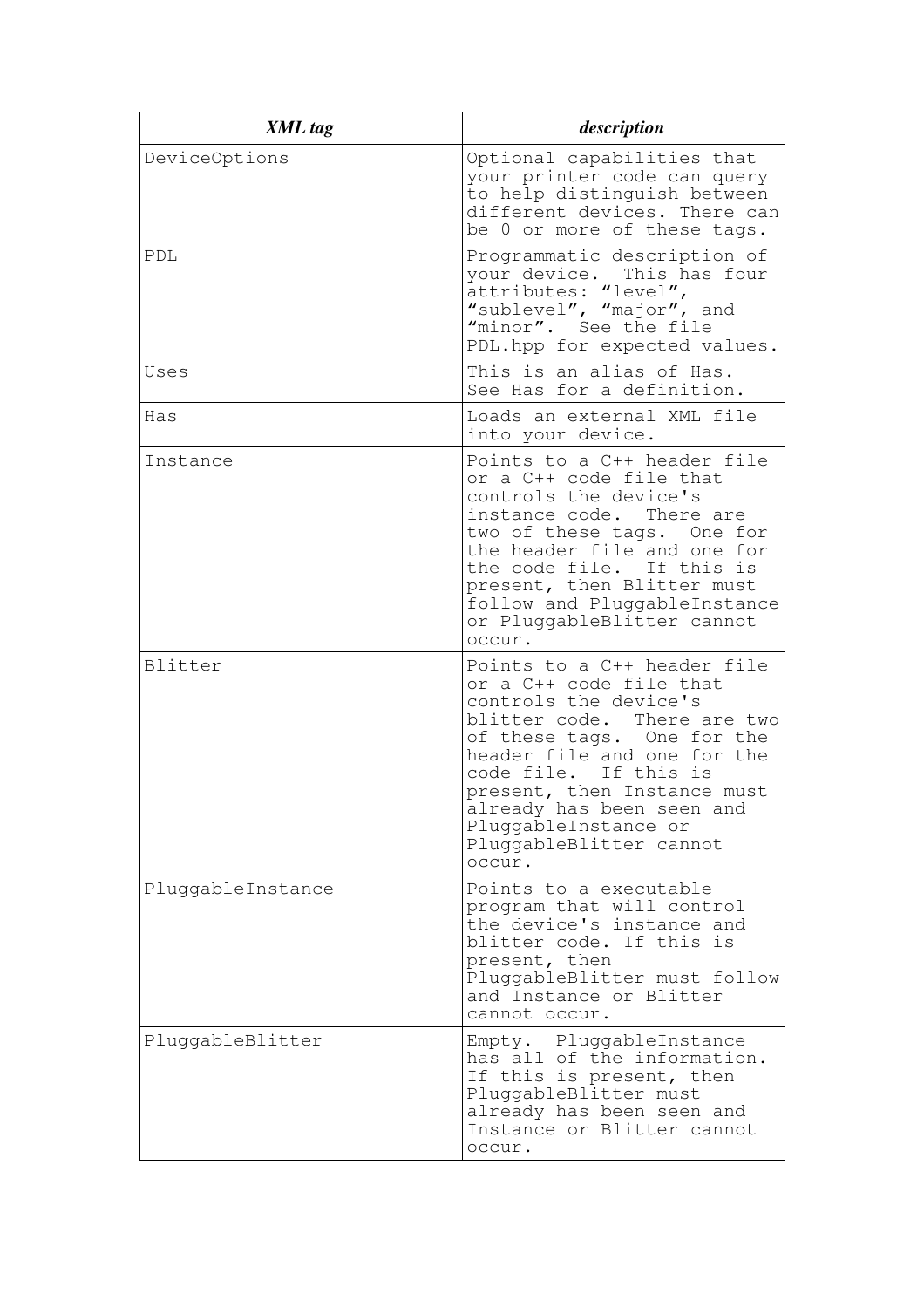| XML tag              | description                                      |
|----------------------|--------------------------------------------------|
| DefaultJobProperties | Contains the device's<br>initial job properties. |

# DefaultJobProperties structure:

| XML tag         | description                                                                                |
|-----------------|--------------------------------------------------------------------------------------------|
| Copies          | The default element in the<br>corresponding XML file.                                      |
| dither          | The default element in the<br>corresponding XML file.                                      |
| Form            | The default element in the<br>corresponding XML file.                                      |
| omniForm        | This is an optional element<br>which informational in<br>nature and should not be<br>used. |
| media           | The default element in the<br>corresponding XML file.                                      |
| deviceNumberUp  | The default element in the<br>corresponding XML file.                                      |
| Rotation        | The default element in the<br>corresponding XML file.                                      |
| omniOrientation | This is an optional element<br>which informational in<br>nature and should not be<br>used. |
| OutputBin       | The default element in the<br>corresponding XML file.                                      |
| printmode       | The default element in the<br>corresponding XML file.                                      |
| Resolution      | The default element in the<br>corresponding XML file.                                      |
| omniResolution  | This is an optional element<br>which informational in<br>nature and should not be<br>used. |
| deviceScaling   | The default element in the<br>corresponding XML file.                                      |
| SheetCollate    | The default element in the<br>corresponding XML file.                                      |
| Sides           | The default element in the<br>corresponding XML file.                                      |
| InputTray       | The default element in the<br>corresponding XML file.                                      |
| omniTray        | This is an optional element<br>which informational in<br>nature and should not be<br>used. |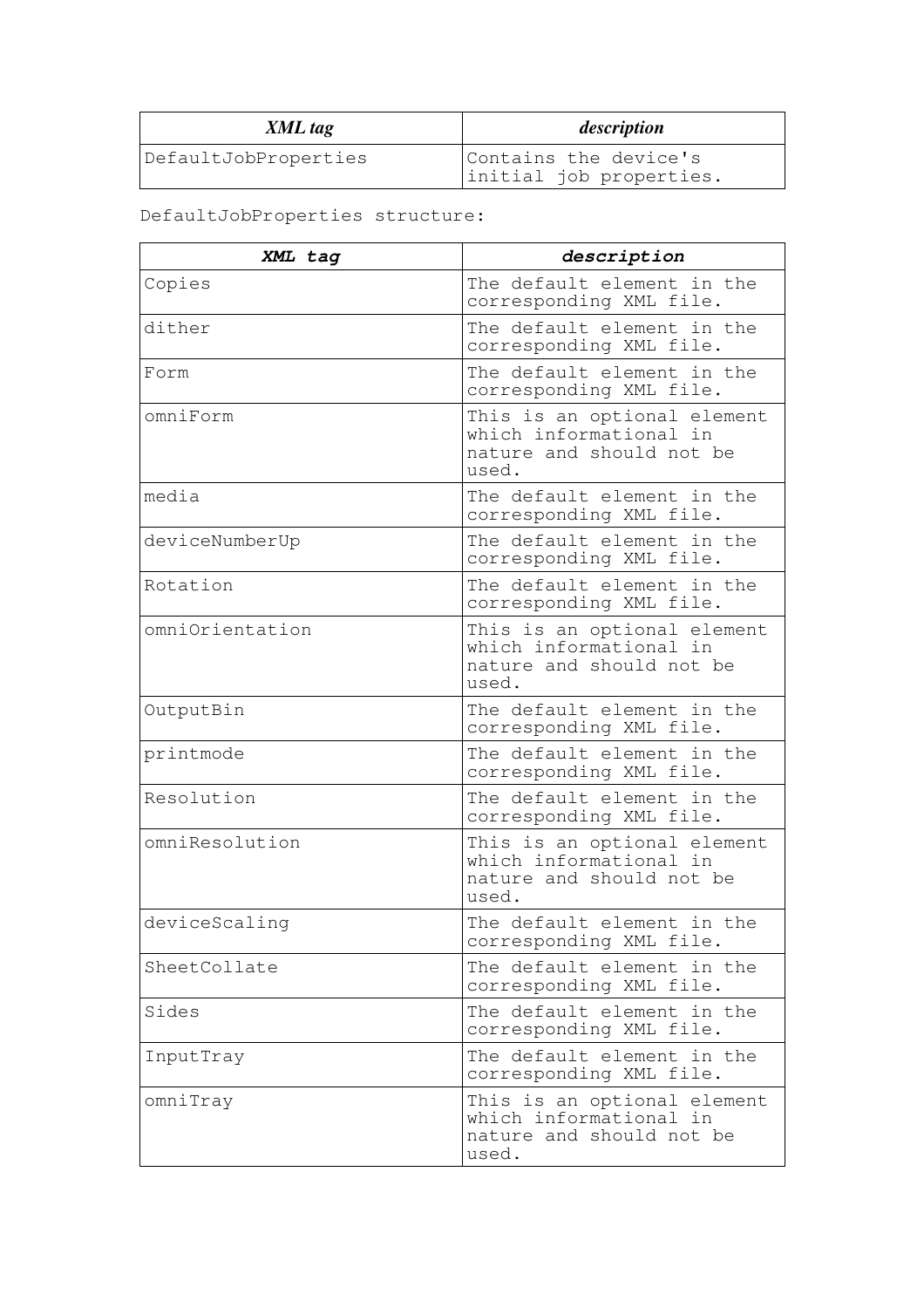| XML tag  | description                                           |
|----------|-------------------------------------------------------|
| Trimming | The default element in the<br>corresponding XML file. |

The following is an example of a new device XML file.

#### **New Device.xml**

1: <?xml version="1.0" encoding="UTF-8"?>  $2: <!--</math>$ 3: IBM Omni driver<br>4: Copyright (c) I Copyright (c) International Business Machines Corp., 2000  $\frac{5}{6}$ : This library is free software; you can redistribute it and/or modify<br> $7 \cdot 11 \cdot 11$ it under the terms of the GNU Lesser General Public License as published<br>8: by by the Free Software Foundation; either version 2.1 of the License, or<br>9: (a (at your option) any later version.  $\frac{10}{11}$ : This library is distributed in the hope that it will be useful,<br>12: but WITHOUT ANY WARRANTY; without even the implied warranty of<br>13: 13: MERCHANTABILITY or FITNESS FOR A PARTICULAR PURPOSE. See<br>14: the GNU Lesser General Public License for more details. the GNU Lesser General Public License for more details.  $\frac{15}{16}$ : You should have received a copy of the GNU Lesser General Public License<br>17: along along with this library; if not, write to the Free Software 18: Foundation, Inc., 59 Temple Place, Suite 330, Boston, MA 02111-1307 USA 19: --> 20: <Device xmlns="http://www.ibm.com/linux/ltc/projects/omni/" xmlns:xs="http://www.w3.org/2001/XMLSchema-instance" name="New Device" xs:schemaLocation="http://www.ibm.com/linux/ltc/projects/omni/ ../ OmniDevice.xsd"> 21: <DriverName>New Manufacturer</DriverName> 22: <Capability type="COLOR"/><br>23: <Capability type="MONOCHRO 23:  $\langle$ Capability type="MONOCHROME"/><br>24:  $\langle$ Capability type="MIRROR"/> 24: <Capability type="MIRROR"/><br>25: <RasterCapabilities type="T 25: <RasterCapabilities type="TOP\_TO\_BOTTOM"/><br>26: <DeviceOptions type="USB PORT SUPPORT"/> 26: <DeviceOptions type="USB\_PORT\_SUPPORT"/> 27: <PDL level="PDL\_Epson" sublevel="LEVEL\_ESCP\_2" major="1"  $minor="0"$ /><br>28: <Use 28: < Uses>New Device Commands.xml</Uses><br>29: < Has>New Device Copies.xml</Has> 29: <has>New Device Copies.xml</has><br>30: <has>New Device Forms.xml</has> 30: <Has>New Device Forms.xml</Has> 31: <Has>New Device Medias.xml</Has> 32: <Has>New Device Number Ups.xml</Has> 33: <Has>New Device Orientations.xml</Has> 34: <Has>New Device Output Bins.xml</Has> 35: <has>New Device Print Modes.xml</has><br>36: <has>New Device Resolutions.xml</has> 36: <Has>New Device Resolutions.xml</Has> 37: <Has>New Device Scalings.xml</Has><br>38: <Has>New Device Sheet Collations.x 38: <has>New Device Sheet Collations.xml</has><br>39: <has>New Device Sides.xml</has> 39: <has>New Device Sides.xml</has>40: <has>New Device Stitchings.xml< 40: <has>New Device Stitchings.xml</has><br>41: <has>New Device Trays.xml</has> 41: <Has>New Device Trays.xml</Has> 42: <has>New Device Trimmings.xml</has><br>43: </hastance>New Device Instance.hpp</ 43: <Instance>New Device Instance.hpp</Instance> 44: <Instance>New Device Instance.cpp</Instance> 45: <Blitter>New Device Blitter.hpp</Blitter> 46: <Blitter>New Device Blitter.cpp</Blitter> 47: <DefaultJobProperties><br>48: <copies>1</copies> 48: <Copies>1</Copies><br>49: <dither>DITHER STU 49: <dither>DITHER\_STUCKI\_DIFFUSION</dither>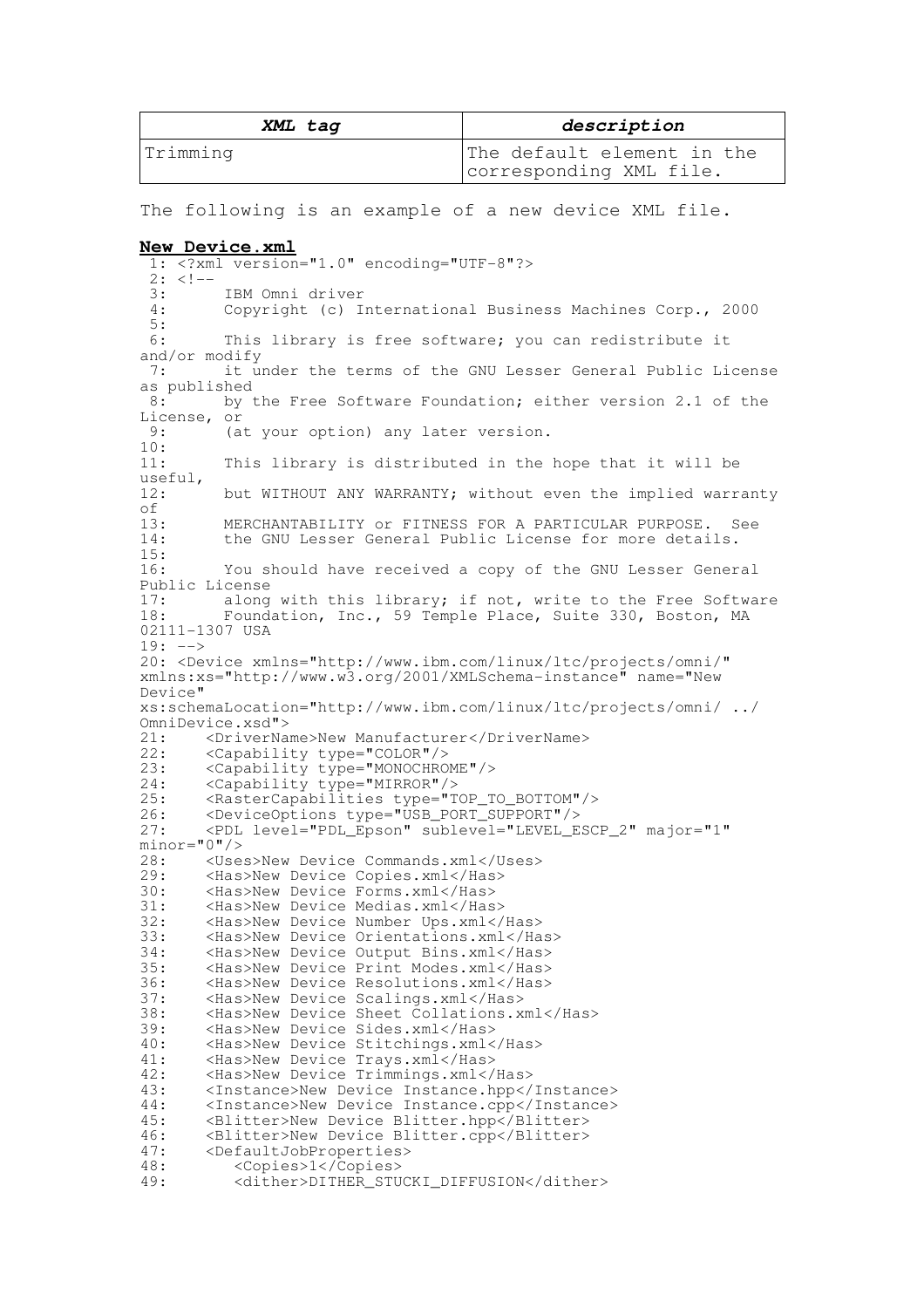50: <Form>na\_letter\_8.50x11.00in</Form><br>51: <media>MEDIA PLAIN</media> 51: <media>MEDIA\_PLAIN</media><br>52: <deviceNumberUp> 52: <deviceNumberUp><br>53: <NumberUp FOR 53: <NumberUp FORMAT="XbyY"><br>54: <x>1</x> 54:  $\langle x \rangle 1 \langle x \rangle$ <br>55:  $\langle y \rangle 1 \langle y \rangle$  $<$ y>1 $<$ /y> 56: </NumberUp> 57: <NumberUpPresentationDirection>TorightTobottom</NumberUpPresentation Direction><br>58: 58: </deviceNumberUp><br>59: <Rotation>Portrai 59: <Rotation>Portrait</Rotation> 60: <OutputBin>Top</OutputBin> 61: <printmode>PRINT\_MODE\_24\_CMYK</printmode><br>62: <Resolution>360x360</Resolution> 62: <Resolution>360x360</Resolution><br>63: <deviceScaling> 63: <deviceScaling><br>64: <scalingPerc 64: <ScalingPercentage>0</ScalingPercentage> 65: <ScalingType>None</ScalingType> 66: </deviceScaling><br>67: </sheetCollate>Sh 67: <SheetCollate>SheetUncollated</SheetCollate> 68: <Sides>OneSidedFront</Sides> 69: <deviceStitching><br>70: <stitchingPosi 70: <StitchingPosition>0</StitchingPosition> 71: <StitchingReferenceEdge>Top</StitchingReferenceEdge> 72: <StitchingType>None</StitchingType> 73: < StitchingCount>0</StitchingCount>74: < StitchingAngle>0</StitchingAngle> 74: <StitchingAngle>0</StitchingAngle> </deviceStitching> 76: <InputTray>Continuous</InputTray><br>77: <Trimming>None</Trimming> 77: <Trimming>None</Trimming><br>78: </DefaultJobProperties> </DefaultJobProperties> 79: </Device>

On line 21, the driver name (Manufacturer's name) is specified in the tag and on line 20, the device name is specified with the name= attribute.

On line 22 is the start of the capability flags. These are defined in Capability.hpp. They are returned to an application to simply determine the capabilities of a device.

On line 25 is the start of the raster capability flags. These are defined in RasterCapabilities.hpp. These will be used in the future by the raster engine when it sends bit mapped data to the device.

On line 26 is the start of device options. These options are queried by the device specific code to determine which category that this device falls into.

On line 27 is the PDL tag. This is a simple classification of what the raster language type is that this device uses.

On lines 28-42 is the meat of the device definition. It lists the individual files of features that this device uses. Each file is an XML file that describes a particular feature such as what forms a device can print on or what input trays that it can feed paper from, etc.

On lines 43-44 and 45-46 are the definition of what instance and blitter code that the device uses.

On line 47 is the structure of what defaults are for each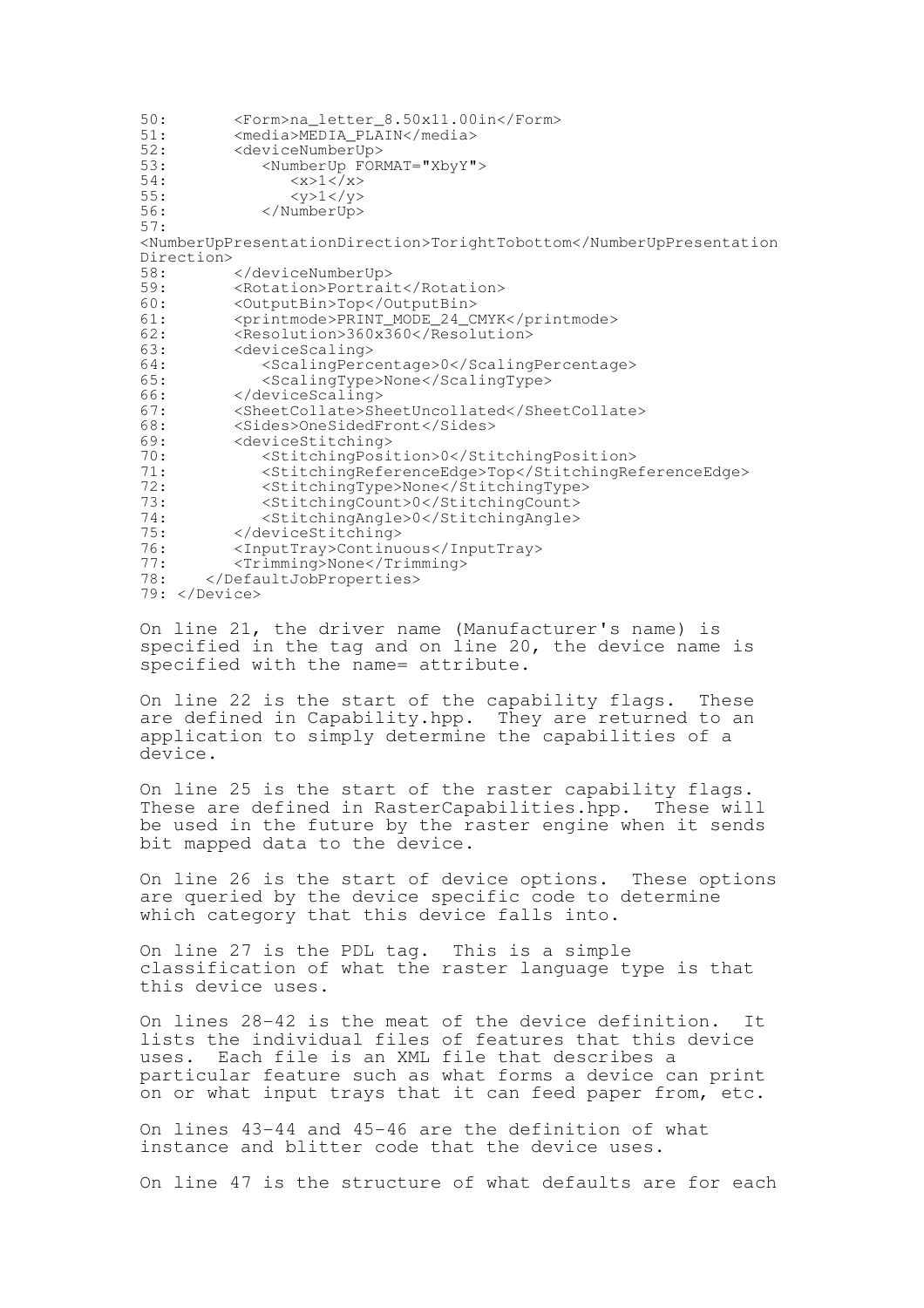of the allowable job properties. These job properties must be defined as acceptable for this device in the above XML files (lines 28-42).

# Commands for a device

| XML tag  | description             |
|----------|-------------------------|
| Icommand | A command for a device. |

#### **New Device Commands.xml**

1: <?xml version="1.0" encoding="UTF-8"?>  $2: <!--</math>$ 3: IBM Omni driver<br>4: Copyright (c) I Copyright (c) International Business Machines Corp., 2000  $\frac{5}{6}$ : This library is free software; you can redistribute it and/or modify<br>7:  $\frac{1}{1}$  it u it under the terms of the GNU Lesser General Public License as published<br> $\frac{8}{10}$  by t by the Free Software Foundation; either version 2.1 of the License, or  $9: 6^{\circ}$ (at your option) any later version. 10: 11: This library is distributed in the hope that it will be useful,<br>12: but WITHOUT ANY WARRANTY; without even the implied warranty of<br> $13:$ 13: MERCHANTABILITY or FITNESS FOR A PARTICULAR PURPOSE. See<br>14: the GNU Lesser General Public License for more details. the GNU Lesser General Public License for more details.  $\frac{15}{16}$ : You should have received a copy of the GNU Lesser General Public License<br>17: along 17: along with this library; if not, write to the Free Software<br>18: Foundation, Inc., 59 Temple Place, Suite 330, Boston, MA Foundation, Inc., 59 Temple Place, Suite 330, Boston, MA 02111-1307 USA  $19: ---$ 20: 21: <deviceCommands<br>22: xmlns="http: 22: xmlns="http://www.ibm.com/linux/ltc/projects/omni/" 23: xmlns:xs="http://www.w3.org/2001/XMLSchema-instance" 24: xs:schemaLocation="http://www.ibm.com/linux/ltc/projects/omni/ ../ OmniDevice.xsd"> 25: <command name="cmdSetColor">\_ESC\_ &quot;r%d&quot;</command> 26: <command name="cmdSetDotSizeInt">\_ESC\_ &quot; (e&quot; HEX(02)  $HEX(00) HEX(00) \& Quot; %c\" 27: *command name="cmdSetDotSize" > ES*$ <command name="cmdSetDotSize"> ESC &quot; (e&quot; HEX(02) HEX(00) & quot; % w & quot; </ command> 28: <command name="cmdSetFormSize">\_ESC\_ &quot; (C&quot; HEX(02) HEX(00) & quot; %W& quot; </ command> 29: <command name="cmdSetPageSize">\_ESC\_ &quot; (S&quot; HEX(08) HEX(00) "%W" HEX(00) HEX(00) "%W" HEX(00) HEX  $(00)command>$ 30: < command name="cmdSetHardwareMicroweave">\_ESC\_ &quot; (i&quot; HEX(01) HEX(00) & quot;%c& quot;</command> 31: <command name="cmdUSBInit">HEX(00) HEX(00) HEX(00) \_ESC\_ HEX (01) & quot; @EJL" HEX(20) & quot; 1284.4& quot; \_LF\_  $\text{Equot}; \overline{\text{EJL}}$   $\text{Equot}; \overline{\text{HEX}}(20)$  HEX(20) HEX(20) HEX(20)  $LF_{\text{S}}$  / command><br>32:  $\frac{1}{2}$  < comman <command name="cmdInit">\_ESC\_ &quot;@&quot; \_ESC\_ & quot; @ & quot; </ command><br>33: < command name=" c <command name="cmdRemote">\_ESC\_ &quot; (R&quot; HEX (08) HEX (00) HEX(00) & quot; REMOTE1PM & quot; HEX (02) HEX (00) HEX (00) HEX (00)  $\text{arguot}; \text{SNquot}; \text{ HEX}$  (03) HEX (00) HEX (00) HEX (00) HEX (01)  $\omega$  squot;  $\overline{S}N\omega$  (03)  $\overline{H}EX$  (00)  $\overline{H}EX$  (00)  $\overline{H}EX$  (01)  $\overline{H}EX$  (00)  $\text{Equot}; \text{SN}\$  HEX (03) HEX (00) HEX (00) HEX (02) HEX (00) \_ESC\_ HEX (00) HEX (00) HEX (00)</command>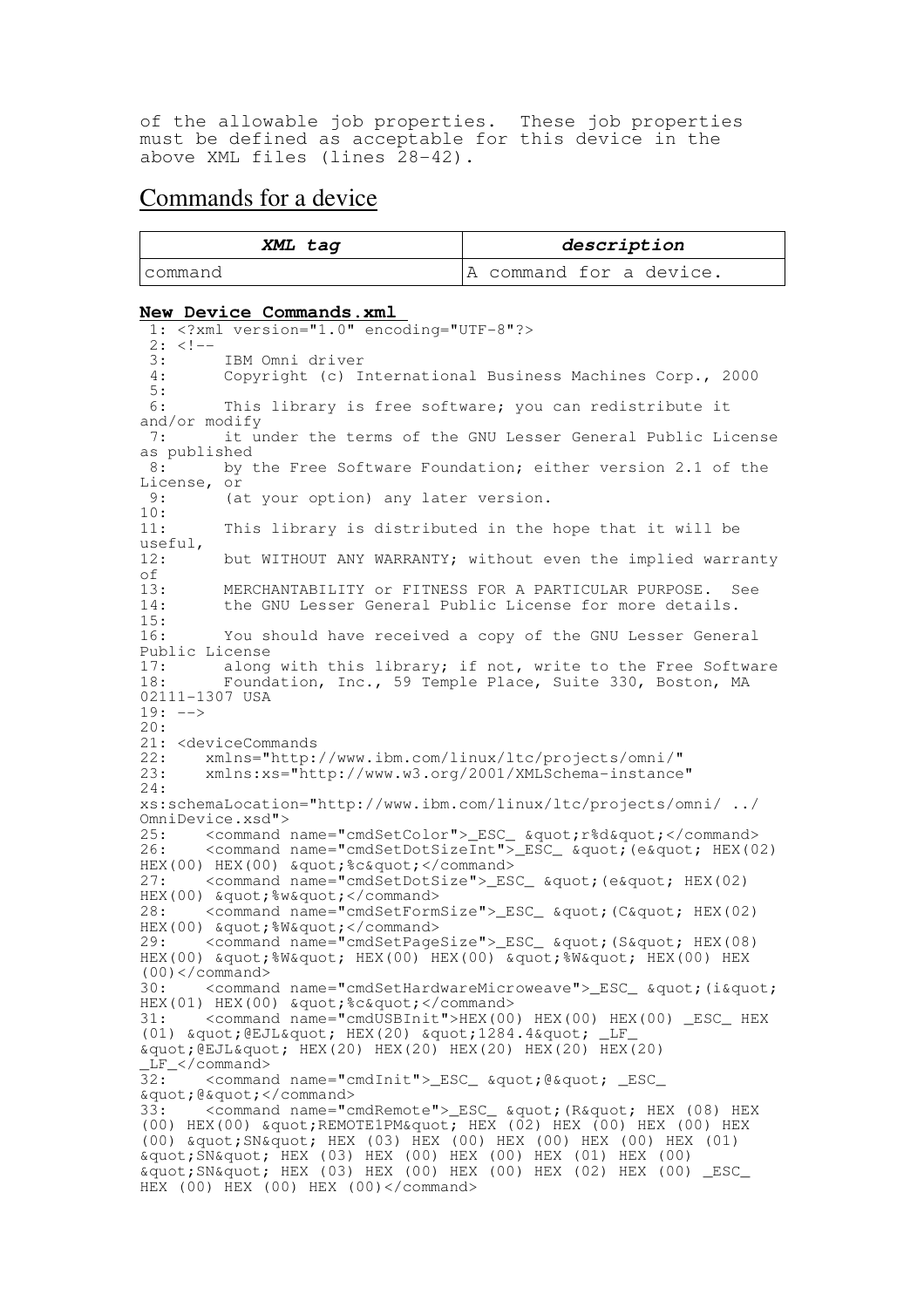34: <command name="cmdUnknown">\_ESC\_ HEX (19) %quot;1%quot;</command><br>35: <command name="c 35: <command name="cmdTerm">\_ESC\_ HEX (40)</command> 36: <command name="cmdReset">\_ESC\_ HEX (40)</command> 37: <command name="cmdAbort">\_FF\_ \_ESC\_ HEX (40)</command> 38: <command name="cmdPageEject">\_FF\_</command> 39: <command name="cmdSetXPos">\_ESC\_ HEX (24) HEX (25) HEX (77) </command> 40: <command name="cmdSetYPos">\_ESC\_ HEX (28) HEX (56) HEX (02)  $\frac{NUL}{41}$  HEX (25) HEX (77) </command><br>41: <command name="cmdBidi">\_E 41: <command name="cmdBidi">\_ESC\_ HEX (55) HEX (25) HEX (63)  $\langle$ /command><br>42:  $\langle$ co 42: <command name="cmdBeginRasterGraphics">\_ESC\_ HEX (28) HEX (47) HEX (01) \_NUL\_ HEX (01)</command><br>43: <command name="cmdEndRasterGrap 43: <command name="cmdEndRasterGraphicsLine">\_CR\_</command> 44: <command name="cmdMoveToNextRasterGraphicsLine">\_LF\_</command>45;  $\overline{\text{13}}$  <command name="cmdSetResolution">\_ESC\_ &quot; (U&quot; HEX  $(05)$  HEX  $(00)$   $&$ quot;  $&$ c $&$ c $&$ c $&$ w $&$ quot; </command> 46: <command name="cmdSetPageFormFactor">\_ESC\_ &quot; (S&quot; HEX  $(08)$  HEX  $(00)$   $\&$ quot;  $\&$ d $\&$ d $\&$ quot;  $\&$ /command name="cmdSetSpecialResol <command name="cmdSetSpecialResolution">\_ESC\_ &quot; (D&quot; HEX (04) HEX (00) & quot; %w%c%c" </command> 48: <command name="cmdVariRaster"> ESC & quote <command name="cmdVariRaster">\_ESC\_ &quot;i%c%c%c%w%  $w\"$ <br>49. <command n 49: <command name="cmdPositionX">\_ESC\_ "(\$" HEX (04) HEX (00) HEX (00) HEX (00) HEX (00) HEX (00)</command><br>50: <command name="cmdPositionX1">\_ESC\_ &quot; (\$&qu <command name="cmdPositionX1">\_ESC\_ &quot; (\$&quot; HEX (04) HEX (00) "%c%c%c%c"</command><br>51: <command name="cmdMoveRelativeY" <command name="cmdMoveRelativeY">\_ESC\_ &quot; (v&quot; HEX  $(04)$  HEX  $(00)$   $\&$ quot;  $\&$ d $\&$ quot; </command<br>52: <command name="cmdSetSixthLineS; 52: <command name="cmdSetSixthLineSpacing">\_ESC\_ %quot;2%quot;</command><br>53: <command name="c 53: <command name="cmdSetPageLengthInLines">\_ESC\_ "C% c&quot:</command> 54: </deviceCommands> On line 1 is the XML version of the file. On lines 2-19 is the license. On lines 21-24 is the root tag of what XML data is contained in this file. The root tag is <deviceCommands>. On lines 25-53 are the commands that are valid for this device. The format for elements in the structure is the name of the tag (<command>) followed by an attribute (name=) which contains the name of the command. The command data is between the start and end command tags. The command data can be composed of one or more of the following:<br>\_ESC\_ - hexadecimal  $0x1b$ <br>-  $0x0c$  $\begin{array}{ccc} -FF & - & 0 \times 0 \subset \\ -LF & - & 0 \times 0 \end{array}$  $\begin{array}{ccc}\n\begin{array}{ccc}\n-LF & - & \phantom{00} & 0 \times 0a \\
CR & - & \phantom{000} & 0 \times 0d\n\end{array}\n\end{array}$  $-CR$  -  $R$ <sup>N</sup>  $\begin{array}{ccc} \boxed{EM} & - & 0 \times 19 \\ \text{FS} & - & 0 \times 1c \end{array}$  $-FS_$  -  $CAN$  - $\begin{array}{ccc}\n\text{CAN} & - & \text{OX18} \\
\text{NULL} & - & \text{Ox18} \\
\end{array}$ \_NUL\_ - 0x00 HEX (xx) - any hexadecimal value 2 hex digits long ASCII (c) - an ASCII character c. "string" - an ASCII string

Usage:

The command structure comes from the Device's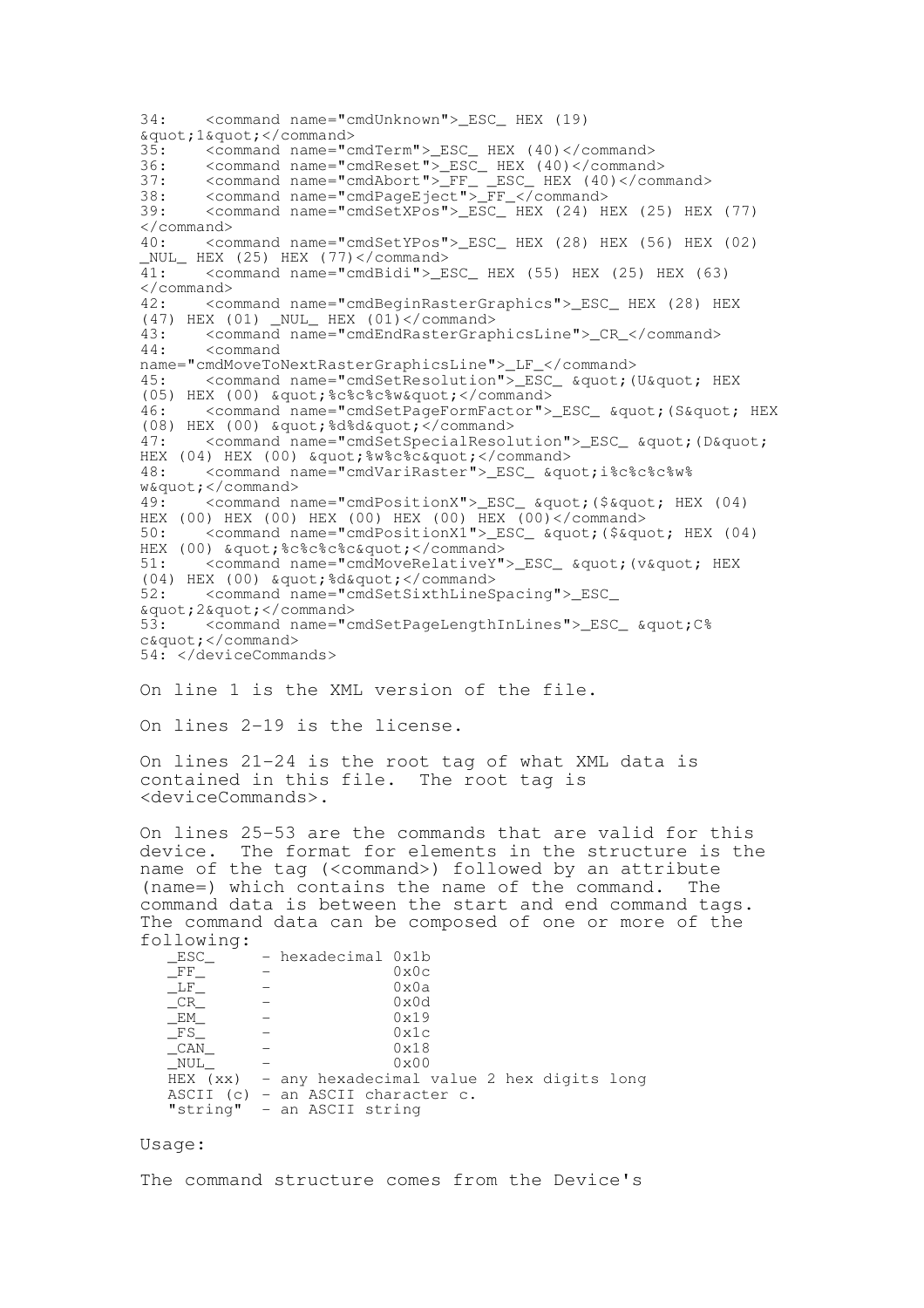getCurrentCommand method. Individual commands are then accessed by calling the DeviceCommand's getCommandData method. You can then send the command by itself via Device's sendBinaryDataToDevice method, or you can use a printf style call with Device's sendPrintfToDevice method. Valid printf arguments are: %d - little endian 32-bit value<br>%D - big endian 32-bit value endian 32-bit value %w - little endian 16-bit value %W - big endian 16-bit value<br>%c - 8-bit value %c - 8-bit value %% - the % character an example would be: DeviceCommand \*pCommands = getCommands ();<br>BinaryData \*pCmd = 0; BinaryData pCmd = pCommands->getCommandData ("cmdSetColor"); pDevice\_d->sendPrintfToDevice (pCmd, 4);

## Connections for a device

This is a unused device feature. It exists to provide a mapping from a number of separate but related features into one easy to select item.

| XML tag         | description                                                                                |
|-----------------|--------------------------------------------------------------------------------------------|
| name            | The name of the connection.                                                                |
| connectionForm  | What form the connection<br>uses.                                                          |
| omniForm        | This is an optional element<br>which informational in<br>nature and should not be<br>used. |
| connectionTray  | What tray the connection<br>uses.                                                          |
| omniTray        | This is an optional element<br>which informational in<br>nature and should not be<br>used. |
| connectionMedia | What media the connection<br>uses.                                                         |

### **New Device Connections.xml**

1: <?xml version="1.0" encoding="UTF-8"?>  $2: <!--</math><br>3:$ 3: IBM Omni driver<br>4: Copyright (c) I Copyright (c) International Business Machines Corp., 2000  $\frac{5}{6}$ : This library is free software; you can redistribute it and/or modify 7: it under the terms of the GNU Lesser General Public License as published 8: by the Free Software Foundation; either version 2.1 of the License, or<br>9: (at your option) any later version.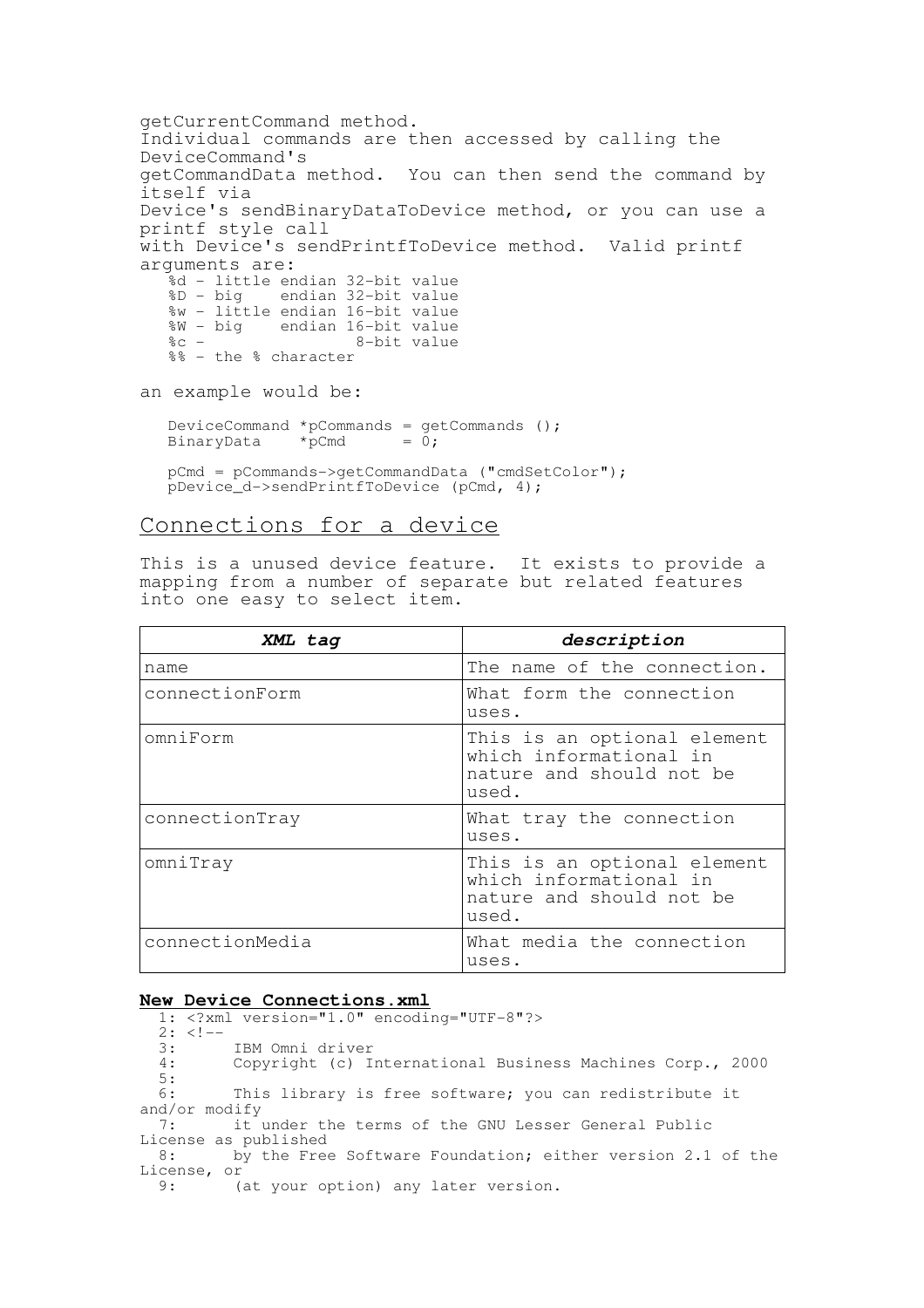$\frac{10}{11}$ This library is distributed in the hope that it will be useful,<br> $12 \cdot$ but WITHOUT ANY WARRANTY: without even the implied warranty of<br> $13:$  M MERCHANTABILITY or FITNESS FOR A PARTICULAR PURPOSE. See 14: the GNU Lesser General Public License for more details. 15: 16: You should have received a copy of the GNU Lesser General Public License 17: along with this library; if not, write to the Free Software 18: Foundation, Inc., 59 Temple Place, Suite 330, Boston, MA 02111-1307 USA  $19: ---$ 20: <deviceConnections xmlns="http://www.ibm.com/linux/ltc/projects/omni/" xmlns:xs="http://www.w3.org/2001/XMLSchema-instance" xs:schemaLocation="http://www.ibm.com/linux/ltc/projects/omni/ ../ OmniDevice.xsd"> 21: <deviceConnection><br>22: <name>EPSON CON 22: <name>EPSON\_CONN\_ID\_1</name><br>23: <connectionForm>naletter 8 23: <connectionForm>na\_letter\_8.50x11.00in</connectionForm><br>24: <connectionTrav>Continuous</connectionTrav> 24: <connectionTray>Continuous</connectionTray> 25: <connectionMedia>MEDIA\_PLAIN</connectionMedia><br>26: </deviceConnection> 26: </deviceConnection><br>27: <deviceConnection> 27: <deviceConnection><br>28: <name>EPSON CON <name>EPSON\_CONN\_ID\_2</name> 29:  $\leq$ connectionForm>na\_legal\_8.50x14.00in</connectionForm><br>30:  $\leq$ connectionTrav>Continuous</connectionTrav> 30: <connectionTray>Continuous</connectionTray> 31: <connectionMedia>MEDIA\_PLAIN</connectionMedia> 32: </deviceConnection> ... 309: </deviceConnections> On line 1 is the XML version of the file. On lines 2-19 is the license. On line 20 is the root tag of what XML data is contained in this file. The root tag is <deviceConnections>. On lines 21-26 is one connection that is defined for this device. The data about the connection is enclosed within the <deviceConnection> and </deviceConnection> tags. On lines 27-32 is another connection that is defined for this device. The last connection ends at line 308 and line 309 is the end of the root tag. Copies for a device This provides information about what kind of copies a

device can support. Copies can be supported either through a hardware command or through software simulation. If simulation is requested, then the Omni driver will send multiple copies of the pages to the device.

| XML tag | description                                                |
|---------|------------------------------------------------------------|
| minimum | The minimum number of copies<br>that this device supports. |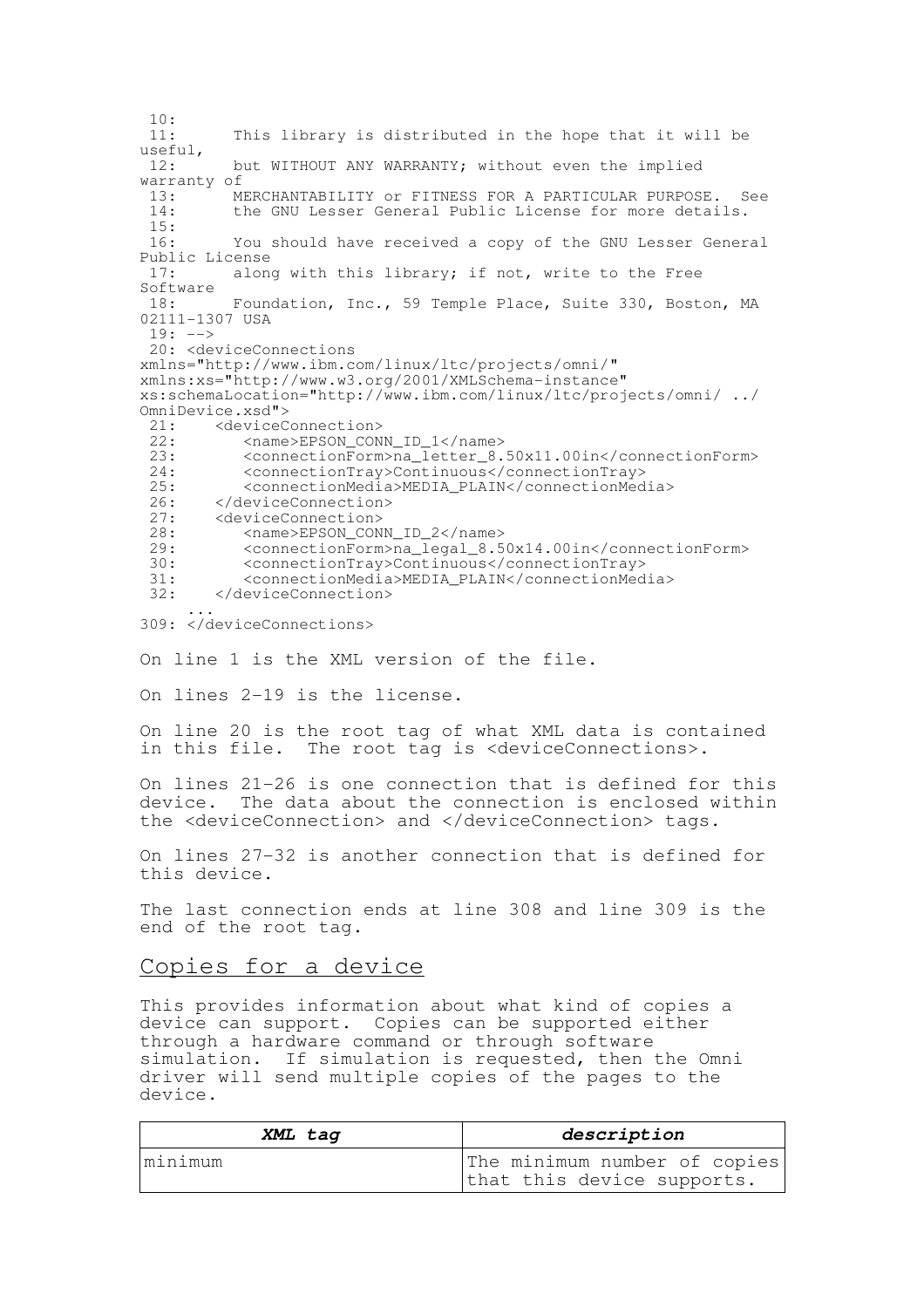| XML tag            | description                                                        |
|--------------------|--------------------------------------------------------------------|
| maximum            | The maximum number of copies<br>that this device supports.         |
| command            | The command that corresponds<br>to this element.                   |
| simulationRequired | Asks the Omni driver to<br>simulate this feature to the<br>device. |

#### **New Device Copies.xml**

1: <?xml version="1.0" encoding="UTF-8"?>  $2: <!--</math><br>3:$ 3: IBM Omni driver<br>4: Copyright (c) I Copyright (c) International Business Machines Corp., 2000  $\frac{5}{6}$ : This library is free software; you can redistribute it and/or modify 7: it under the terms of the GNU Lesser General Public License as published<br>8: by the Free by the Free Software Foundation; either version 2.1 of the License, or<br>9: (at your option) any later version.  $\frac{10}{11}$ : This library is distributed in the hope that it will be useful,<br> $12 \cdot$ but WITHOUT ANY WARRANTY: without even the implied warranty of 13: MERCHANTABILITY or FITNESS FOR A PARTICULAR PURPOSE. See<br>14: the GNU Lesser General Public License for more details the GNU Lesser General Public License for more details.  $\frac{15}{16}$ : You should have received a copy of the GNU Lesser General Public License<br>17: along along with this library; if not, write to the Free Software<br>18: Foundation, Inc., 59 Temple Place, Suite 330, Boston, MA 02111-1307 USA  $19: ---$ 20: <deviceCopies<br>21: xmlns="http 21: xmlns="http://www.ibm.com/linux/ltc/projects/omni/" 22: xmlns:xs="http://www.w3.org/2001/XMLSchema-instance" 23: xs:schemaLocation="http://www.ibm.com/linux/ltc/projects/omni/ ../ OmniDevice.xsd"> 24: <deviceCopy><br>25: <minimum> 25: <minimum>1</minimum> 26: <maximum>10</maximum><br>27: <command> NUL </comma <command> NUL </command> 28: <simulationRequired>false</simulationRequired><br>29: </deviceCopy> </deviceCopy> 30: </deviceCopies> On line 1 is the XML version of the file. On lines 2-19 is the license. On line 20 is the root tag of what XML data is contained in this file. The root tag is <deviceCopies>. On lines 24-29 is the copies information that is defined for this device. The data about the copies is enclosed within the <deviceCopy> and </deviceCopy> tags. an example would be: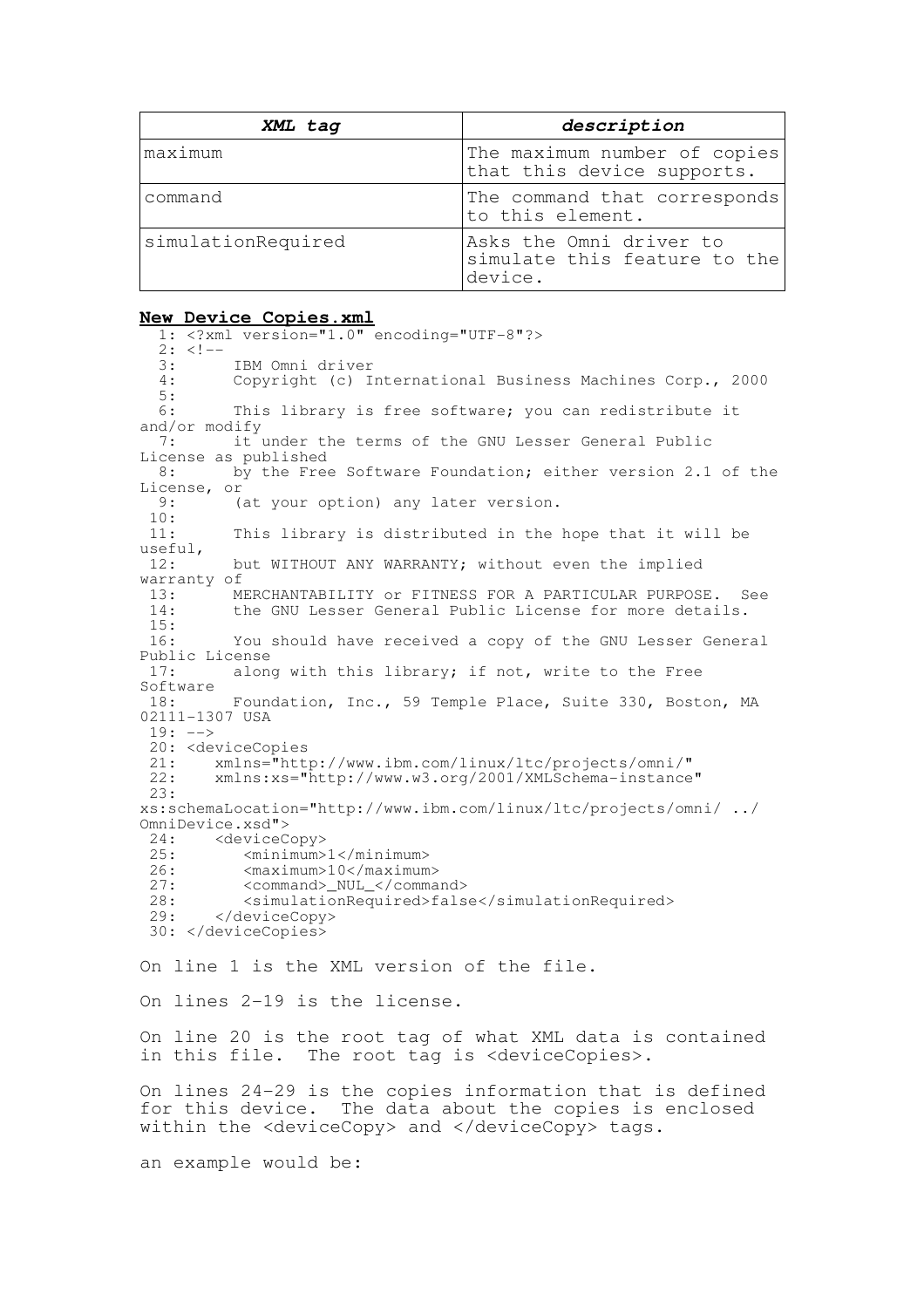```
DeviceCopies *pDC = getDeviceCopies ();<br>int iNumCopies = 0;
                iNumCopies
if (pDC)
{
   iNumCopies = pDC->getNumCopies ();
}
```
# Data for a device

| XML tag    | description                |
|------------|----------------------------|
| deviceData | A data entry for a device. |

#### **New Device Data.xml**

1: <?xml version="1.0" encoding="UTF-8"?>  $\frac{2:}{3:}$  <!--3: IBM Omni driver<br>4. Convright (c) I 4: Copyright (c) International Business Machines Corp., 2000  $\frac{5}{6}$ : This library is free software; you can redistribute it and/or modify<br>7:  $i$ t u it under the terms of the GNU Lesser General Public License as published<br>8: by t by the Free Software Foundation; either version 2.1 of the License, or<br>9:  $(a)$ (at your option) any later version.  $\frac{10}{11}$ : This library is distributed in the hope that it will be useful,<br>12: but WITHOUT ANY WARRANTY; without even the implied warranty of<br>13: 13: MERCHANTABILITY or FITNESS FOR A PARTICULAR PURPOSE. See<br>14: the GNU Lesser General Public License for more details. the GNU Lesser General Public License for more details. 15: 16: You should have received a copy of the GNU Lesser General Public License<br>17: along 17: along with this library; if not, write to the Free Software<br>18: Foundation, Inc., 59 Temple Place, Suite 330, Boston, MA Foundation, Inc., 59 Temple Place, Suite 330, Boston, MA 02111-1307 USA  $19: -->$  $20:$ 21: <deviceDatas<br>22: xmlns="ht 22: xmlns="http://www.ibm.com/linux/ltc/projects/omni/" 23: xmlns:xs="http://www.w3.org/2001/XMLSchema-instance" 24: xs:schemaLocation="http://www.ibm.com/linux/ltc/projects/omni/ ../ OmniDevice.xsd"><br>25: <deviceDa <deviceData name="Nozzle\_Spacing" type="integer">6</deviceData> <deviceData name="Nozzle\_Number" type="integer">48</deviceData> 27: <deviceData name="Positioning\_x" type="integer">360</deviceData> 28: <deviceData name="DotSize360" type="integer">18</deviceData> 29: <deviceData name="DotSize720" type="integer">17</deviceData> 30: <deviceData name="DotSize1440" type="integer">16</deviceData> 31: </deviceDatas> On line 1 is the XML version of the file. On lines 2-19 is the license. On lines 21-24 is the root tag of what XML data is contained in this file. The root tag is <deviceDatas>. On lines 25-30 are the data entries that are valid for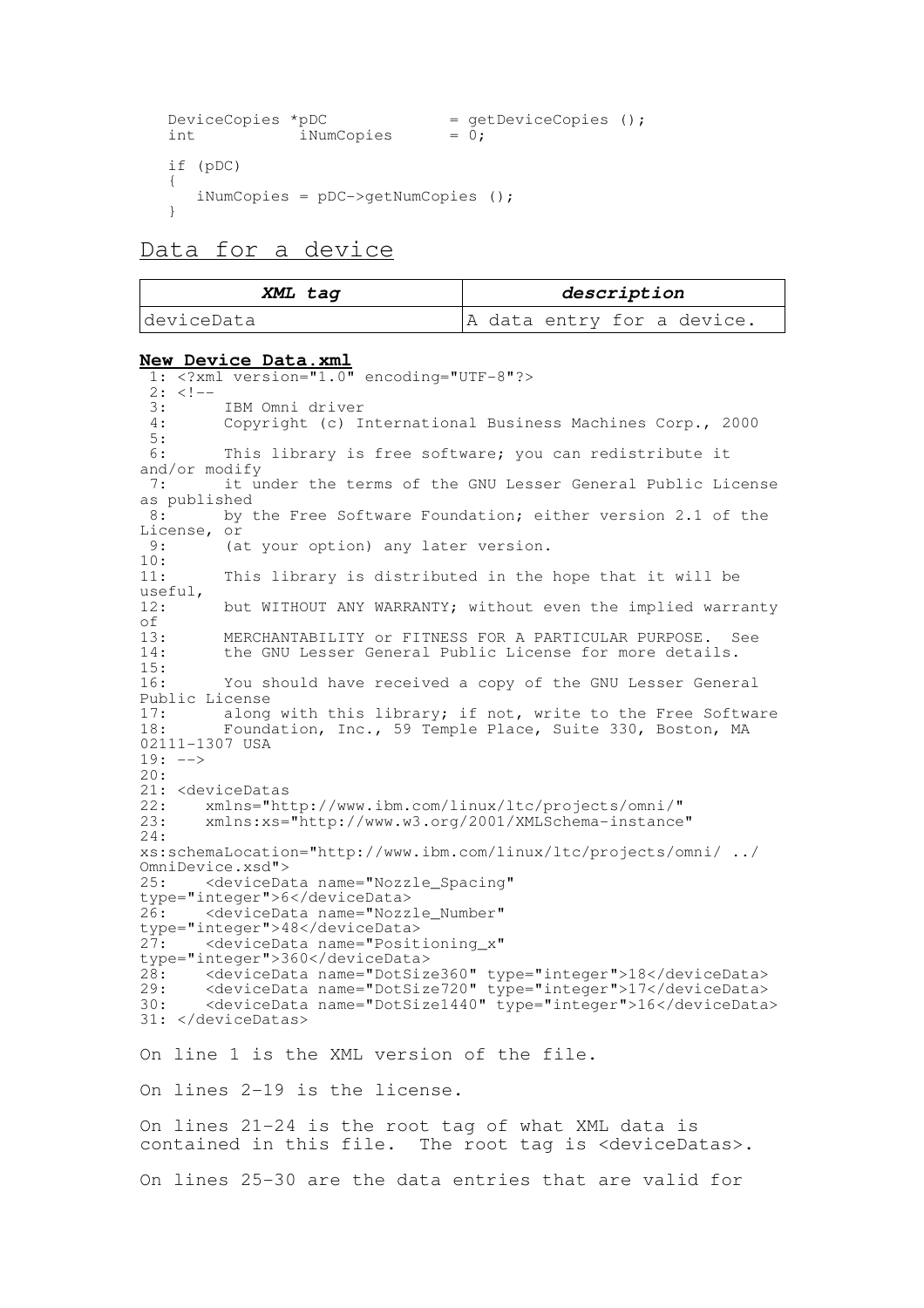this device. The format for elements in the structure is the name of the tag (<deviceData>) followed by an attribute (name=) which contains the name of the data value followed by an attribute (type=) which describes how to interpret the contents. The type can be the following: string, boolean, integer, byte, binary, or bytearray.

```
an example would be:
```

```
DeviceData *pData = getDeviceData ();
  char *pszDataTestString = 0;
  bool fDataTestBool = false;
  int iDataTestInt = 0;
  bool fRc;
  if (pData)
  {
     fRc = pData->getStringData ("dataTestString",
&pszDataTestString);
     fRc = pData->getBooleanData ("dataTestBool", &fDataTestBool);
     fRc = pData->getIntData ("dataTestInt", &iDataTestInt);
  }
```
# Forms for a device

| XML tag          | description                                                                                    |
|------------------|------------------------------------------------------------------------------------------------|
| name             | The job property value for<br>this form.                                                       |
| omniName         | This is an optional element<br>which informational in<br>nature and should not be<br>used.     |
| formCapabilities | It contains the programmatic<br>description of the form.<br>It<br>is for future use.           |
| command          | The command that corresponds<br>to this element.                                               |
| hardCopyCap      | See the below table for the<br>description of this<br>structure.                               |
| deviceID         | An optional string<br>identifier that will replace<br>the id for the device job<br>properties. |

hardCopyCap structure:

| XML tag          | description                                                    |
|------------------|----------------------------------------------------------------|
| hardCopyCapLeft  | The left unprintable area in<br>thousands of a millimeter.     |
| hardCopyCapTop   | The top unprintable area in<br>thousands of a millimeter.      |
| hardCopyCapRight | The right unprintable area<br>in thousands of a<br>millimeter. |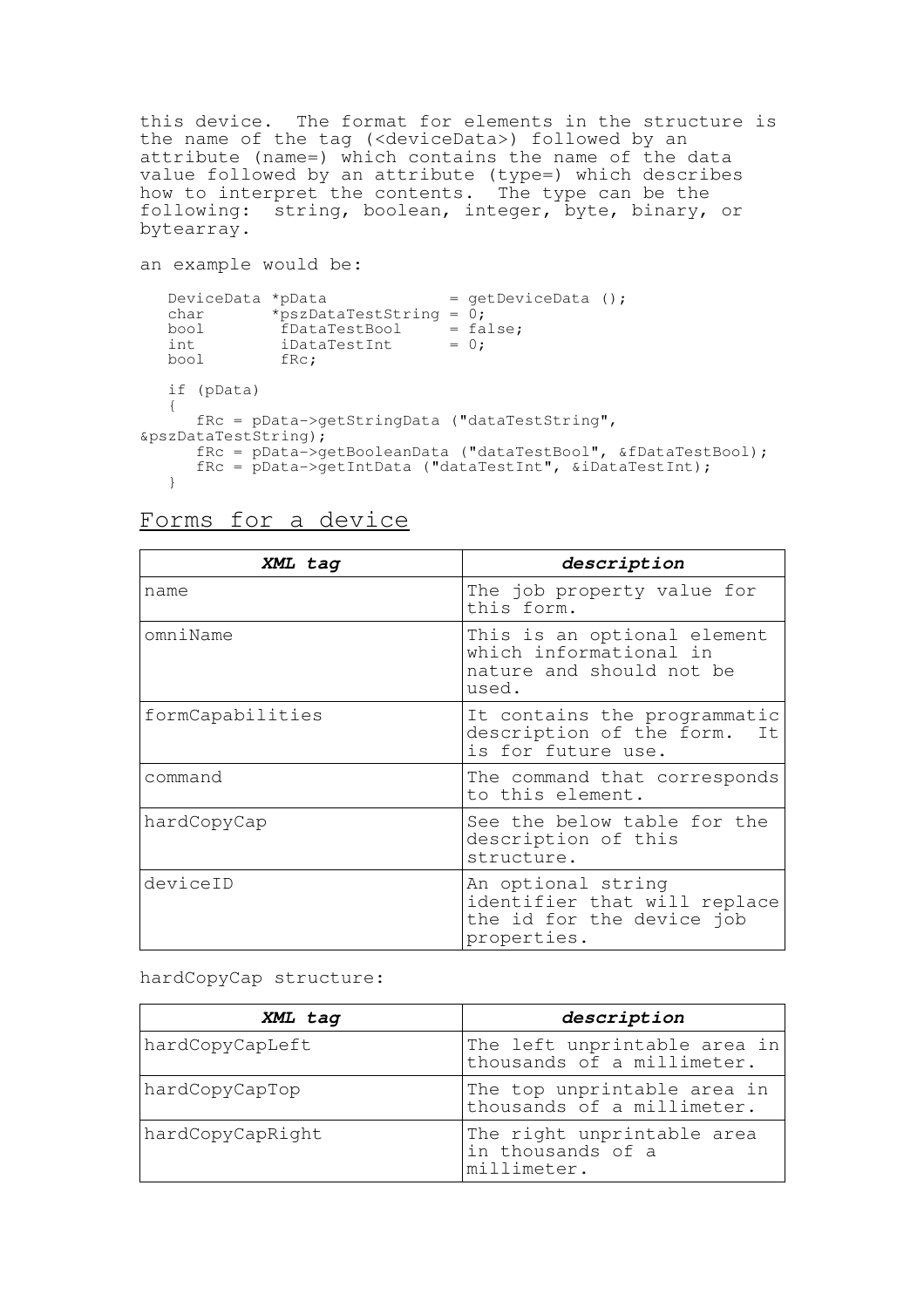| XML tag           | description                                                     |
|-------------------|-----------------------------------------------------------------|
| hardCopyCapBottom | The bottom unprintable area<br>In thousands of a<br>millimeter. |

#### **New Device Forms.xml**

1: <?xml version="1.0" encoding="UTF-8"?>  $2: <!--</math>$ 3: IBM Omni driver<br>4: Copyright (c) I Copyright (c) International Business Machines Corp., 2000  $\frac{5}{6}$ : This library is free software; you can redistribute it and/or modify<br>7.  $\frac{1}{7}$ it under the terms of the GNU Lesser General Public License as published<br>8: by the Free by the Free Software Foundation; either version 2.1 of the License, or<br>9: (at your option) any later version.  $\frac{10}{11}$ : This library is distributed in the hope that it will be useful, 12: but WITHOUT ANY WARRANTY; without even the implied warranty of<br> $13:$  M 13: MERCHANTABILITY or FITNESS FOR A PARTICULAR PURPOSE. See<br>14: The GNU Lesser General Public License for more details the GNU Lesser General Public License for more details.  $\frac{15}{16}$ : You should have received a copy of the GNU Lesser General Public License 17: along with this library; if not, write to the Free Software<br>18: Foundation, Inc., 59 Temple Place, Suite 330, Boston, MA 02111-1307 USA  $19: ---$ 20: <deviceForms xmlns="http://www.ibm.com/linux/ltc/projects/omni/" xmlns:xs="http://www.w3.org/2001/XMLSchema-instance" xs:schemaLocation="http://www.ibm.com/linux/ltc/projects/omni/ ../ OmniDevice.xsd"><br>21: <deviceF 21: <deviceForm><br>22: <name>iso 22: <name>iso\_a4\_210.00x297.00mm</name><br>23: <formCapabilities>NO CAPABILITIES</ 23: <formCapabilities>NO\_CAPABILITIES</formCapabilities> 24: <command>\_NUL\_</command><br>25: <hardCopyCap> <hardCopyCap> 26: <hardCopyCapLeft>3000</hardCopyCapLeft>27: <hardCopyCapTop>8500</hardCopyCapTop> 27: <hardCopyCapTop>8500</hardCopyCapTop> 28: <hardCopyCapRight>3000</hardCopyCapRight> 29: <hardCopyCapBottom>9220</hardCopyCapBottom> 30: </hardCopyCap><br>31: </deviceForm> 31: </deviceForm><br>32: <deviceForm> 32: <deviceForm><br>33: <mame>iso 33: <name>iso\_b5\_176.00x250.00mm</name> 34: <formCapabilities>NO\_CAPABILITIES</formCapabilities> 35: <command>\_NUL\_</command> 36: <hardCopyCap> 37: <hardCopyCapLeft>3000</hardCopyCapLeft> 38: <hardCopyCapTop>8500</hardCopyCapTop> 39: <hardCopyCapRight>3000</hardCopyCapRight> 40: <hardCopyCapBottom>9200</hardCopyCapBottom> </hardCopyCap> 42: </deviceForm> ... 236: </deviceForm> 237: </deviceForms>

On line 1 is the XML version of the file.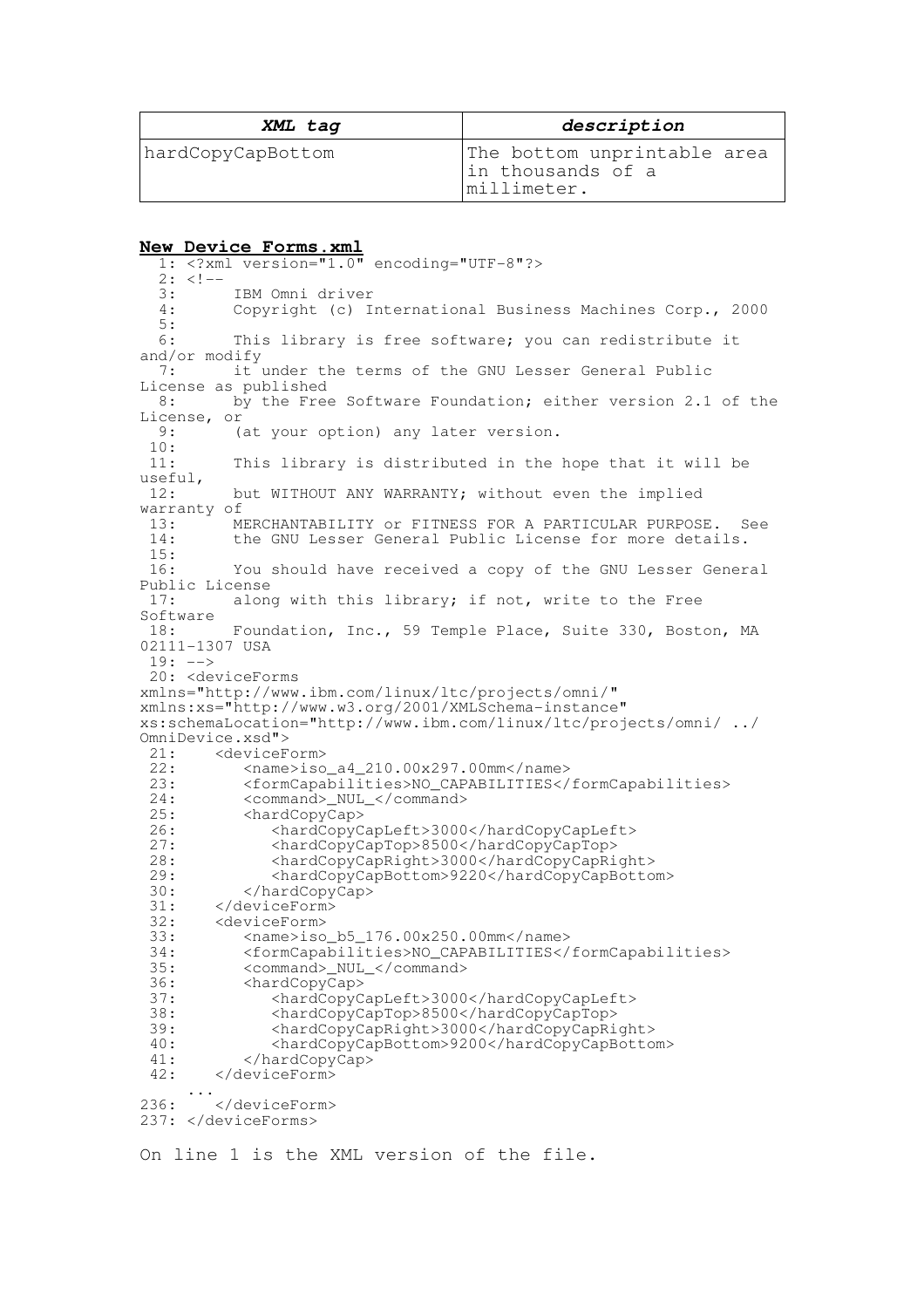On lines 2-19 is the license.

On line 20 is the root tag of what XML data is contained in this file. The root tag is <deviceForms>.

On lines 21-31 is one form that is defined for this device. The data about the form is enclosed within the <deviceForm> and </deviceForm> tags.

On line 22 is the <name> tag. It contains the SJP identifier for this form.

On line 23 is the <formCapabilities> tag. It contains the programmatic description of the form. It is for future use.

On line 24 is the <command> tag. It contains binary command data (described above) for this form.

On lines 25-30 is the hard copy capabilities for the form. The data is enclosed within the <hardCopyCap> and </hardCopyCap> tags.

On line 26 is information about the left unprintable area. The units are in thousands of a millimeter.

On line 27 is information about the top unprintable area. The units are in thousands of a millimeter.

On line 28 is information about the right unprintable area. The units are in thousands of a millimeter.

On line 29 is information about the bottom unprintable area. The units are in thousands of a millimeter.

an example would be:

DeviceForm  $*$ pDF = qetCurrentForm ();  $HardCopyCap * pHCC = pDF->getHardCopyCap()$ ; if (pDF->isEqual ("form=iso\_a4")) { ... }

Gamma color corrections for a device

| XML tag        | description                                                                                |
|----------------|--------------------------------------------------------------------------------------------|
| Resolution     | The resolution that<br>corresponds to this gamma<br>correction.                            |
| omniResolution | This is an optional element<br>which informational in<br>nature and should not be<br>used. |
| media          | The media that corresponds<br>to this gamma correction.                                    |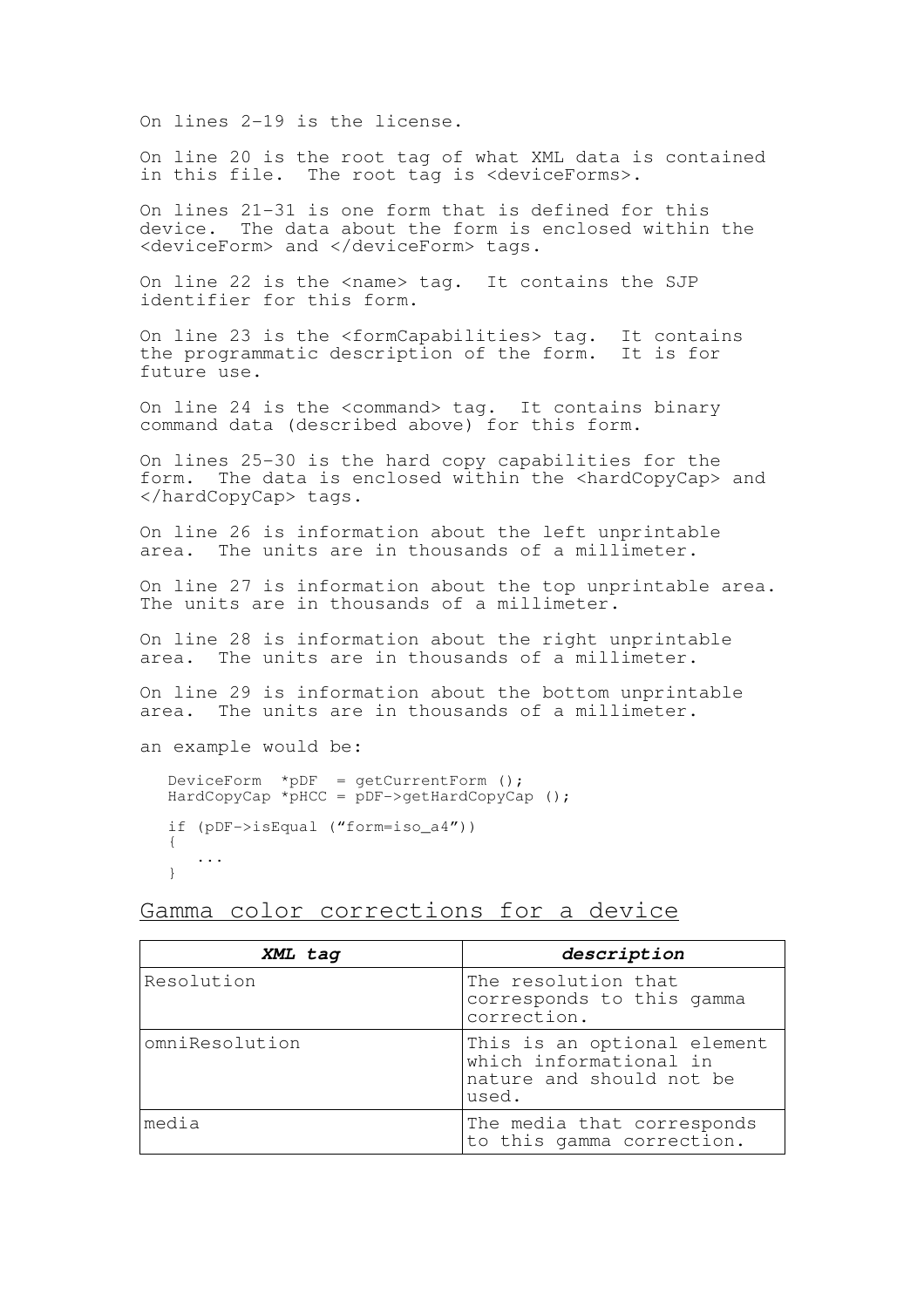| XML tag                  | description                                                                    |
|--------------------------|--------------------------------------------------------------------------------|
| printMode                | The print mode that<br>corresponds to this gamma<br>correction.                |
| gammaTableDitherCatagory | The category of dither<br>values that corresponds to<br>this gamma correction. |
| qammaTableCGamma         | The cyan gamma value in<br>tenths.                                             |
| qammaTableMGamma         | The magenta gamma value in<br>tenths.                                          |
| gammaTableYGamma         | The yellow gamma value in<br>tenths.                                           |
| gammaTableKGamma         | The black gamma value in<br>tenths.                                            |
| qammaTableCBias          | The cyan gamma bias.                                                           |
| gammaTableMBias          | The magenta gamma bias.                                                        |
| gammaTableYBias          | The yellow gamma bias.                                                         |
| qammaTableKBias          | The black gamma bias.                                                          |

#### **New Device Gammas.xml**

1: <?xml version="1.0" encoding="UTF-8"?>  $2: <!--</math><br>3:$ 3: IBM Omni driver<br>4: Copyright (c) I Copyright (c) International Business Machines Corp., 2000  $\frac{5}{6}$ : This library is free software; you can redistribute it and/or modify 7: it under the terms of the GNU Lesser General Public License as published<br>8: by the Free by the Free Software Foundation; either version 2.1 of the License, or<br>9: (at your option) any later version.  $\frac{10}{11}$ : This library is distributed in the hope that it will be useful,<br>12: but WITHOUT ANY WARRANTY; without even the implied warranty of  $13 \cdot 13$ 13: MERCHANTABILITY or FITNESS FOR A PARTICULAR PURPOSE. See<br>14: the GNU Lesser General Public License for more details. the GNU Lesser General Public License for more details. 15: 16: You should have received a copy of the GNU Lesser General Public License<br>17: alon along with this library; if not, write to the Free Software<br>18: Foundation, Inc., 59 Temple Place, Suite 330, Boston, MA 02111-1307 USA  $19: ---$ 20: <deviceGammaTables xmlns="http://www.ibm.com/linux/ltc/projects/omni/" xmlns:xs="http://www.w3.org/2001/XMLSchema-instance" xs:schemaLocation="http://www.ibm.com/linux/ltc/projects/omni/ ../ OmniDevice.xsd"><br>21: <deviceG 21: <deviceGammaTable><br>22: <Resolution>360 22: <Resolution>360x360</Resolution><br>23: <media>MEDIA PLAIN</media> 23: <media>MEDIA\_PLAIN</media><br>24: <printmode>PRINT\_MODE\_1\_AN 24: <printmode>PRINT\_MODE\_1\_ANY</printmode> 25: <gammaTableDitherCatagory>DITHER\_CATAGORY\_MATRIX</gammaTableDitherCa tagory> 26: <gammaTableCGamma>10</gammaTableCGamma>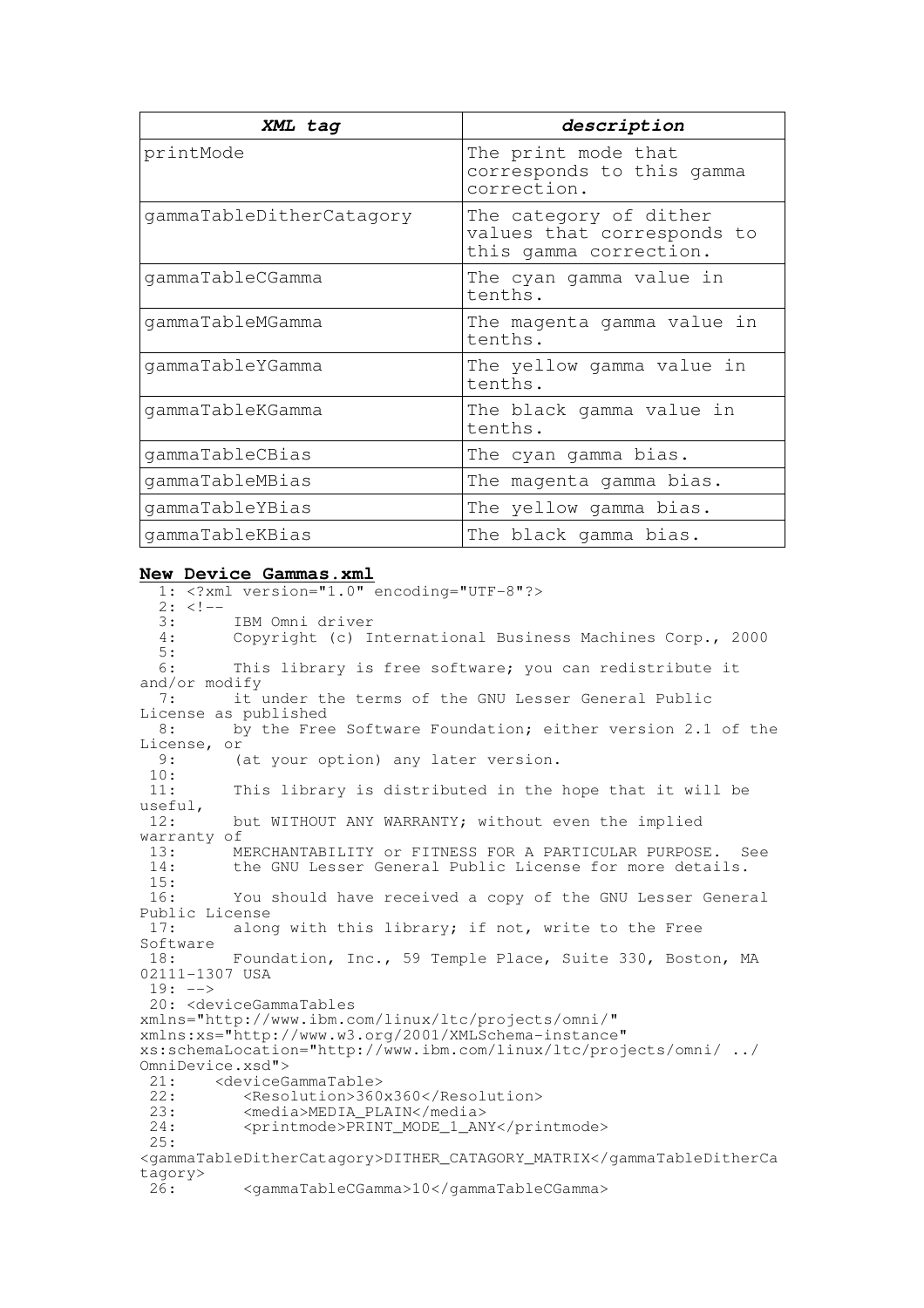27: <gammaTableMGamma>10</gammaTableMGamma> 28: <gammaTableYGamma>10</gammaTableYGamma> 29: <gammaTableKGamma>10</gammaTableKGamma><br>30: <gammaTableCBias>0</gammaTableCBias> 30: <gammaTableCBias>0</gammaTableCBias> 31: <gammaTableMBias>0</gammaTableMBias> 32: <gammaTableYBias>0</gammaTableYBias> 33: <gammaTableKBias>0</gammaTableKBias> 34: </deviceGammaTable><br>35: <deviceGammaTable> 35: <deviceGammaTable> 36: <Resolution>360x360</Resolution><br>37: <media>MEDIA PLAIN</media> 37: <media>MEDIA\_PLAIN</media> 38: <printmode>PRINT\_MODE\_1\_ANY</printmode> 39: <gammaTableDitherCatagory>DITHER\_CATAGORY\_DIFFUSION</gammaTableDithe rCatagory> 40: <gammaTableCGamma>10</gammaTableCGamma> 41: <gammaTableMGamma>10</gammaTableMGamma> 42: <gammaTableYGamma>10</gammaTableYGamma> 43: <gammaTableKGamma>7</gammaTableKGamma> 44: <gammaTableCBias>0</gammaTableCBias> 45: <gammaTableMBias>0</gammaTableMBias> 46: <gammaTableYBias>0</gammaTableYBias> 47: <gammaTableKBias>0</gammaTableKBias> 58: </deviceGammaTable> ... 831: </deviceGammaTables> On line 1 is the XML version of the file. On lines 2-19 is the license. On line 20 is the root tag of what XML data is contained in this file. The root tag is <deviceGammaTables>. On lines 21-34 is one gamma table that is defined for The data about the gamma table is enclosed within the <deviceGammaTable> and </deviceGammaTable> tags. On line 22 is the <Resolution> tag. It contains the SJP identifier for the resolution. On line 23 is the <media> tag. It contains the SJP identifier for the media. On line 24 is the <printMode> tag. It contains the identifier for the print mode. On line 25 is the <gammaTableDitherCatagory> tag. This is the dither category. For right now, valid categories are DITHER CATAGORY MATRIX, DITHER CATAGORY DIFFUSION, DITHER\_CATAGORY\_HSV\_DIFFUSION, DITHER\_CATAGORY\_CMYK\_DIFFUSION, DITHER\_CATAGORY\_VOID\_CLUSTER, DITHER\_CATAGORY\_NEW\_DIFFUSION, DITHER\_CATAGORY\_NEW\_MATRIX. On line 26 is the <gammaTableCGamma> tag. This is the Cyan gamma. On line 27 is the <gammaTableMGamma> tag. This is the Magenta gamma. On line 28 is the <gammaTableYGamma> tag. This is the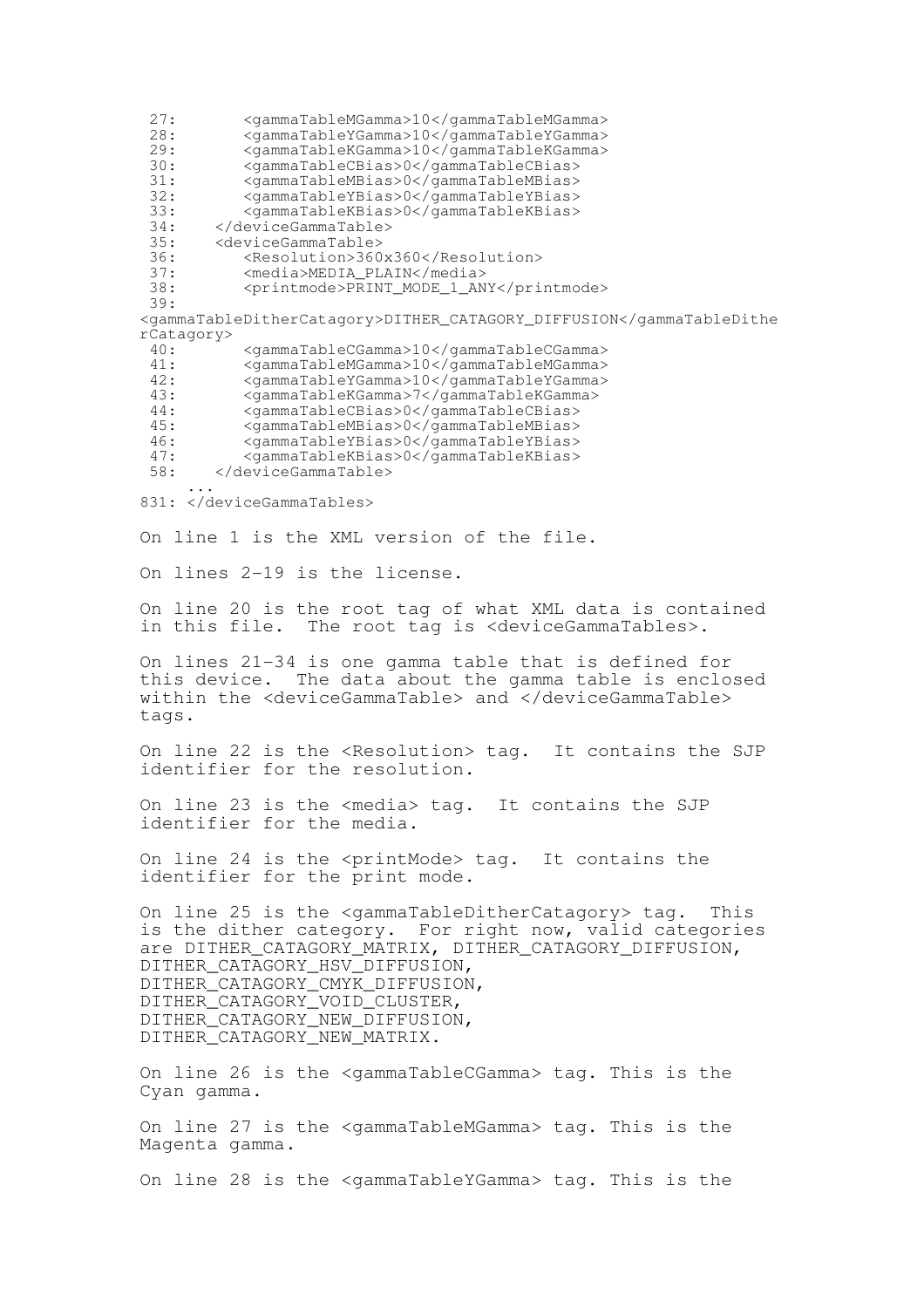Yellow gamma.

On line 29 is the <gammaTableKGamma> tag. This is the Black gamma.

On line 30 is the <gammaTableCBias> tag. This is the Cyan bias.

On line 31 is the <gammaTableMBias> tag. This is the Magenta bias.

On line 32 is the <gammaTableYBias> tag. This is the Yellow bias.

On line 33 is the <gammaTableKBias> tag. This is the Black bias.

an example would be:

DeviceGamma \*pDG = getCurrentGamma (); int iCyanGamma;

iCyanGamma = pDG->getCGamma ();

Medias for a device

| XML tag                  | description                                                                                    |
|--------------------------|------------------------------------------------------------------------------------------------|
| name                     | The job property value for<br>this media.                                                      |
| command                  | The command that corresponds<br>to this element.                                               |
| mediaColorAdjustRequired | This is passed to the<br>dithering routine.                                                    |
| mediaAbsorption          | This is passed to the<br>dithering routine.                                                    |
| deviceID                 | An optional string<br>identifier that will replace<br>the id for the device job<br>properties. |

### **New Device Medias.xml**

|               | NEW DEVICE MEULAS.AMIL                                      |
|---------------|-------------------------------------------------------------|
|               | $1:$ xml version="1.0" encoding="UTF-8"?                    |
| $2: < 1--$    |                                                             |
|               | 3: IBM Omni driver                                          |
| 4:            | Copyright (c) International Business Machines Corp., 2000   |
| 5:            |                                                             |
| 6 :           | This library is free software; you can redistribute it      |
| and/or modify |                                                             |
| 7:            | it under the terms of the GNU Lesser General Public License |
| as published  |                                                             |
| 8:            | by the Free Software Foundation; either version 2.1 of the  |
| License, or   |                                                             |
| 9:            | (at your option) any later version.                         |
| 10:           |                                                             |
| 11:           | This library is distributed in the hope that it will be     |
| useful,       |                                                             |
| 12:           | but WITHOUT ANY WARRANTY; without even the implied warranty |
| оf            |                                                             |
| 13:           | MERCHANTABILITY or FITNESS FOR A PARTICULAR PURPOSE. See    |
| 14:           | the GNU Lesser General Public License for more details.     |
|               |                                                             |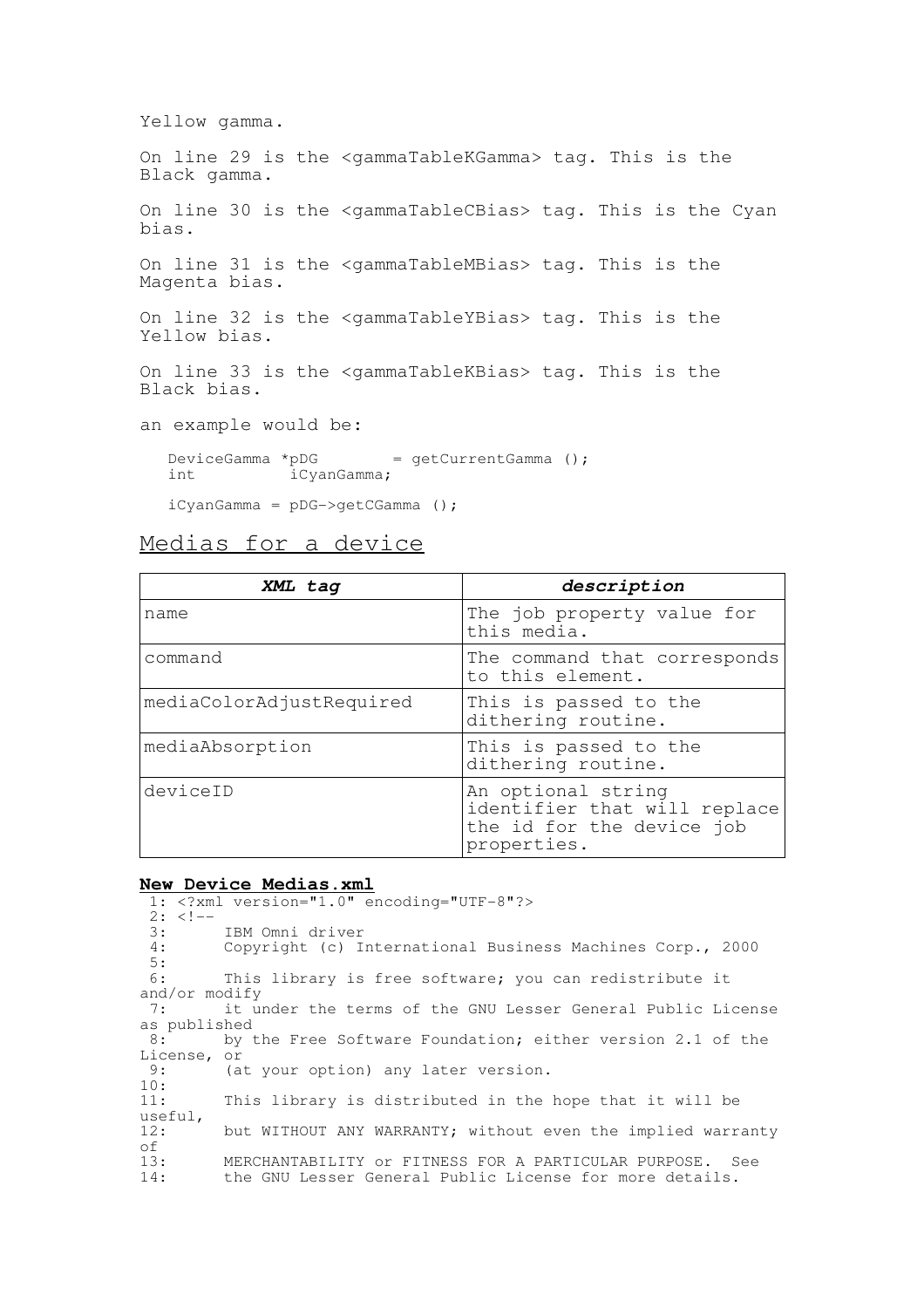```
\frac{15}{16}You should have received a copy of the GNU Lesser General
Public License<br>17: along
17: along with this library; if not, write to the Free Software<br>18: Foundation Inc 59 Temple Place Suite 330 Boston MA
          Foundation, Inc., 59 Temple Place, Suite 330, Boston, MA
02111-1307 USA
19: -->20:
21: <deviceMedias<br>22: xmlns="htt
22: xmlns="http://www.ibm.com/linux/ltc/projects/omni/"<br>23: xmlns:xs="http://www.w3.org/2001/XMLSchema-instance
        23: xmlns:xs="http://www.w3.org/2001/XMLSchema-instance"
24.xs:schemaLocation="http://www.ibm.com/linux/ltc/projects/omni/ ../
OmniDevice.xsd"><br>25: <deviceMe
25: <deviceMedia><br>26: <mame>MEDI
26: <name>MEDIA_PLAIN</name><br>27: <command> NUL </command>
27: <command>_NUL_</command><br>28: <mediaColorAdjustRequire
28: <mediaColorAdjustRequired>0</mediaColorAdjustRequired><br>29: <mediaAbsorption>MEDIA HEAVY ABSORPTION</mediaAbsorpti
29: <mediaAbsorption>MEDIA_HEAVY_ABSORPTION</mediaAbsorption><br>30: </deviceMedia>
       30: </deviceMedia>
31: <deviceMedia><br>32: <name>MEDI
32: <name>MEDIA_SPECIAL_360</name><br>33: <command> NUL </command>
33: <command>_NUL_</command>
34: <mediaColorAdjustRequired>0</mediaColorAdjustRequired>
35: <mediaAbsorption>MEDIA_LIGHT_ABSORPTION</mediaAbsorption>
36: </deviceMedia><br>37: <deviceMedia>
37: <deviceMedia><br>38: <name>MEDI
           <name>MEDIA_SPECIAL_720</name>
39: <command>_NUL_</command>
40: <mediaColorAdjustRequired>0</mediaColorAdjustRequired>41: <mediaAbsorption>MEDIA LIGHT ABSORPTION</mediaAbsorpti
41: <mediaAbsorption>MEDIA_LIGHT_ABSORPTION</mediaAbsorption>
        42: </deviceMedia>
43: </deviceMedias>
On line 1 is the XML version of the file.
On lines 2-19 is the license.
On lines 21-24 is the root tag of what XML data is
contained in this file. The root tag is <deviceMedias>.
On lines 25-30 is one form that is defined for this
device. The data about the form is enclosed within the
<deviceForm> and </deviceForm> tags.
On line 26 is the <name> tag. It contains the Omni media
identifier for this media.
On line 27 is the <command> tag. It contains binary
command data (described above) for this media.
On line 28 is the <mediaColorAdjustRequired> tag. It
contains information for the dithering routine.
On line 29 is the <mediaAbsorption> tag. It contains
information for the dithering routine.
an example would be:
   DeviceMedia *pDM = getCurrentMedia ();
   if (pDM->isEqual ("media=MEDIA_PLAIN"))
   {
       ...
   }
```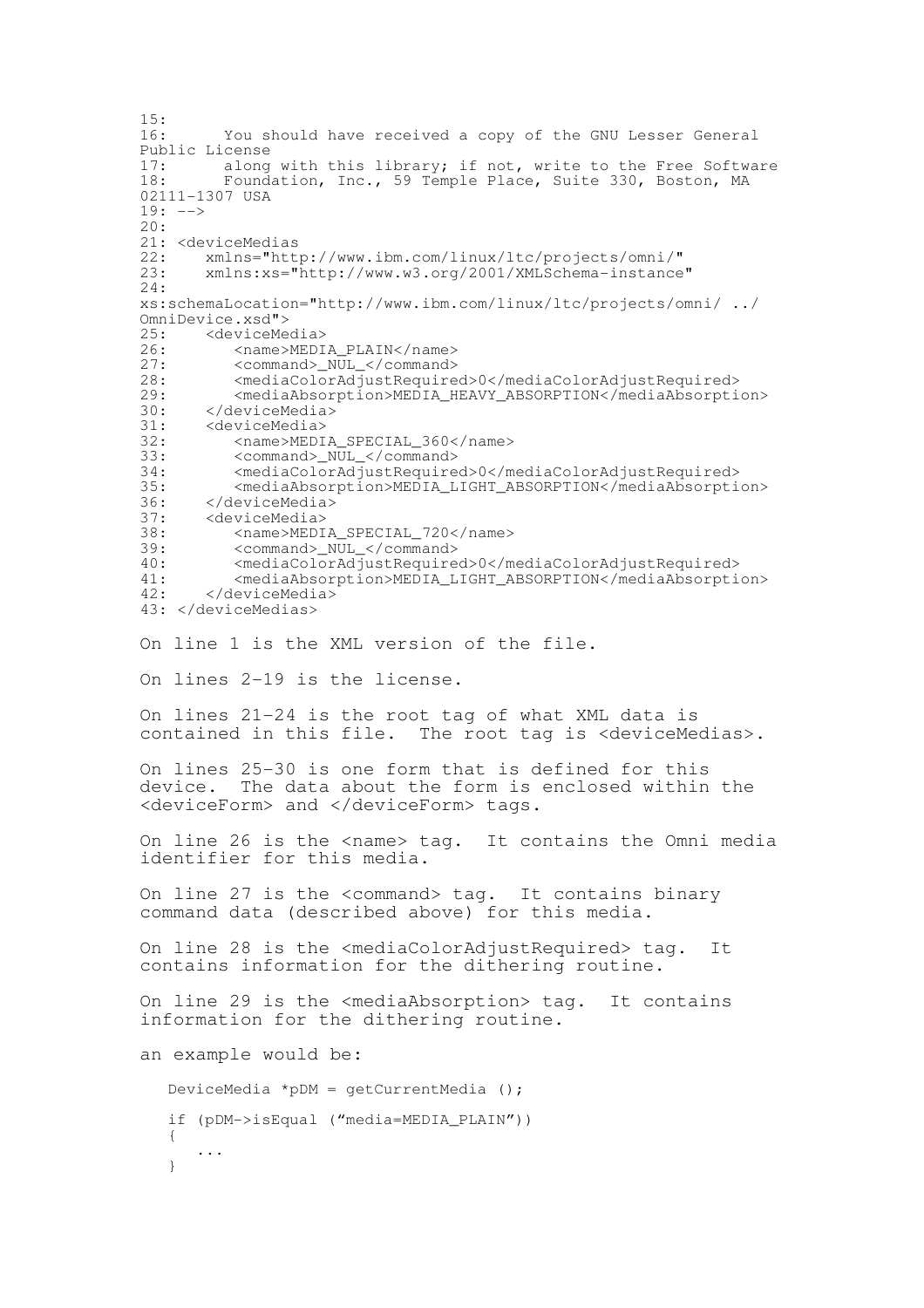# Number Ups for a device

| XML tag                                                        | description                                                                                    |
|----------------------------------------------------------------|------------------------------------------------------------------------------------------------|
| NumberUp                                                       | See the numberUp table.                                                                        |
| NumberUpPresentationDirectio The direction of the logical<br>n | pages on the physical page.                                                                    |
| simulationRequired                                             | Asks the Omni driver to<br>simulate this feature to the<br>device.                             |
| deviceID                                                       | An optional string<br>identifier that will replace<br>the id for the device job<br>properties. |

| XML tag | description                                      |
|---------|--------------------------------------------------|
|         | The number of logical pages<br>along the x axis. |
|         | The number of logical pages<br>along the y axis. |

#### **New Device NUps.xml**

1: <?xml version="1.0" encoding="UTF-8"?>  $2: 2:-$ <br>3: 3: IBM Omni driver<br>4: Copyright (c) I Copyright (c) International Business Machines Corp., 2000  $\frac{5}{6}$ : This library is free software; you can redistribute it and/or modify 7: it under the terms of the GNU Lesser General Public License as published<br>8: by t by the Free Software Foundation; either version 2.1 of the License, or<br>9: (a (at your option) any later version.  $\frac{10}{11}$ : This library is distributed in the hope that it will be useful,<br>12: but WITHOUT ANY WARRANTY; without even the implied warranty of<br> $13:$ 13: MERCHANTABILITY or FITNESS FOR A PARTICULAR PURPOSE. See<br>14: The GNU Lesser General Public License for more details. the GNU Lesser General Public License for more details. 15: 16: You should have received a copy of the GNU Lesser General Public License<br>17: along 17: along with this library; if not, write to the Free Software<br>18: Foundation, Inc., 59 Temple Place, Suite 330, Boston, MA Foundation, Inc., 59 Temple Place, Suite 330, Boston, MA 02111-1307 USA 19: --> 20: 21: <deviceNumberUps<br>22: xmlns="http:/ 22: xmlns="http://www.ibm.com/linux/ltc/projects/omni/" 23: xmlns:xs="http://www.w3.org/2001/XMLSchema-instance" 24: xs:schemaLocation="http://www.ibm.com/linux/ltc/projects/omni/ ../ OmniDevice.xsd"><br>25: <deviceNu 25: <deviceNumberUp><br>26: <NumberUp FOR 26: <NumberUp FORMAT="XbyY"><br>27: < $x>1$ </x>  $1$  </x>  $28:$   $\langle y>1/\langle y>29:$   $\langle NumberUp\rangle$ </NumberUp> 30: <presentationDirection>TorightTobottom</presentationDirection> 31: <command>\_NUL\_</command>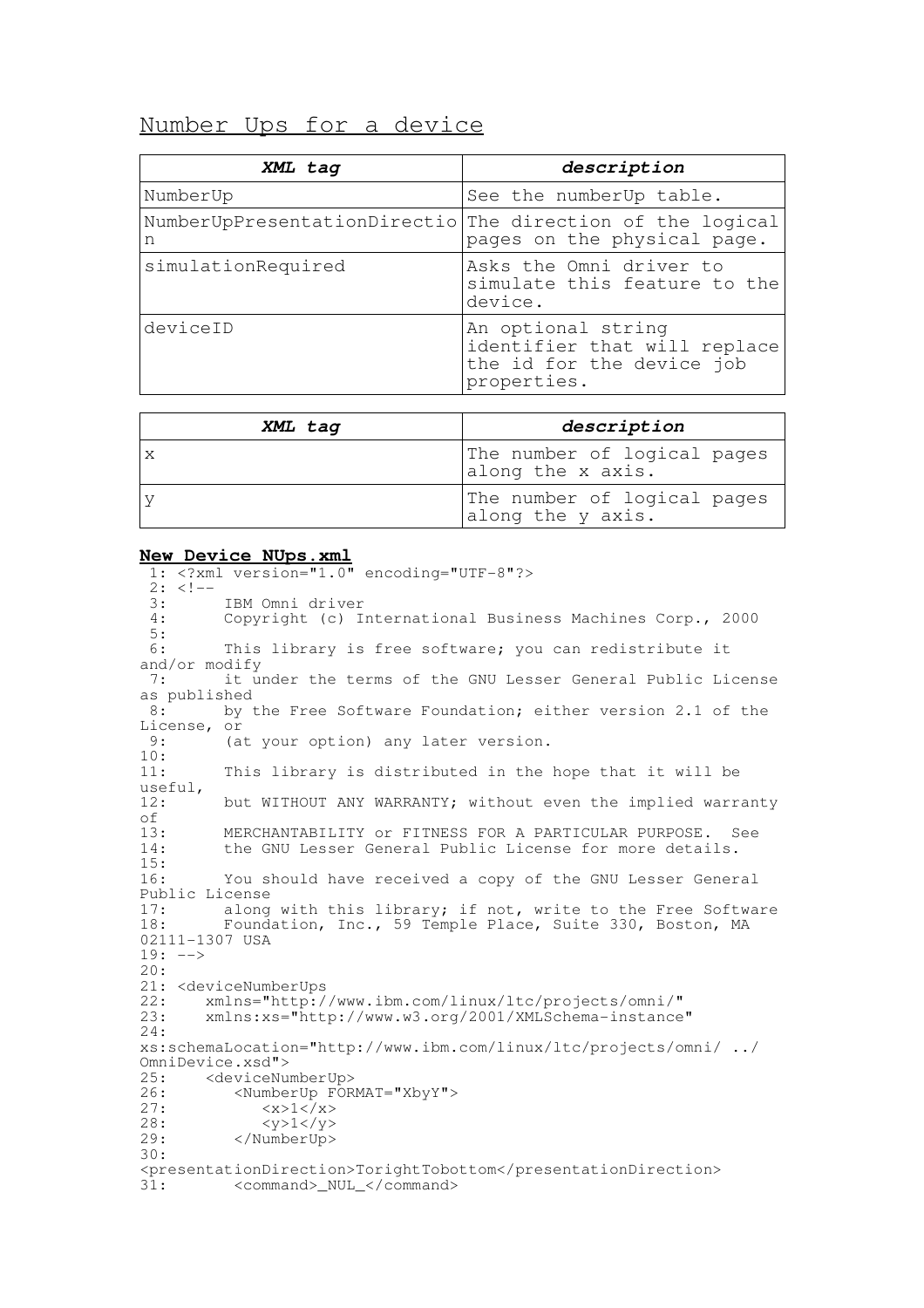```
32: \langlesimulationRequired>false</simulationRequired><br>33: \langledeviceID>a</deviceID>
33: <deviceID>a</deviceID><br>34: </deviceNumberUp>
34: </deviceNumberUp><br>35: <deviceNumberUp>
35: <deviceNumberUp><br>36: <www.scheenberup
36: <NumberUp FORMAT="XbyY"><br>37: <x>2</x>
              <x>2</x>
38: <y>2</y>
           </NumberUp>
40:
<presentationDirection>TobottomToleft</presentationDirection>
41: <command>_NUL_</command>
42: \langlesimulationRequired>false</simulationRequired><br>43: \langledeviceID>a</deviceID>
43: <deviceID>a</deviceID>
       44: </deviceNumberUp>
    ...
45: <deviceNumberUp><br>46: <NumberUp FOR
46: <NumberUp FORMAT="XbyY"><br>47: <x > 2</x>
              <x>2<-x>48: <y>2</y>
          49: </NumberUp>
50:
<presentationDirection>TotopToright</presentationDirection>
51: <command>_NUL_</command>
52: <simulationRequired>false</simulationRequired><br>53: <deviceID>a</deviceID>
53: <deviceID>a</deviceID><br>54: </deviceNumberUp>
       54: </deviceNumberUp>
55: </deviceNumberUps>
On line 1 is the XML version of the file.
On lines 2-19 is the license.
On lines 21-24 is the root tag of what XML data is
contained in this file. The root tag is
<deviceNumberUps>.
On lines 25-34 is one print mode that is defined for this
device. The data about the print mode is enclosed within
the <deviceNumberUp> and </deviceNumberUp> tags.
an example would be:
   DeviceNUp *pDNup = getCurrentNUp ();
   if (1 == pDNup-> qetXPages)& 1 = pDNup->qetYPages ()
      )
   {
      ...
   }
Orientations for a device
```
Each device has a hardware supported orientation that it supports. It may only be portrait, or it may be many orientations. These orientations are described in an XML file. The XML file looks like the following:

| XML tag | description                                     |
|---------|-------------------------------------------------|
| Iname   | The job property value for<br>this orientation. |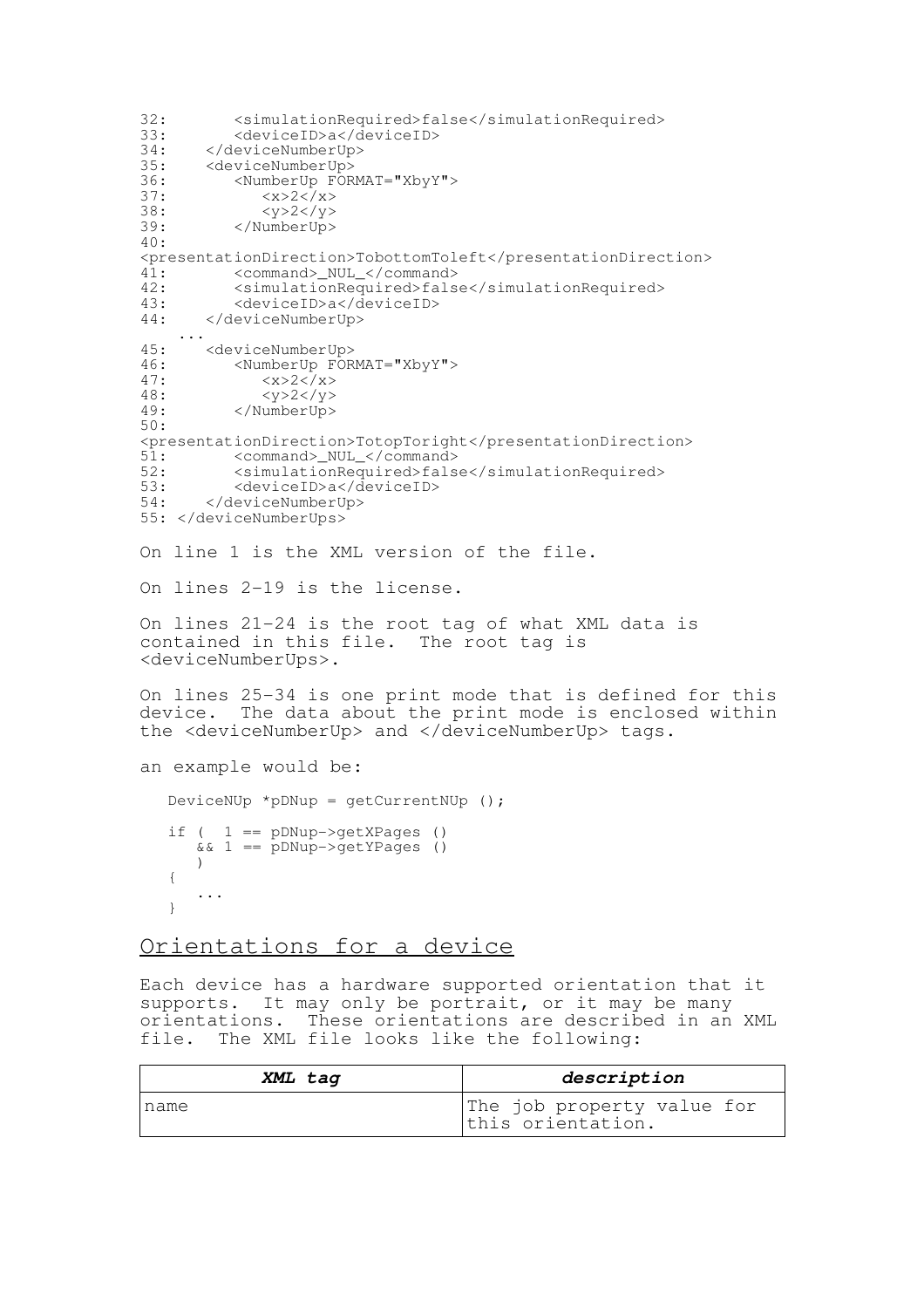| XML tag            | description                                                                                    |
|--------------------|------------------------------------------------------------------------------------------------|
| omniName           | This is an optional element<br>which informational in<br>nature and should not be<br>used.     |
| simulationRequired | Asks the Omni driver to<br>simulate this feature to the<br>device.                             |
| deviceID           | An optional string<br>identifier that will replace<br>the id for the device job<br>properties. |

#### **New Device Orientations.xml**

1: <?xml version="1.0" encoding="UTF-8"?>  $2: <!--</math><br>3:$ 3: IBM Omni driver<br>4: Copyright (c) I Copyright (c) International Business Machines Corp., 2000  $\frac{5}{6}$ : This library is free software; you can redistribute it and/or modify 7: it under the terms of the GNU Lesser General Public License as published<br>8: by t by the Free Software Foundation; either version 2.1 of the License, or<br>9: (a (at your option) any later version.  $\frac{10}{11}$ : This library is distributed in the hope that it will be useful,<br>12: but WITHOUT ANY WARRANTY; without even the implied warranty of<br>13: 13: MERCHANTABILITY or FITNESS FOR A PARTICULAR PURPOSE. See<br>14: the GNU Lesser General Public License for more details. the GNU Lesser General Public License for more details. 15: 16: You should have received a copy of the GNU Lesser General Public License<br>17: along 17: along with this library; if not, write to the Free Software<br>18: Foundation, Inc., 59 Temple Place, Suite 330, Boston, MA Foundation, Inc., 59 Temple Place, Suite 330, Boston, MA 02111-1307 USA  $19: ---$ 20: <deviceOrientations xmlns="http://www.ibm.com/linux/ltc/projects/omni/" xmlns:xs="http://www.w3.org/2001/XMLSchema-instance" xs:schemaLocation="http://www.ibm.com/linux/ltc/projects/omni/ ../ OmniDevice.xsd"><br>21: <deviceOr 21: <deviceOrientation><br>22: <name>Portrait</ 22: <name>Portrait</name><br>23: </deviceOrientation> </deviceOrientation> 24: </deviceOrientations> On line 1 is the XML version of the file. On lines 2-19 is the license. On line 20 is the root tag of what XML data is contained in this file. The root tag is <deviceOrientations>. On lines 21-24 is one orientation that is defined for this device. On line 22 is the <name> tag. It contains the SJP identifier for this orientation.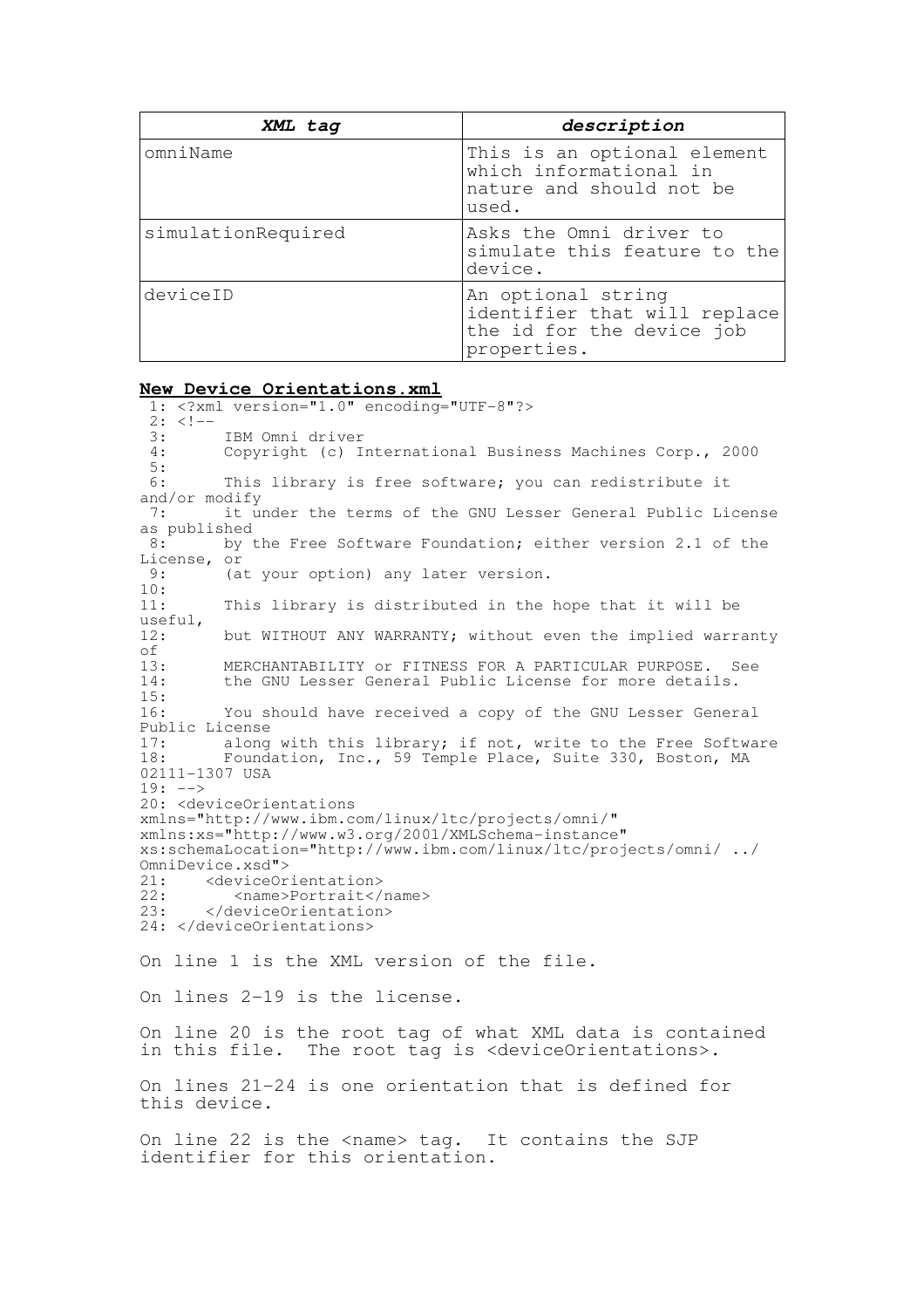```
an example would be:
```

```
DeviceOrientation pDO = getCurrentOrientation ();
if (pDO->isEqual ("Rotation=portrait"))
{
   ...
}
```
# Print modes for a device

| XML tag                | description                                                                                    |
|------------------------|------------------------------------------------------------------------------------------------|
| name                   | The job property value for<br>this printmode.                                                  |
| omniName               | This is an optional element<br>which informational in<br>nature and should not be<br>used.     |
| printModePhysicalCount | How many physical colors (in<br>bits) are there for this<br>mode?                              |
| printModeLogicalCount  | How many logical colors (in<br>bits) are these for this<br>print mode?                         |
| printModePlanes        | How many color planes are<br>there for the print mode?                                         |
| deviceID               | An optional string<br>identifier that will replace<br>the id for the device job<br>properties. |

### **New Device PrintModes.xml**

1: <?xml version="1.0" encoding="UTF-8"?>  $2: <!--</math><br>3:$ 3: IBM Omni driver<br>4: Copyright (c) I Copyright (c) International Business Machines Corp., 2000  $5:6:$ This library is free software; you can redistribute it and/or modify 7: it under the terms of the GNU Lesser General Public License as published<br>8: by by the Free Software Foundation; either version 2.1 of the License, or<br>9: (a (at your option) any later version.  $\frac{10:}{11:}$ This library is distributed in the hope that it will be useful,<br>12: but WITHOUT ANY WARRANTY; without even the implied warranty of<br> $13:$ 13: MERCHANTABILITY or FITNESS FOR A PARTICULAR PURPOSE. See<br>14: the GNU Lesser General Public License for more details. the GNU Lesser General Public License for more details.  $\frac{15}{16}$ : You should have received a copy of the GNU Lesser General Public License<br>17: along 17: along with this library; if not, write to the Free Software<br>18: Foundation, Inc., 59 Temple Place, Suite 330, Boston, MA Foundation, Inc., 59 Temple Place, Suite 330, Boston, MA 02111-1307 USA  $19: ---$ 20: 21: <devicePrintModes<br>22: xmlns="http:// 22: xmlns="http://www.ibm.com/linux/ltc/projects/omni/"<br>23: xmlns:xs="http://www.w3.org/2001/XMLSchema-instance 23: xmlns:xs="http://www.w3.org/2001/XMLSchema-instance"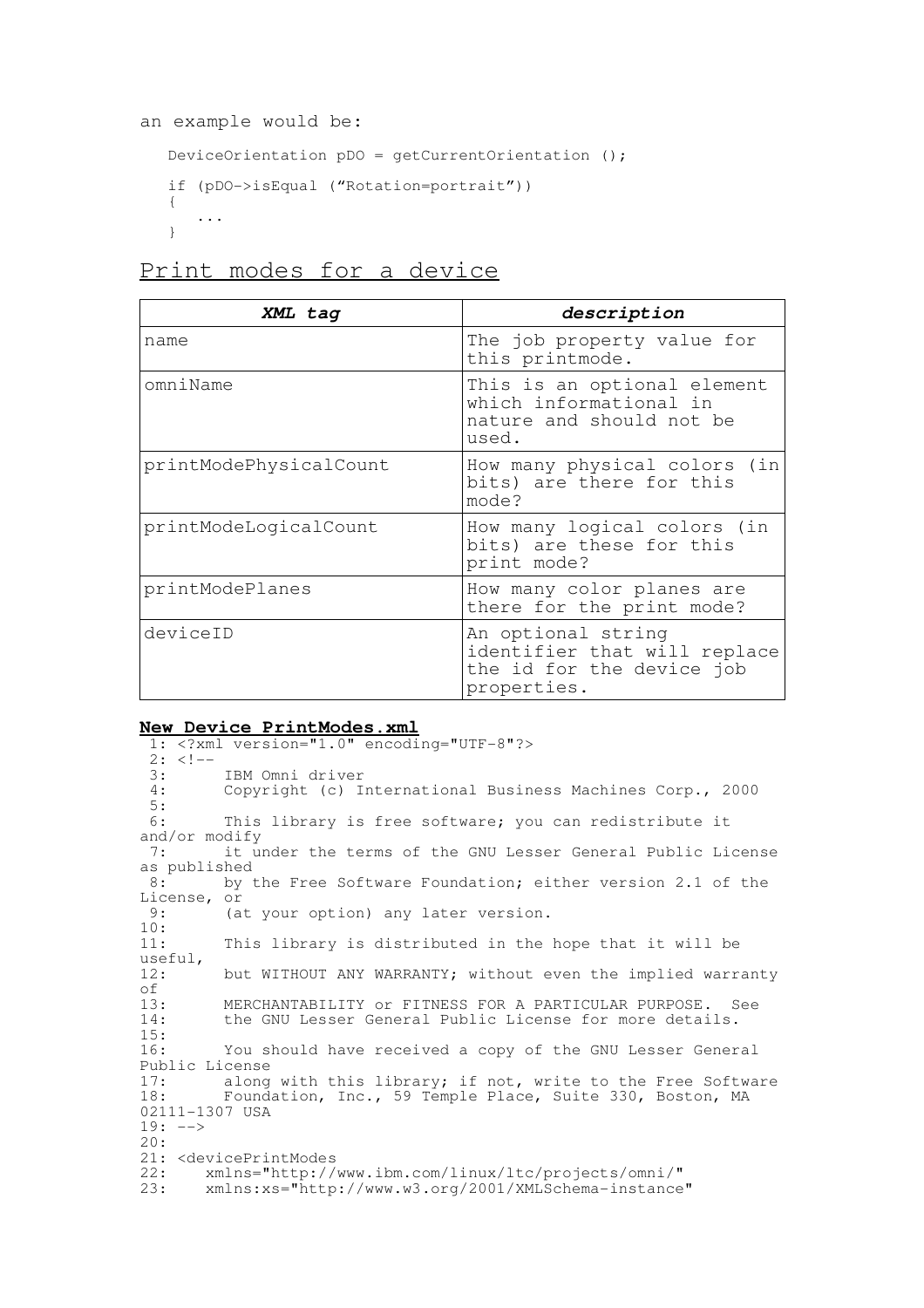```
24:xs:schemaLocation="http://www.ibm.com/linux/ltc/projects/omni/ ../
OmniDevice.xsd"><br>25: <devicePr
25: <devicePrintMode><br>26: <mame>PRINT MO
26: <name>PRINT_MODE_1_ANY</name><br>27: <printModePhysicalCount>1</pr
             27: <printModePhysicalCount>1</printModePhysicalCount>
28: <printModeLogicalCount>1</printModeLogicalCount><br>29: <printModePlanes>1</printModePlanes>
29: <printModePlanes>1</printModePlanes>30: </devicePrintMode>
30: </devicePrintMode><br>31: <devicePrintMode>
31: <devicePrintMode><br>32: <name>PRINT MC
32: <name>PRINT_MODE_8_CMYK</name><br>33: <printModePhysicalCount>4</pri
33: <printModePhysicalCount>4</printModePhysicalCount>
34: <printModeLogicalCount>8</printModeLogicalCount>
35: <printModePlanes>1</printModePlanes>
36: </devicePrintMode><br>37: <devicePrintMode>
37: <devicePrintMode><br>38: <name>PRINT_MC
38: <name>PRINT_MODE_24_CMYK</name><br>39: <printModePhysicalCount>4</prin
             39: <printModePhysicalCount>4</printModePhysicalCount>
40: <printModeLogicalCount>24</printModeLogicalCount>
41: <printModePlanes>1</printModePlanes>
42: </devicePrintMode>
43: </devicePrintModes>
```
On line 1 is the XML version of the file.

On lines 2-19 is the license.

On lines 21-24 is the root tag of what XML data is contained in this file. The root tag is <devicePrintModes>.

On lines 25-30 is one print mode that is defined for this device. The data about the print mode is enclosed within the <devicePrintMode> and </devicePrintMode> tags.

On line 26 is the <name> tag. It contains the identifier for this print mode.

On line 27 is the <printModePhysicalCount> tag. This describes how many colors there are that are (encoded into bits-per-pel) in the source bitmap.

On line 28 is the <printModeLogicalCount> tag. This describes how many colors there are that are (encoded into bits-per-pel) in the destination bitmap.

On line 29 is the <printModePlanes> tag. This describes how many planes of color data there are in the destination bitmap.

an example would be: DevicePrintMode \*pDPM = getCurrentPrintMode (); if (1 == pDPM->getLogicalCount ()) { // Printer wants a monochrome surface. }

# **Resolutions for a device**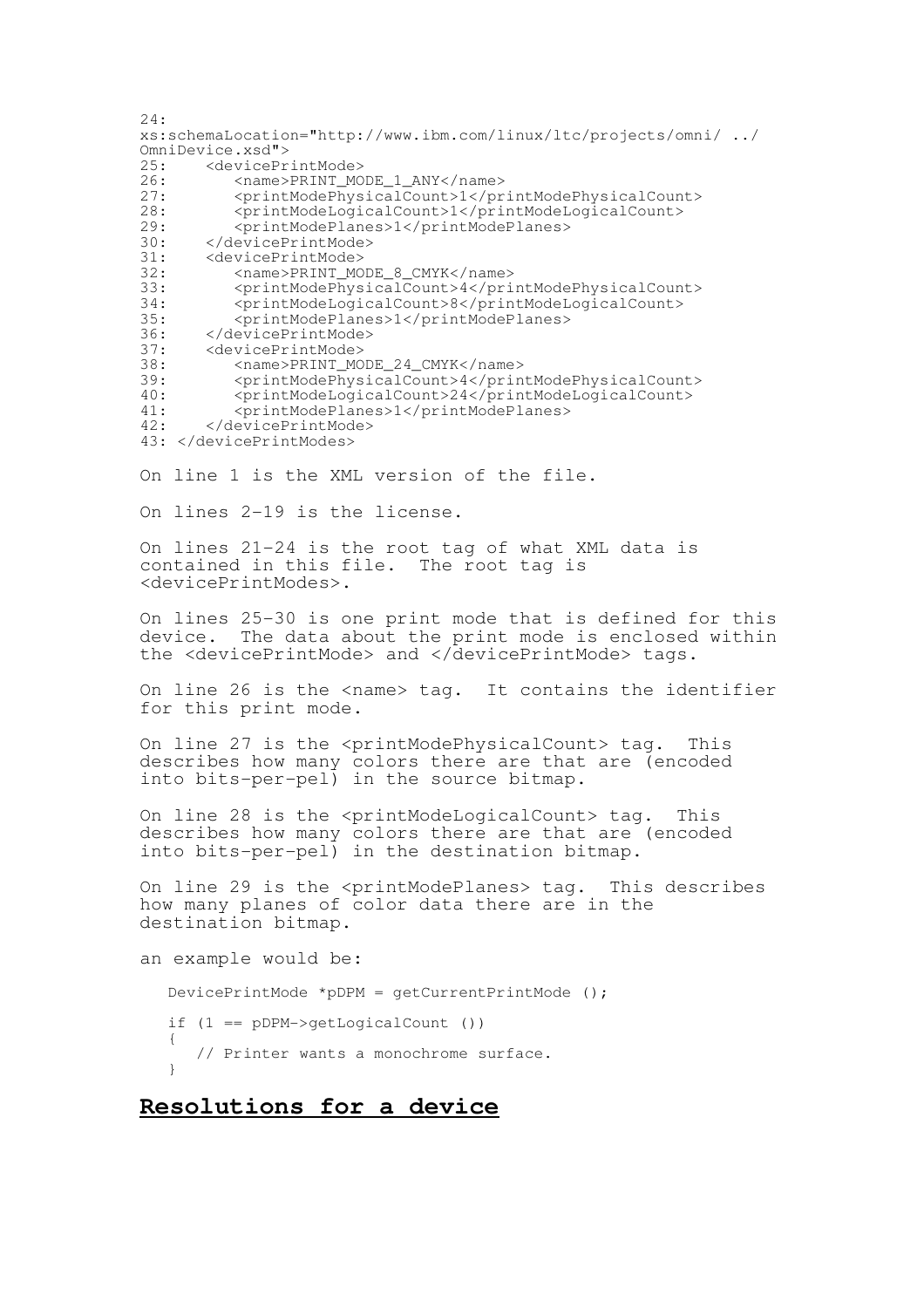| XML tag                              | description                                                                                               |
|--------------------------------------|-----------------------------------------------------------------------------------------------------------|
| name                                 | The job property value for<br>this resolution.                                                            |
| omniName                             | This is an optional element<br>which informational in<br>nature and should not be<br>used.                |
| xRes                                 | The x resolution in dots per<br>inch.                                                                     |
| yRes                                 | The y resolution in dots per<br>inch.                                                                     |
| xInternalRes                         | The x resolution in dots per<br>inch before scaling.                                                      |
| yInternalRes                         | The y resolution in dots per<br>inch before scaling.                                                      |
| command                              | The command that corresponds<br>to this element.                                                          |
| resolutionCapability                 | It holds information for<br>future use that can describe<br>this resolution in a<br>programmatic fashion. |
| resolutionDestinationBitsPer<br>Pe l | This value is used by the<br>dithering routine.                                                           |
| resolutionScanlineMultiple           | This value is used by the<br>dithering routine.                                                           |
| deviceID                             | An optional string<br>identifier that will replace<br>the id for the device job<br>properties.            |

#### **New Device Resolutions.xml**

1: <?xml version="1.0" encoding="UTF-8"?>  $2: <!--</math><br>3:$ 3: IBM Omni driver<br>4: Copyright (c) I Copyright (c) International Business Machines Corp., 2000  $\frac{5}{6}$ : This library is free software; you can redistribute it and/or modify<br>7: it u it under the terms of the GNU Lesser General Public License as published<br>8: by t by the Free Software Foundation; either version 2.1 of the License, or<br>9: (a (at your option) any later version.  $\frac{10}{11}$ : This library is distributed in the hope that it will be useful,<br>12: but WITHOUT ANY WARRANTY; without even the implied warranty of<br>13: 13: MERCHANTABILITY or FITNESS FOR A PARTICULAR PURPOSE. See<br>14: the GNU Lesser General Public License for more details. the GNU Lesser General Public License for more details.  $\frac{15}{16}$ : You should have received a copy of the GNU Lesser General Public License<br>17: along 17: along with this library; if not, write to the Free Software<br>18: Foundation Inc 59 Temple Place Suite 330 Boston MA Foundation, Inc., 59 Temple Place, Suite 330, Boston, MA 02111-1307 USA  $19: ---$ 20: <deviceResolutions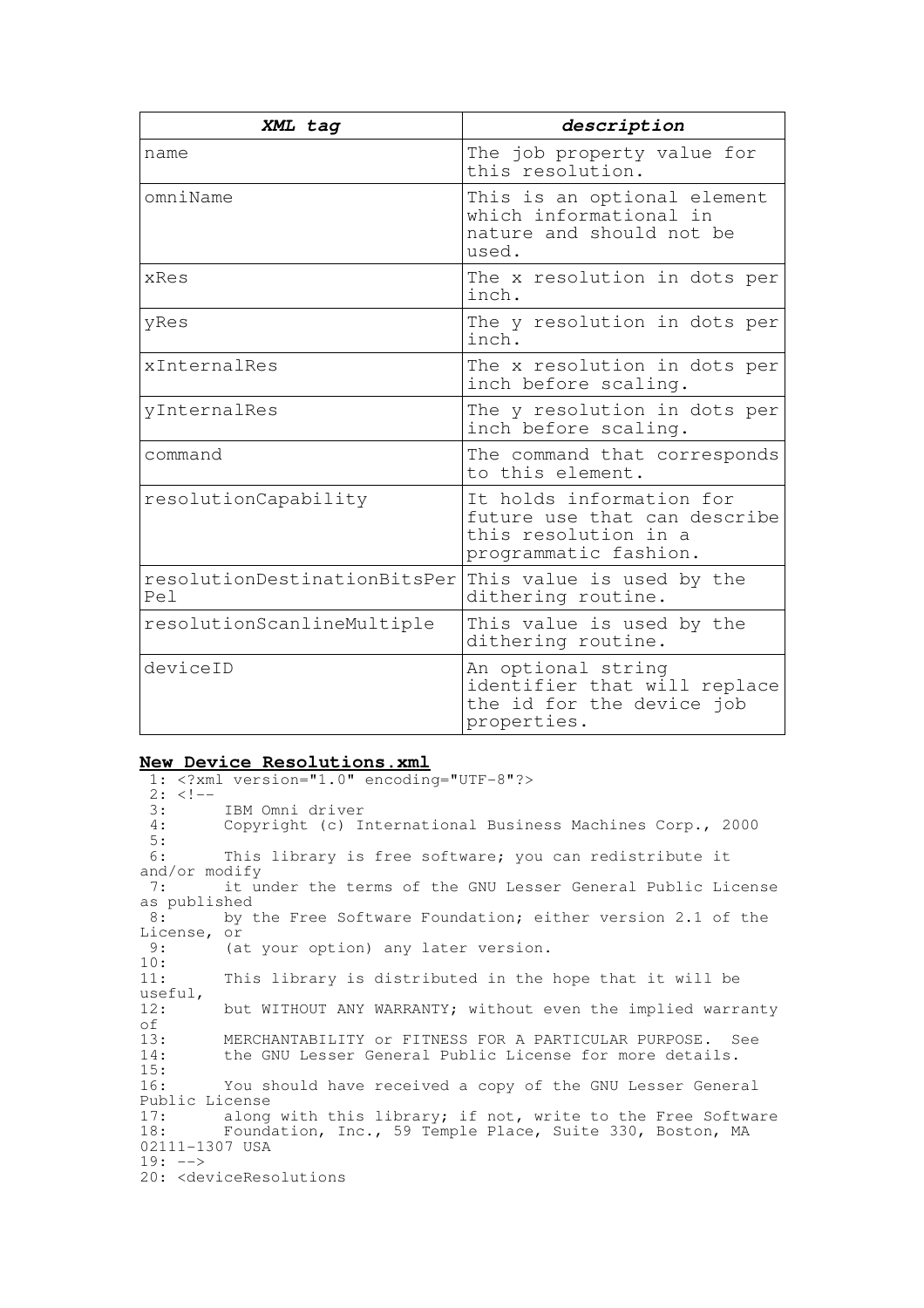```
xmlns="http://www.ibm.com/linux/ltc/projects/omni/"
xmlns:xs="http://www.w3.org/2001/XMLSchema-instance"
xs:schemaLocation="http://www.ibm.com/linux/ltc/projects/omni/ ../
OmnilPevice.xsd" ><br>21. OmrlP@R@21: <deviceResolution><br>22: <name>360x360</
22: <name>360x360</name>
23: <xRes>360</xRes>
24: <yRes>360</yRes>
25: <command>_ESC_ &quot; %c%c%c%c%w&quot;</command><br>26: <resolutionCapability>0</resolutionCapability>
          <resolutionCapability>0</resolutionCapability>
27:
<resolutionDestinationBitsPerPel>2</resolutionDestinationBitsPerPel>
28:
<resolutionScanlineMultiple>288</resolutionScanlineMultiple>
29: </deviceResolution><br>30: <deviceResolution>
30: <deviceResolution><br>31: <name>720x720</
31: <name>720x720</name>
          32: <xRes>720</xRes>
33: <yRes>720</yRes>
          <command>_ESC_ &quot;.%c%c%c%c%w&quot;</command>
35: <resolutionCapability>0</resolutionCapability>
36:
<resolutionDestinationBitsPerPel>2</resolutionDestinationBitsPerPel>
37:
<resolutionScanlineMultiple>288</resolutionScanlineMultiple>
38: </deviceResolution><br>39: <deviceResolution>
39: <deviceResolution><br>40: <name>1440x720<
          <name>1440x720</name>41: <xRes>1440</xRes>
42: <yRes>720</yRes>
43: <command>_ESC_ &quot; %c%c%c%c%w&quot;</command><br>44: <resolutionCapability>0</resolutionCapability>
          44: <resolutionCapability>0</resolutionCapability>
45:
<resolutionDestinationBitsPerPel>2</resolutionDestinationBitsPerPel>
46:
<resolutionScanlineMultiple>288</resolutionScanlineMultiple>
       </deviceResolution>
48: </deviceResolutions>
On line 1 is the XML version of the file.
On lines 2-19 is the license.
On line 20 is the root tag of what XML data is contained<br>in this file. The root tag is <deviceResolutions>.
                 The root tag is <deviceResolutions>.
On lines 21-29 is one resolution that is defined for this
device. The data about the resolution is enclosed within
the <deviceResolution> and </deviceResolution> tags.
On line 22 is the <name> tag. It contains the SJP
identifier for this resolution.
On line 23 is the <xRes> tag which describes the X
resolution in dots per inch.
On line 24 is the <yRes> tag which describes the Y
resolution in dots per inch.
On line 25 is the <command> tag. It contains binary
command data (described above) for this resolution.
On line 26 is the <resolutionCapability> tag. It holds
information for future use that can describe this
resolution in a programmatic fashion.
```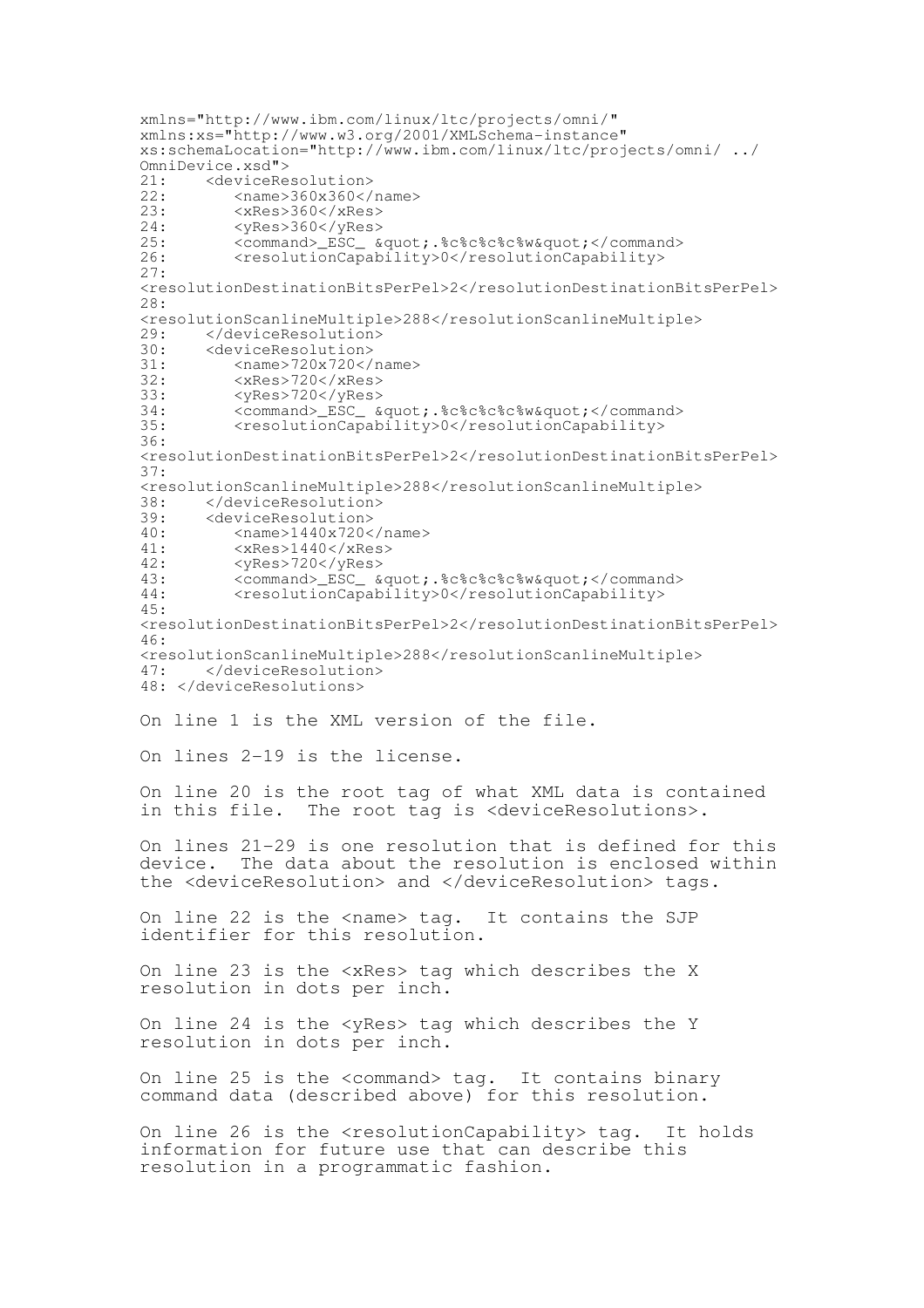On line 27 is the <resolutionDestinationBitsPerPel> tag. It holds information for the dithering routine.

On line 28 is the <resolutionScanlineMultiple> tag. It holds information for the blitter routine. This is the number of scanlines that the blitter codes wants at a time. The actual number of scanlines will be a multiple of this number. For example, for 10, it could be  $10<sub>r</sub>$ 20, 30, etc...

```
an example would be:
   DeviceResolution *pDR = qetCurrentResolution ();
   if ( 360 == pDR \rightarrow qetXRes ()
      & 360 == pDR \rightarrow qetYRes ()
      ){
       ...
   }
```

| XML tag     | description                                                                                    |
|-------------|------------------------------------------------------------------------------------------------|
| default     | The default value that this<br>type will be scaled to.                                         |
| minimum     | The minimum value that this<br>type is allowed to be scaled<br>to.                             |
| maximum     | The maximum value that this<br>type is allowed to be scaled<br>to.                             |
| command     | The command that corresponds<br>to this element.                                               |
| allowedType | What percentage that this<br>page is scaled to.                                                |
| deviceID    | An optional string<br>identifier that will replace<br>the id for the device job<br>properties. |

# Scalings for a device

#### **New Device Scalings.xml**

1: <?xml version="1.0" encoding="UTF-8"?>  $2: <!--</math><br>3:$ 3: IBM Omni driver<br>4: Copyright (c) I Copyright (c) International Business Machines Corp., 2000  $\frac{5}{6}$ : This library is free software; you can redistribute it and/or modify<br>7: it u it under the terms of the GNU Lesser General Public License as published<br>8: by t by the Free Software Foundation; either version 2.1 of the License, or<br>9: (a (at your option) any later version.  $\frac{10}{11}$ : This library is distributed in the hope that it will be useful,<br>12: but WITHOUT ANY WARRANTY; without even the implied warranty of<br>13: MERCHANTABILITY or FITNESS FOR A PARTICULAR PURPOSE. See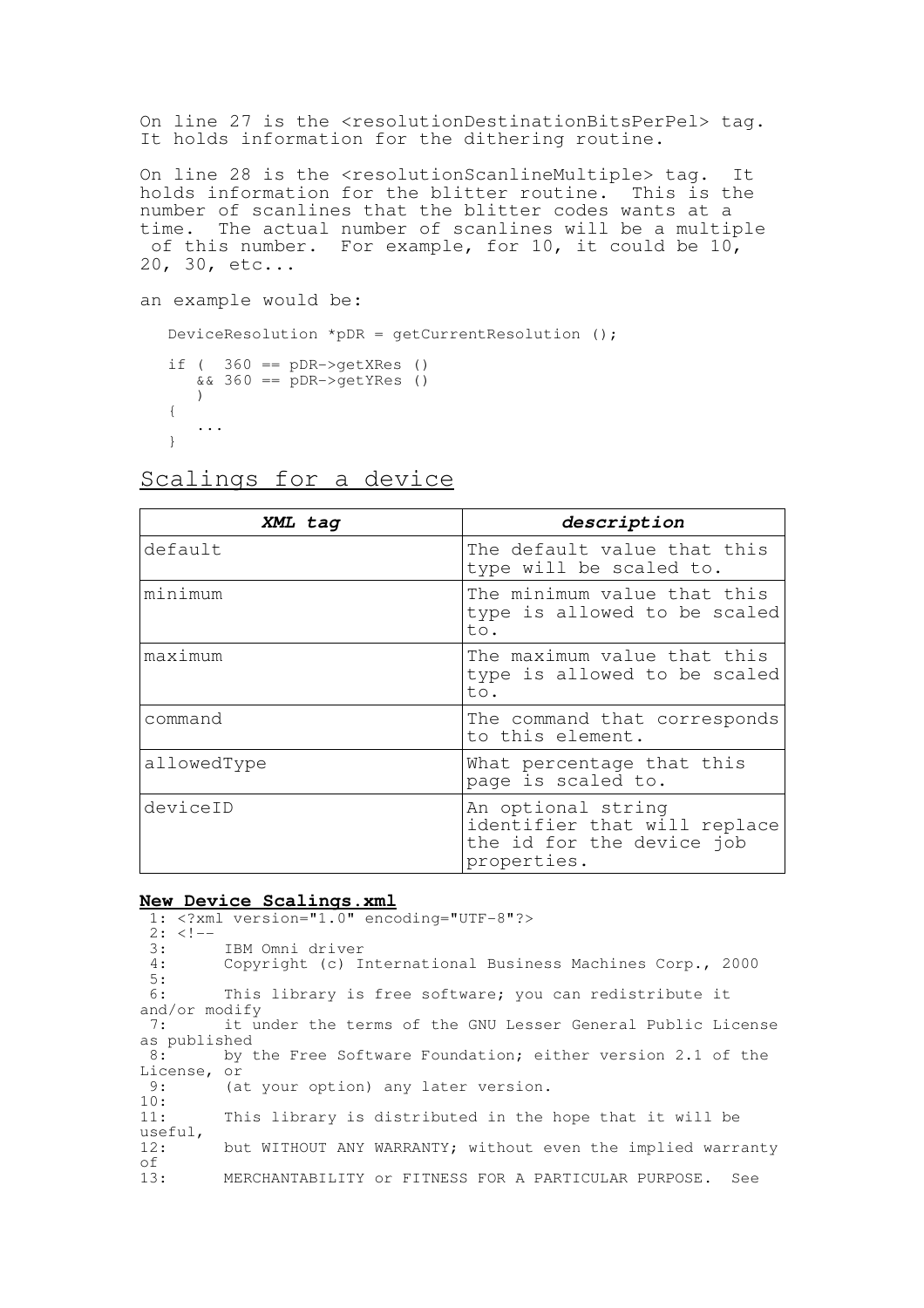14: the GNU Lesser General Public License for more details.  $\frac{15:}{16:}$ You should have received a copy of the GNU Lesser General Public License<br>17: along 17: along with this library; if not, write to the Free Software<br>18: Foundation, Inc., 59 Temple Place, Suite 330, Boston, MA Foundation, Inc., 59 Temple Place, Suite 330, Boston, MA 02111-1307 USA  $19: ---$ 20: 21: <deviceScalings<br>22: xmlns="http: 22: xmlns="http://www.ibm.com/linux/ltc/projects/omni/"<br>23: xmlns:xs="http://www.w3.org/2001/XMLSchema-instance 23: xmlns:xs="http://www.w3.org/2001/XMLSchema-instance"  $24:$ xs:schemaLocation="http://www.ibm.com/linux/ltc/projects/omni/ ../ OmniDevice.xsd"><br>25: <deviceSc 25: <deviceScaling><br>26: <default>50< 26: <default>50</default><br>27: <minimum>1</minimum> 27: <minimum>1</minimum> 28: <maximum>100</maximum><br>29: <command> NUL </comman <command>\_NUL\_</command> 30: <allowedType>FitToPage</allowedType><br>31: <deviceID>a</deviceID> 31: <deviceID>a</deviceID><br>32: </deviceScaling> 32: </deviceScaling><br>33: <deviceScaling> 33: <deviceScaling><br>34: <default>73< 34: <default>73</default><br>35: <minimum>10</minimum> 35:  $\langle \text{minimum} \rangle 10 \langle / \text{minimum} \rangle$ <br>36:  $\langle \text{maximum} \rangle 90 \langle / \text{maximum} \rangle$ 36:  $<$ maximum>90</maximum><br>37:  $<$ command>\_NUL\_</comma <command>\_NUL\_</command> 38: <allowedType>RotateAndOrFit</allowedType><br>39: <deviceID>b</deviceID> 39: <deviceID>b</deviceID><br>40: </deviceScaling> 40: </deviceScaling><br>41: <deviceScaling> 41: <deviceScaling><br>42: <default>100 42: <default>100</default><br>43: <minimum>100</minimum> 43:  $\langle \text{minimum} \rangle 100 \langle \text{minimum} \rangle$ <br>44:  $\langle \text{maximum} \rangle 100 \langle \text{maximum} \rangle$ 44:  $\langle \text{maximum} \rangle 100 \langle / \text{maximum} \rangle$ <br>45:  $\langle \text{command} \rangle \quad \text{NULL} \langle / \text{command} \rangle$ 45: <command>\_NUL\_</command><br>46: <allowedType>Clip</allow 46: <allowedType>Clip</allowedType><br>47: <deviceID>c</deviceID> 47: <deviceID>c</deviceID><br>48: </deviceScaling> </deviceScaling> 49: </deviceScalings> On line 1 is the XML version of the file. On lines 2-19 is the license. On lines 21-24 is the root tag of what XML data is contained in this file. The root tag is <deviceScalings>. On lines 25-32 is one print mode that is defined for this device. The data about the print mode is enclosed within the <deviceScaling> and </deviceScaling> tags. an example would be: DeviceScaling \*pDS = getCurrentScaling ();<br>double dPercentage;  $d$ Percentage; dPercentage = pDS->getScalingPercentage (); Sheet Collations for a device

| XML tag | description                                         |  |  |
|---------|-----------------------------------------------------|--|--|
| name    | The job property value for<br>this sheet collation. |  |  |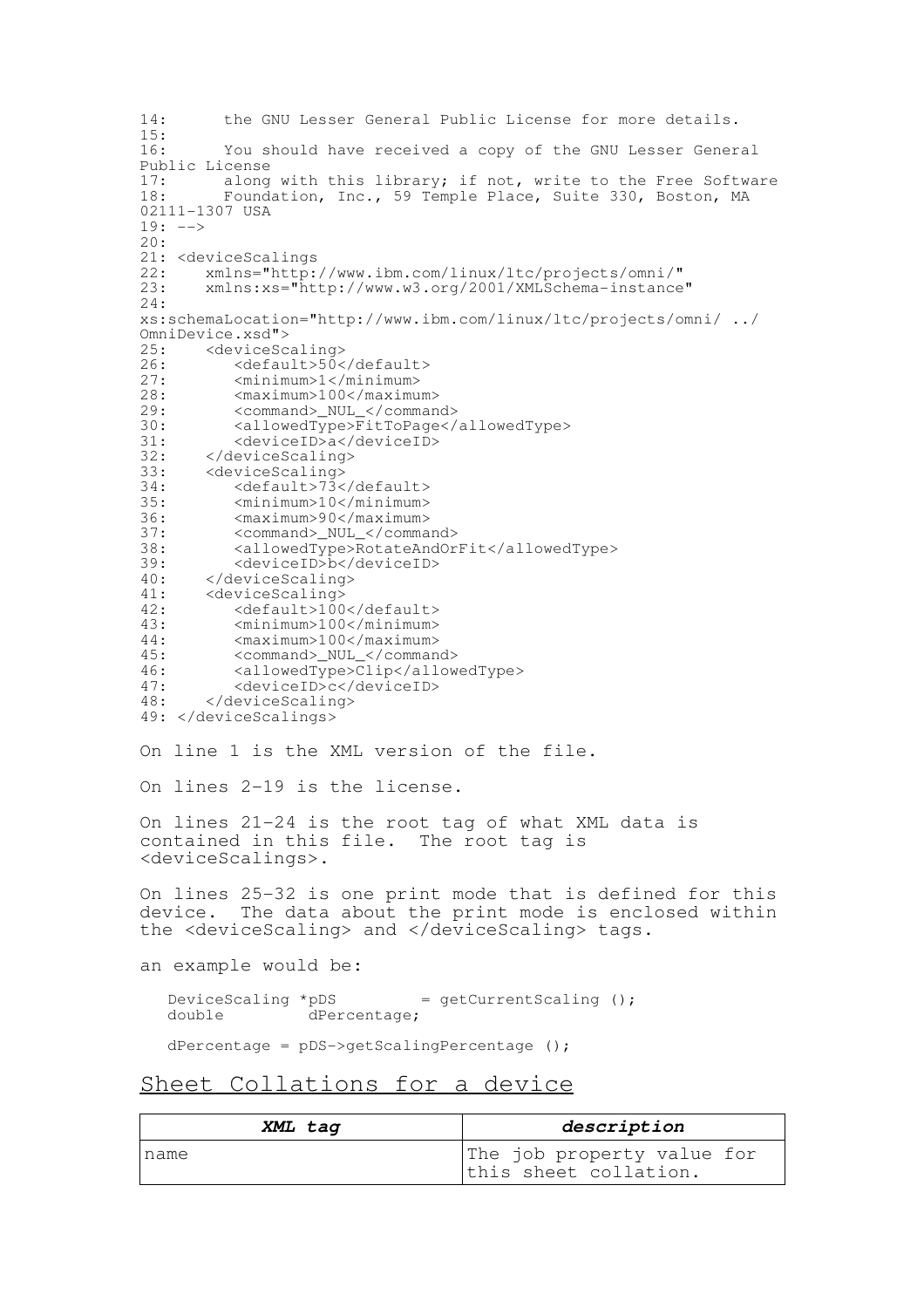| XML tag  | description                                                                                    |
|----------|------------------------------------------------------------------------------------------------|
| command  | The command that corresponds<br>to this element.                                               |
| deviceID | An optional string<br>identifier that will replace<br>the id for the device job<br>properties. |

#### **New Device Sheet Collates.xml**

1: <?xml version="1.0" encoding="UTF-8"?>  $2: <!--</math><br>3:$ 3: IBM Omni driver<br>4: Copyright (c) I Copyright (c) International Business Machines Corp., 2000  $\frac{5}{6}$ : This library is free software; you can redistribute it and/or modify<br> $7:$  it u it under the terms of the GNU Lesser General Public License as published<br>8: by by the Free Software Foundation; either version 2.1 of the License, or<br>9: (a (at your option) any later version.  $\frac{10}{11}$ : This library is distributed in the hope that it will be useful,<br>12: but WITHOUT ANY WARRANTY; without even the implied warranty of<br> $13:$ 13: MERCHANTABILITY or FITNESS FOR A PARTICULAR PURPOSE. See<br>14: the GNU Lesser General Public License for more details. the GNU Lesser General Public License for more details.  $\frac{15}{16}$ : You should have received a copy of the GNU Lesser General Public License 17: along with this library; if not, write to the Free Software 18: Foundation, Inc., 59 Temple Place, Suite 330, Boston, MA 02111-1307 USA  $19: ---$ 20: 21: <deviceSheetCollates<br>22: xmlns="http://www 22: xmlns="http://www.ibm.com/linux/ltc/projects/omni/"<br>23: xmlns:xs="http://www.w3.org/2001/XMLSchema-instance 23: xmlns:xs="http://www.w3.org/2001/XMLSchema-instance" 24: xs:schemaLocation="http://www.ibm.com/linux/ltc/projects/omni/ ../ OmniDevice.xsd"><br>25: <deviceSh 25: <deviceSheetCollation><br>26: <name>SheetCollated 26: <name>SheetCollated</name><br>27: <command> NUL </command> 27: <command>\_NUL\_</command><br>28: <deviceID>kio</deviceID> 28: <deviceID>kio</deviceID><br>29: </deviceSheetCollation> 29: </deviceSheetCollation><br>30: <deviceSheetCollation> 30: <deviceSheetCollation> 31: <name>SheetAndJobCollated</name><br>32: <command> NUL </command> 32: <command>\_NUL\_</command><br>33: <deviceID>jrh</deviceID> 33: <deviceID>jrh</deviceID> 34: </deviceSheetCollation> 35: <deviceSheetCollation> 36: <name>SheetUncollated</name><br>37: <command> NUL </command> 37: <command>\_NUL\_</command><br>38: <deviceID>pgo</deviceID> 38: <deviceID>pqo</deviceID> </deviceSheetCollation> 40: </deviceSheetCollates>

On line 1 is the XML version of the file.

On lines 2-19 is the license.

On lines 25-29 is one print mode that is defined for this device. The data about the print mode is enclosed within the <deviceSheetCollation> and </deviceSheetCollation>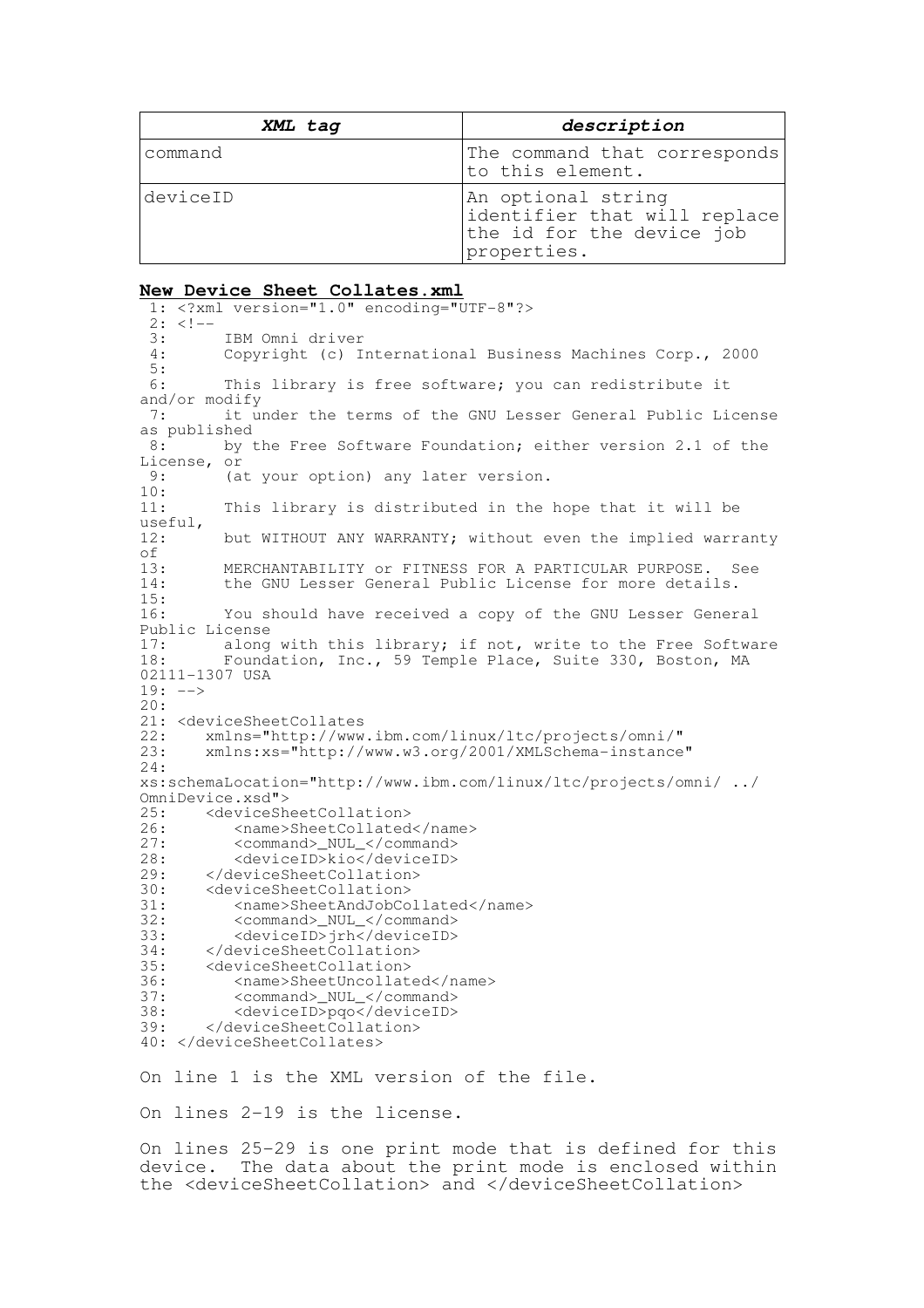```
tags.
```

```
an example would be:
   DeviceSheetCollate *pDS = getCurrentSheetCollate ();
   if (pDS->isEqual ("SheetCollate=SheetUncollated"))
   {
      ...
   }
```

|  | Sides for a device |
|--|--------------------|
|  |                    |

| XML tag            | description                                                                                    |
|--------------------|------------------------------------------------------------------------------------------------|
| name               | The job property value for<br>this side.                                                       |
| simulationRequired | Asks the Omni driver to<br>simulate this feature to the<br>device.                             |
| deviceID           | An optional string<br>identifier that will replace<br>the id for the device job<br>properties. |

### **New Device Sides.xml**

1: <?xml version="1.0" encoding="UTF-8"?>  $2: 2:-$ <br>3: 3: IBM Omni driver<br>4: Copyright (c) I Copyright (c) International Business Machines Corp., 2000  $\frac{5}{6}$ : This library is free software; you can redistribute it and/or modify 7: it under the terms of the GNU Lesser General Public License as published<br>8: by t by the Free Software Foundation; either version 2.1 of the License, or<br>9: (a (at your option) any later version.  $\frac{10}{11}$ : This library is distributed in the hope that it will be useful,<br>12: but WITHOUT ANY WARRANTY; without even the implied warranty of<br>13: 13: MERCHANTABILITY or FITNESS FOR A PARTICULAR PURPOSE. See<br>14: the GNU Lesser General Public License for more details. the GNU Lesser General Public License for more details.  $\frac{15}{16}$ You should have received a copy of the GNU Lesser General Public License<br>17: along 17: along with this library; if not, write to the Free Software<br>18: Foundation, Inc., 59 Temple Place, Suite 330, Boston, MA Foundation, Inc., 59 Temple Place, Suite 330, Boston, MA 02111-1307 USA  $19: ---$ 20: 21: <deviceSides<br>22: xmlns="ht 22: xmlns="http://www.ibm.com/linux/ltc/projects/omni/" 23: xmlns:xs="http://www.w3.org/2001/XMLSchema-instance" 24: xs:schemaLocation="http://www.ibm.com/linux/ltc/projects/omni/ ../ OmniDevice.xsd"><br>25: <deviceSi 25: <deviceSide><br>26: <mame>One 26: <name>OneSidedBackflipX</name><br>27: <command> NUL </command> 27: <command>\_NUL\_</command><br>28: <simulationRequired>fals <simulationRequired>false</simulationRequired> 29: <deviceID>a</deviceID><br>30: </deviceSide> </deviceSide>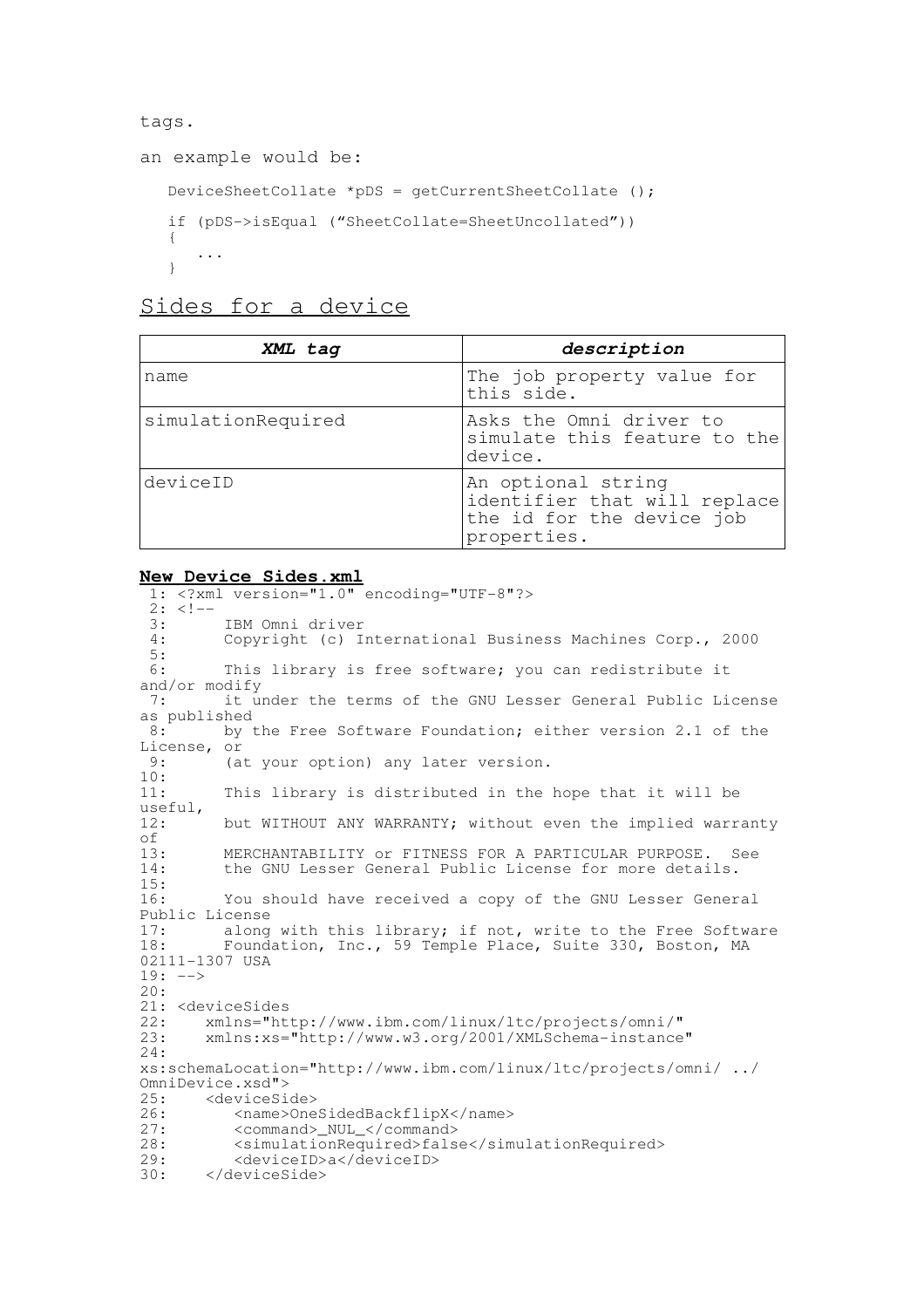31: <deviceSide><br>32: <mame>One 32: <name>OneSidedBackflipY</name><br>33: <command> NUL </command> 33: <command>\_NUL\_</command> 34: <simulationRequired>false</simulationRequired><br>35: <deviceID>b</deviceID> 35: <deviceID>b</deviceID><br>36: </deviceSide> 36: </deviceSide> ... 37: <deviceSide><br>38: <mame>Two 38: <name>TwoSidedFlipY</name><br>39: <command> NUL </command> 39: <command>\_NUL\_</command><br>40: <simulationRequired>fals 40: <simulationRequired>false</simulationRequired><br>41: <deviceID>e</deviceID> 41: <deviceID>e</deviceID><br>42: </deviceSide> 42: </deviceSide> 43: </deviceSides> On line 1 is the XML version of the file. On lines 2-19 is the license. On lines 21-24 is the root tag of what XML data is contained in this file. The root tag is <deviceSides>. On lines 25-30 is one side that is defined for this device. The data about the side is enclosed within the <deviceSide> and </deviceSide> tags. an example would be: DeviceSide \*pDS = getCurrentSide (); if (pDS->isEqual ("Sides=OneSidedFront"))

Stitchings for a device

{

}

...

| XML tag                | description                                                                                    |
|------------------------|------------------------------------------------------------------------------------------------|
| stitchingPosition      | The position of the stitch<br>on the page.                                                     |
| stitchingReferenceEdge | The edge where the stitch is<br>measured from.                                                 |
| stitchingType          | The type of the stitch.                                                                        |
| stitchingCount         | The number of stitches.                                                                        |
| stitchingAngle         | The angle of the stitch.                                                                       |
| deviceID               | An optional string<br>identifier that will replace<br>the id for the device job<br>properties. |

### **New Device Stitchings.xml**

1: <?xml version="1.0" encoding="UTF-8"?>  $2: 2:-$ 3: IBM Omni driver<br>4: Copyright (c) I Copyright (c) International Business Machines Corp., 2000 5: 6: This library is free software; you can redistribute it and/or modify<br>7: it u it under the terms of the GNU Lesser General Public License as published<br> $\frac{8}{10}$  by t by the Free Software Foundation; either version 2.1 of the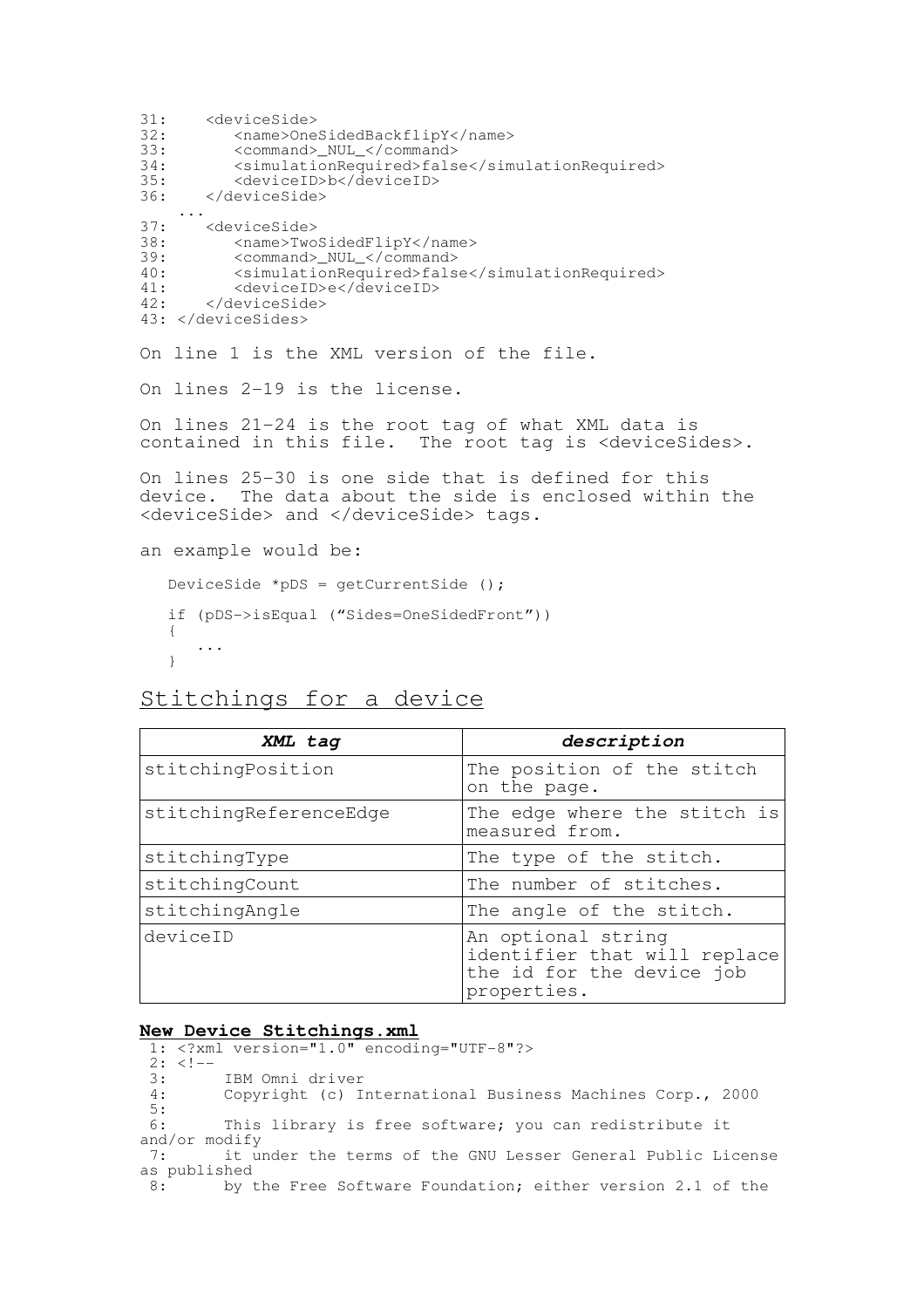License, or<br>9: (a (at your option) any later version.  $\frac{10}{11}$ : This library is distributed in the hope that it will be useful,<br>12: but WITHOUT ANY WARRANTY; without even the implied warranty of<br>13: 13: MERCHANTABILITY or FITNESS FOR A PARTICULAR PURPOSE. See<br>14: the GNU Lesser General Public License for more details. the GNU Lesser General Public License for more details. 15: 16: You should have received a copy of the GNU Lesser General Public License<br>17: along 17: along with this library; if not, write to the Free Software<br>18: Foundation. Inc.. 59 Temple Place. Suite 330, Boston, MA Foundation, Inc., 59 Temple Place, Suite 330, Boston, MA 02111-1307 USA  $19: ---$ 20: 21: <deviceStitchings 22: xmlns="http://www.ibm.com/linux/ltc/projects/omni/" 23: xmlns:xs="http://www.w3.org/2001/XMLSchema-instance" 24: xs:schemaLocation="http://www.ibm.com/linux/ltc/projects/omni/ ../ OmniDevice.xsd"><br>25: <deviceSt 25: <deviceStitching><br>26: <br/> <stitchingPosi 26: <StitchingPosition>1</StitchingPosition> 27: <StitchingReferenceEdge>Top</StitchingReferenceEdge> 28: <StitchingType>Corner</StitchingType><br>29: <StitchingCount>1</StitchingCount> <StitchingCount>1</StitchingCount> 30: <StitchingAngle>0</StitchingAngle> 31: <command>\_NUL\_</command><br>32: <deviceID>a</deviceID> 32: <deviceID>a</deviceID> 33: </deviceStitching><br>34: <deviceStitching> 34: <deviceStitching> 35: <StitchingPosition>5</StitchingPosition> 36: <StitchingReferenceEdge>Right</StitchingReferenceEdge> 37: <StitchingType>Saddle</StitchingType> 38: <StitchingCount>3</StitchingCount> 39: <StitchingAngle>45</StitchingAngle> 40: <command>\_NUL\_</command> 41: <deviceID>b</deviceID> 42: </deviceStitching> 43: </deviceStitchings> On line 1 is the XML version of the file. On lines 2-19 is the license. On lines 21-24 is the root tag of what XML data is contained in this file. The root tag is <deviceStitchings>. On lines 25-33 is one print mode that is defined for this device. The data about the print mode is enclosed within the <deviceStitching> and </deviceStitching> tags. an example would be: DeviceStitching \*pDS = getCurrentStitching ();<br>int iCount; int iCount;<br>int iAngle: iAngle; iCount = pDS->getStitchingCount (); iAngle = pDS->getStitchingAngle ();

Strings for a device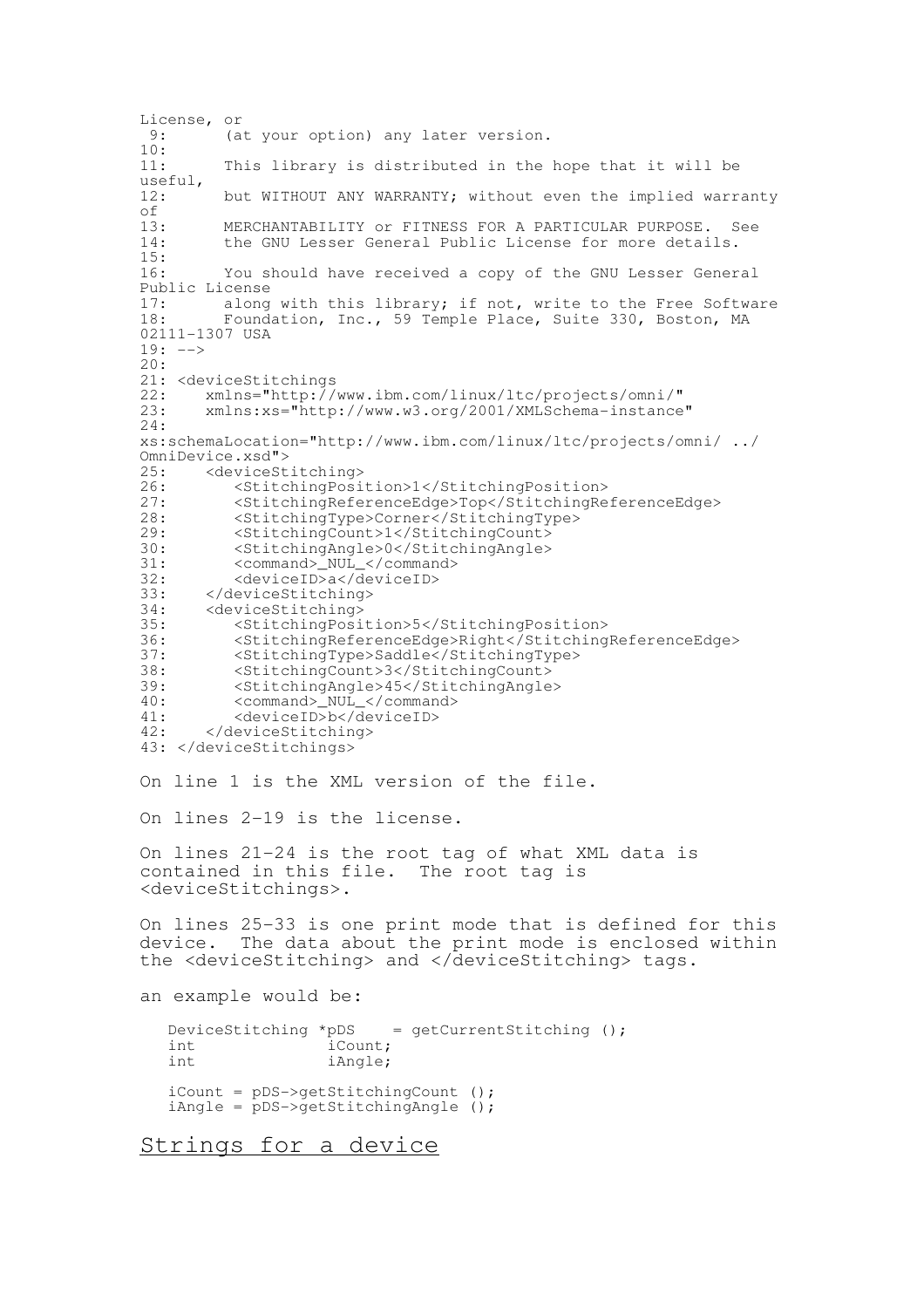| XML tag   | description                                                              |  |
|-----------|--------------------------------------------------------------------------|--|
| name      | The device independent<br>string name                                    |  |
| Languages | A structure of what<br>languages that this string<br>is translated into. |  |

#### **New Device Strings.xml**

```
1: <?xml version="1.0" encoding="UTF-8"?>
 2: 2:-3: IBM Omni driver<br>4: Copyright (c) I
           Copyright (c) International Business Machines Corp., 2000
 \frac{5}{6}:
           This library is free software; you can redistribute it
and/or modify<br>7: \begin{array}{c} \n\text{int u} \\
\text{int u}\n\end{array}it under the terms of the GNU Lesser General Public License
as published<br>8: by
           by the Free Software Foundation; either version 2.1 of the
License, or<br>9: (a
           (at your option) any later version.
\frac{10}{11}:
           This library is distributed in the hope that it will be
useful,<br>12:
           but WITHOUT ANY WARRANTY; without even the implied warranty
of<br>13:
13: MERCHANTABILITY or FITNESS FOR A PARTICULAR PURPOSE. See<br>14: the GNU Lesser General Public License for more details.
           the GNU Lesser General Public License for more details.
\frac{15}{16}:
           You should have received a copy of the GNU Lesser General
Public License<br>17: along
17: along with this library; if not, write to the Free Software<br>18: Foundation, Inc., 59 Temple Place, Suite 330, Boston, MA
           Foundation, Inc., 59 Temple Place, Suite 330, Boston, MA
02111-1307 USA
19: ---20:
21: <deviceStrings<br>22: xmlns="http
22: xmlns="http://www.ibm.com/linux/ltc/projects/omni/"
         23: xmlns:xs="http://www.w3.org/2001/XMLSchema-instance"
24:
xs:schemaLocation="http://www.ibm.com/linux/ltc/projects/omni/ ../
OmniDevice.xsd"><br>25: <deviceSt
25: <deviceString><br>26: <mame>kev1<
26: <name>key1</name><br>27: <languages>
27: <languages><br>28: <en>engl
28: <en>english1</en><br>
29: <ia>iapanese1</ia
29:  \langleja>japanese1</ja><br>30:  \langle/languages>
30: </languages><br>31: </deviceString>
31: </deviceString><br>32: <deviceString>
32: <deviceString><br>33: <name>key2<
33: <name>key2</name><br>34: <languages>
34: <languages><br>35: <en>engl
35: <en>english2</en><br>36: <ia>iapanese2</ia
36: <ja>japanese2</ja>
37: </languages><br>38: </deviceString>
         38: </deviceString>
39: </deviceStrings>
On line 1 is the XML version of the file.
On lines 2-19 is the license.
On lines 21-24 is the root tag of what XML data is
contained in this file. The root tag is <deviceStrings>.
```
On lines 25-31 is one print mode that is defined for this device. The data about the print mode is enclosed within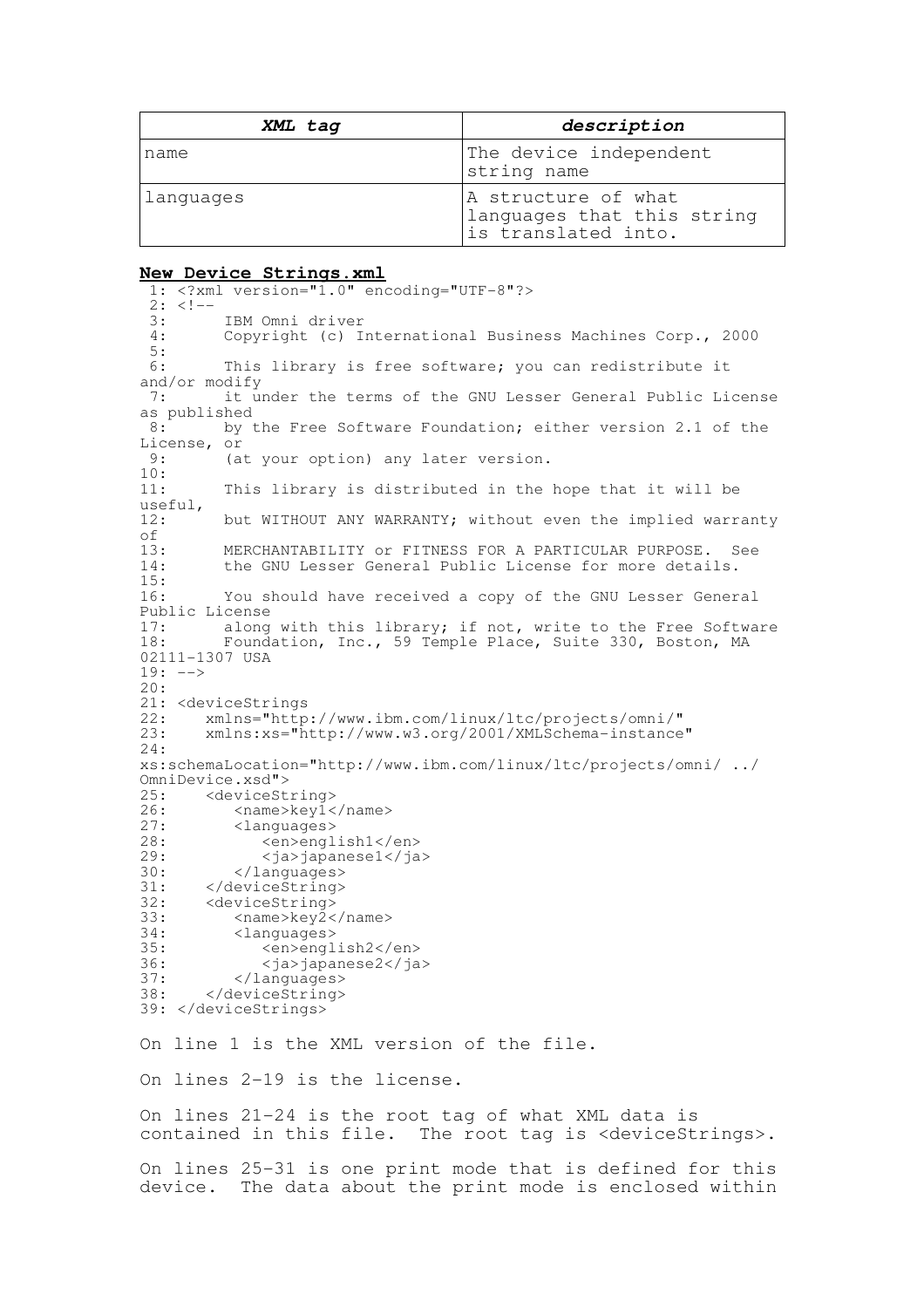the <deviceString> and </deviceString> tags.

## Trays for a device

| XML tag  | description                                                                                    |
|----------|------------------------------------------------------------------------------------------------|
| name     | The job property value for<br>this tray.                                                       |
| omniName | Optionally the old id of the<br>tray.                                                          |
| trayType | It contains the programmatic<br>description of the tag.                                        |
| command  | The command that corresponds<br>to this element.                                               |
| deviceID | An optional string<br>identifier that will replace<br>the id for the device job<br>properties. |

### **New Device Trays.xml**

1: <?xml version="1.0" encoding="UTF-8"?>  $2: <!--</math><br>3:$ IBM Omni driver 4: Copyright (c) International Business Machines Corp., 2000 5: 6: This library is free software; you can redistribute it and/or modify 7: it under the terms of the GNU Lesser General Public License as published<br>8: by t by the Free Software Foundation; either version 2.1 of the License, or<br>9:  $(a - b)$ (at your option) any later version. 10: 11: This library is distributed in the hope that it will be useful, 12: but WITHOUT ANY WARRANTY; without even the implied warranty of<br> $13:$ 13: MERCHANTABILITY or FITNESS FOR A PARTICULAR PURPOSE. See<br>14: the GNU Lesser General Public License for more details. the GNU Lesser General Public License for more details.  $\frac{15}{16}$ : You should have received a copy of the GNU Lesser General Public License<br>17: along 17: along with this library; if not, write to the Free Software<br>18: Foundation, Inc., 59 Temple Place, Suite 330, Boston, MA Foundation, Inc., 59 Temple Place, Suite 330, Boston, MA 02111-1307 USA 19: --> 20: <deviceTrays xmlns="http://www.ibm.com/linux/ltc/projects/omni/" xmlns:xs="http://www.w3.org/2001/XMLSchema-instance" xs:schemaLocation="http://www.ibm.com/linux/ltc/projects/omni/ ../ OmniDevice.xsd"><br>21: <deviceTr 21: <deviceTray><br>22: <name>Con 22: <name>Continuous</name><br>23: <travType>TRAY\_TYPE\_AUT 23:  $\langle \text{trayType} \rangle$ TRAY\_TYPE\_AUTO</trayType><br>24:  $\langle \text{command} \rangle$  NUL  $\langle \text{command} \rangle$ 24: <command>\_NUL\_</command><br>25: </deviceTrav> 25: </deviceTray><br>26: <deviceTray> 26: <deviceTray><br>27: <mame>Aut 27: <name>AutoSelect</name><br>28: <travTvpe>TRAY\_TYPE\_AUT 28: <trayType>TRAY\_TYPE\_AUTO</trayType><br>29: <command> NUL </command> 29: <command>\_NUL\_</command><br>30: </deviceTrav> 30: </deviceTray><br>31: <deviceTray> 31: <deviceTray><br>32: <name>Aut 32: <name>AutoSelect</name><br>33: <travTvpe>TRAY TYPE MAN 33: <trayType>TRAY\_TYPE\_MANUAL</trayType><br>34: <command> ESC HEX (19) &quot:?&quot: <command> ESC HEX (19) &quot;? &quot;</command>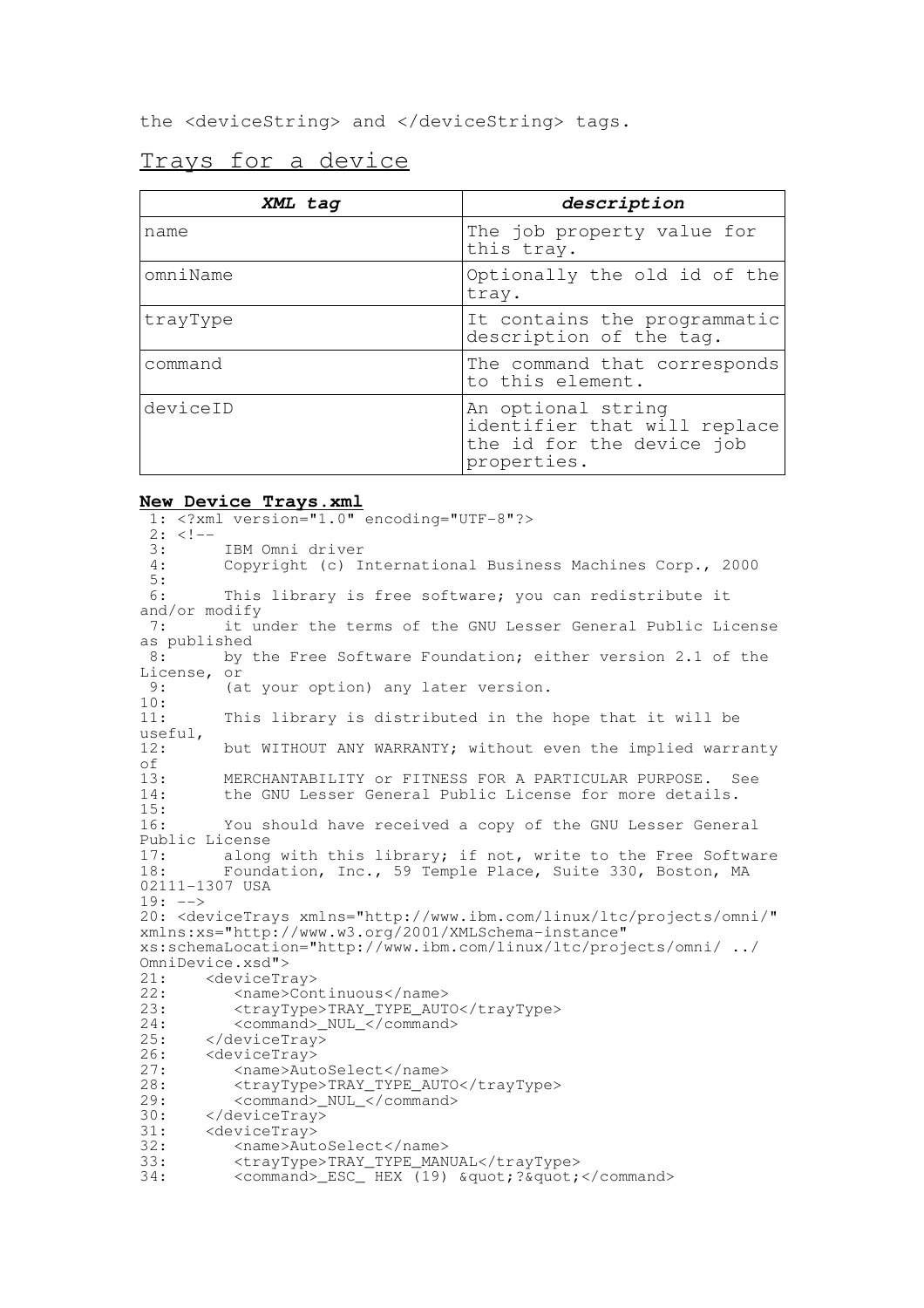35: </deviceTray> 36: </deviceTrays>

On line 1 is the XML version of the file.

On lines 2-19 is the license.

On line 20 is the root tag of what XML data is contained in this file. The root tag is <deviceTrays>.

On lines 21-25 is one tray that is defined for this device. The data about the tray is enclosed within the <deviceTray> and </deviceTray> tags.

On line 22 is the <name> tag. It contains the SJP identifier for this print mode.

On line 23 is the <trayType> tag. It contains the programmatic description of the tag.

On line 24 is the <command> tag. It contains binary command data (described above) for this tray.

```
an example would be:
```

```
DeviceTray *pTray = getCurrentTray ();
if (pTray->isEqual ("InputTray=AutoSelect"))
{
   ...
}
```
# Trimmings for a device

| XML tag  | description                                                                                    |  |
|----------|------------------------------------------------------------------------------------------------|--|
| name     | The job property value for<br>this trimming.                                                   |  |
| command  | The command that corresponds<br>to this element.                                               |  |
| deviceID | An optional string<br>identifier that will replace<br>the id for the device job<br>properties. |  |

#### **New Device Trimmings.xml**

1: <?xml version="1.0" encoding="UTF-8"?>  $2: 2:-$ <br>3: 3: IBM Omni driver<br>4. Convright (c) I Copyright (c) International Business Machines Corp., 2000 5: 6: This library is free software; you can redistribute it and/or modify 7: it under the terms of the GNU Lesser General Public License as published<br>8: by by the Free Software Foundation; either version 2.1 of the License, or 9: (at your option) any later version.  $\frac{10}{11}$ : This library is distributed in the hope that it will be useful, 12: but WITHOUT ANY WARRANTY; without even the implied warranty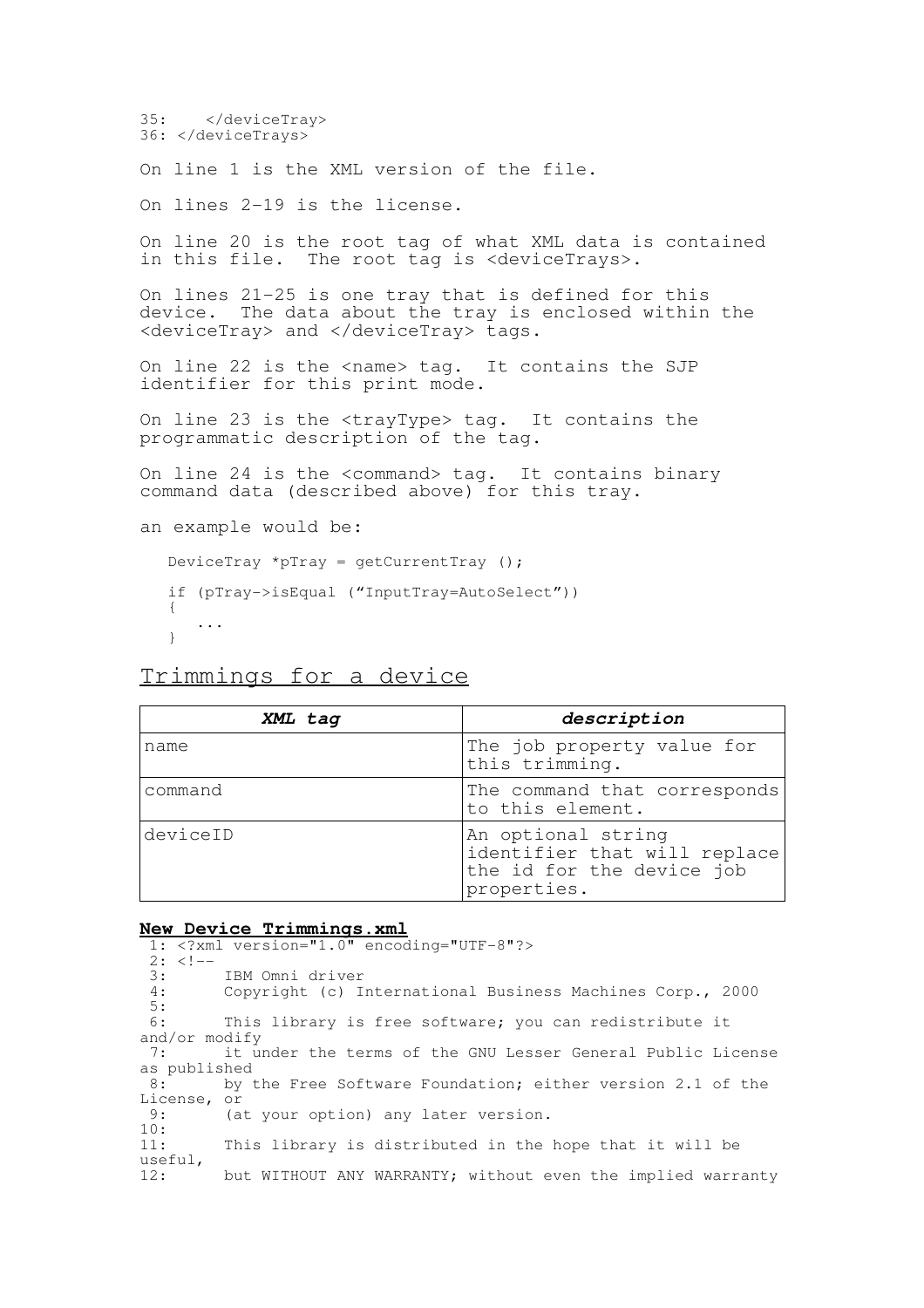of<br>13: 13: MERCHANTABILITY or FITNESS FOR A PARTICULAR PURPOSE. See<br>14: the GNU Lesser General Public License for more details. the GNU Lesser General Public License for more details.  $\frac{15}{16}$ : You should have received a copy of the GNU Lesser General Public License 17: along with this library; if not, write to the Free Software<br>18: Foundation, Inc., 59 Temple Place, Suite 330, Boston, MA Foundation, Inc., 59 Temple Place, Suite 330, Boston, MA 02111-1307 USA  $19: ---$ 20: 21: <deviceTrimmings<br>22: xmlns="http:/ 22: xmlns="http://www.ibm.com/linux/ltc/projects/omni/"<br>23: xmlns:xs="http://www.w3.org/2001/XMLSchema-instance 23: xmlns:xs="http://www.w3.org/2001/XMLSchema-instance" 24: xs:schemaLocation="http://www.ibm.com/linux/ltc/projects/omni/ ../ OmniDevice.xsd"><br>25: <deviceTr 25: <deviceTrimming> 26: <name>None</name><br>27: <command> NUL </c <command>\_NUL\_</command> 28: <deviceID>a</deviceID><br>29: </deviceTrimming> 29: </deviceTrimming><br>30: <deviceTrimming> 30: <deviceTrimming><br>31: <name>Trim</n 31: <name>Trim</name><br>32: <command>\_NUL\_</c 32: <command>\_NUL\_</command><br>33: <deviceID>b</deviceID> 33: <deviceID>b</deviceID><br>34: </deviceTrimming> 34: </deviceTrimming> ... 35: <deviceTrimming><br>36: <name>Tab</na 36: <name>Tab</name><br>37: <command> NUL </ 37: <command>\_NUL\_</command><br>38: <deviceID>e</deviceID> 38: <deviceID>e</deviceID><br>39: </deviceTrimming> 39: </deviceTrimming> 40: </deviceTrimmings> On line 1 is the XML version of the file. On lines 2-19 is the license. On lines 21-24 is the root tag of what XML data is contained in this file. The root tag is <deviceTrimmings>. On lines 25-29 is one print mode that is defined for this device. The data about the print mode is enclosed within the <deviceTrimming> and </deviceTrimming> tags. an example would be: DeviceTrimming \*pDT = getCurrentTrimming (); if (pDT->isEqual ("Trimming=None")) { ... }

### Instance Code

All devices have to support a set of required routines. These routines are broken up into two sections. These are the instance and blitter routines. The instance routines are functions that support working with job properties and handling job and page notification.

void initializeInstance ()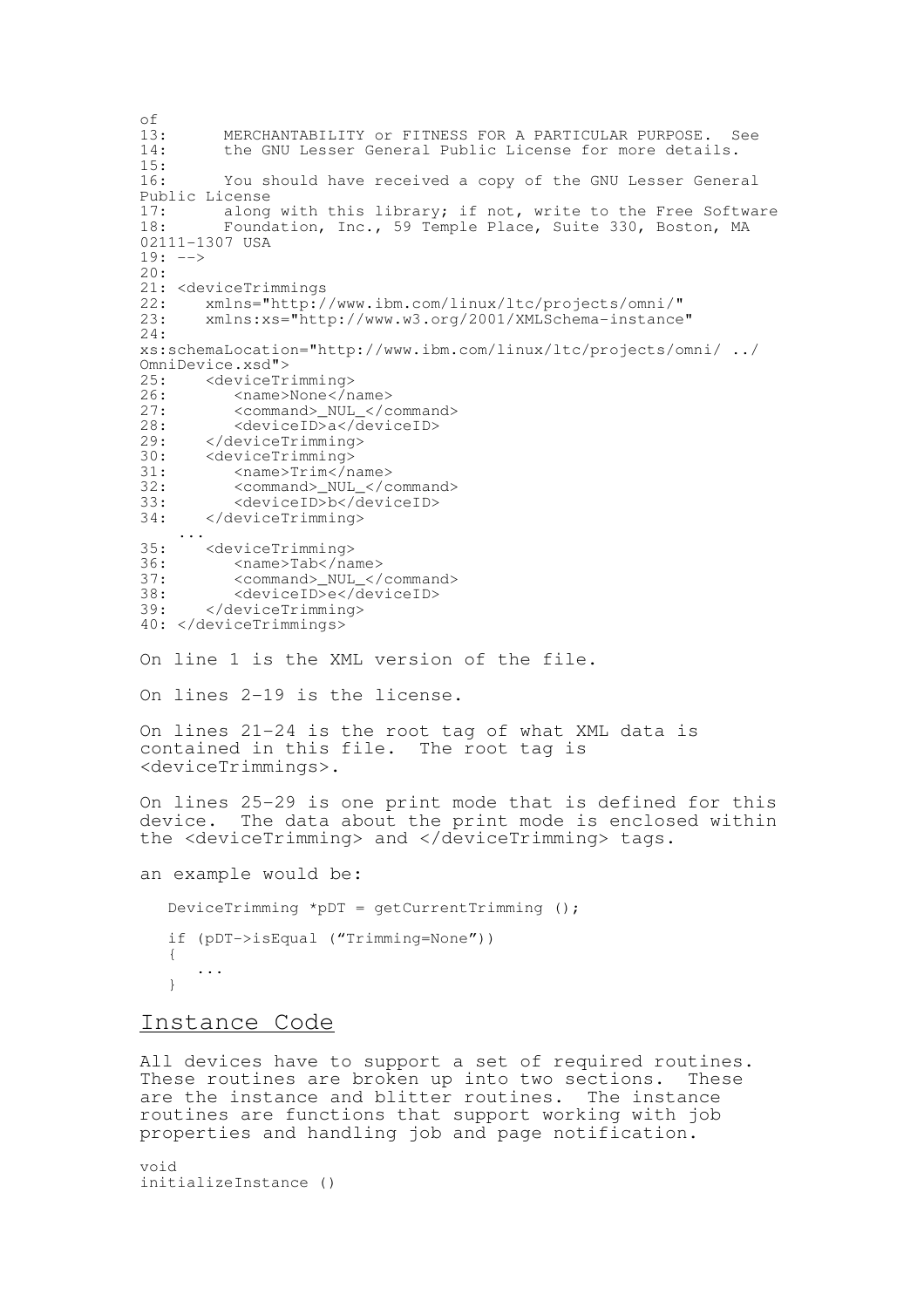This function is called after the instance is created but before any user code is executed. This code allows routines to be called that are not safe to be called apon class instantiation. bool hasError () This function reports if an error has occurred since this instance code has been created. std::string \* getJobProperties (bool fInDeviceSpecific = false) This function asks the instance for any instance-specific job properties. The return value is a space separated key=value string. If fInDeviceSpecific is true, then for the returned string, the values should be in instance-specific form. bool setJobProperties (PSZCRO pszJobProperties) This function is called when job properties are set to the Omni driver. The instance should handle any instance-specific job properties. If there was any invalid value for the job properties or any invalid key=value combination, then this function should return false. Enumeration \* getGroupEnumeration (bool fInDeviceSpecific = false) This function is called when job properties are queried by an application. Job properties are broken down into groups. For example, one group of job property keys is "NumberUp" and "NumberUpPresentationDirection". Another group would be "Resolution". And another group would be "Resolution". And another group would be<br>"ScalingType" and "ScalingPercentage". The return value  $"$ ScalingType" and "ScalingPercentage". is an Enumeration\* of Enumeration\*. If fInDeviceSpecific is true, then for the 2<sup>nd</sup> level Enumeration\*, the Key values should be in instance-specific form. std::string \* getJobPropertyType (PSZCRO pszKey) For a given job property key, return the type of the job property. The type is defined as the following: string integer float boolean Following the type is a space and then the default value. std::string \* getJobProperty (PSZCRO pszKey) For a given job property key, return the current value. std::string \* translateKeyValue (PSZCRO pszKey,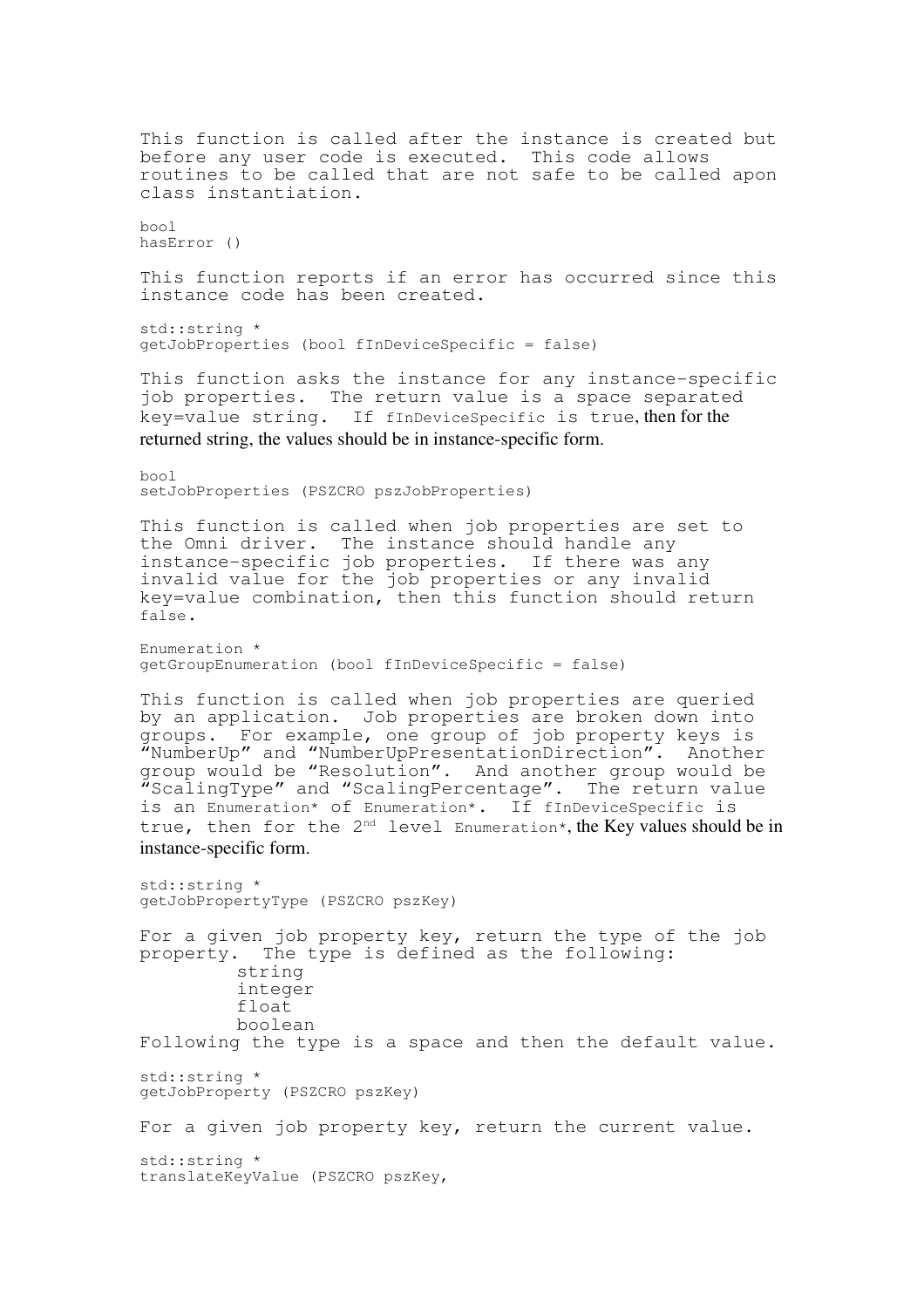PSZCRO pszValue) For a given job property key and value, return the translation of bool deviceOptionValid (PSZCRO pszDeviceOption) For the given device option, return true if you support it or false otherwise. bool setOutputStream (FILE \*pFile) This function is called to change the output stream to a different file handle. bool setErrorStream (FILE \*pFile) This function is called to change the error stream to a different file handle. bool setLanguage (int iLanguageID) This function is called when the default language is changed. bool beginJob () This function is called at the start of a print job. bool beginJob (bool fJobPropertiesChanged) This function is called at the start of a print job and the job properties have changed. You will have already received a setJobProperties call. bool newFrame () This function is called at the start of another page in the print job. bool newFrame (bool fJobPropertiesChanged) This function is called at the start of another page in the print job and the job properties have changed. You will have already received a setJobProperties call. bool endJob () This function is called at the end of the print job. bool abortJob () This function is called when a print job is aborted.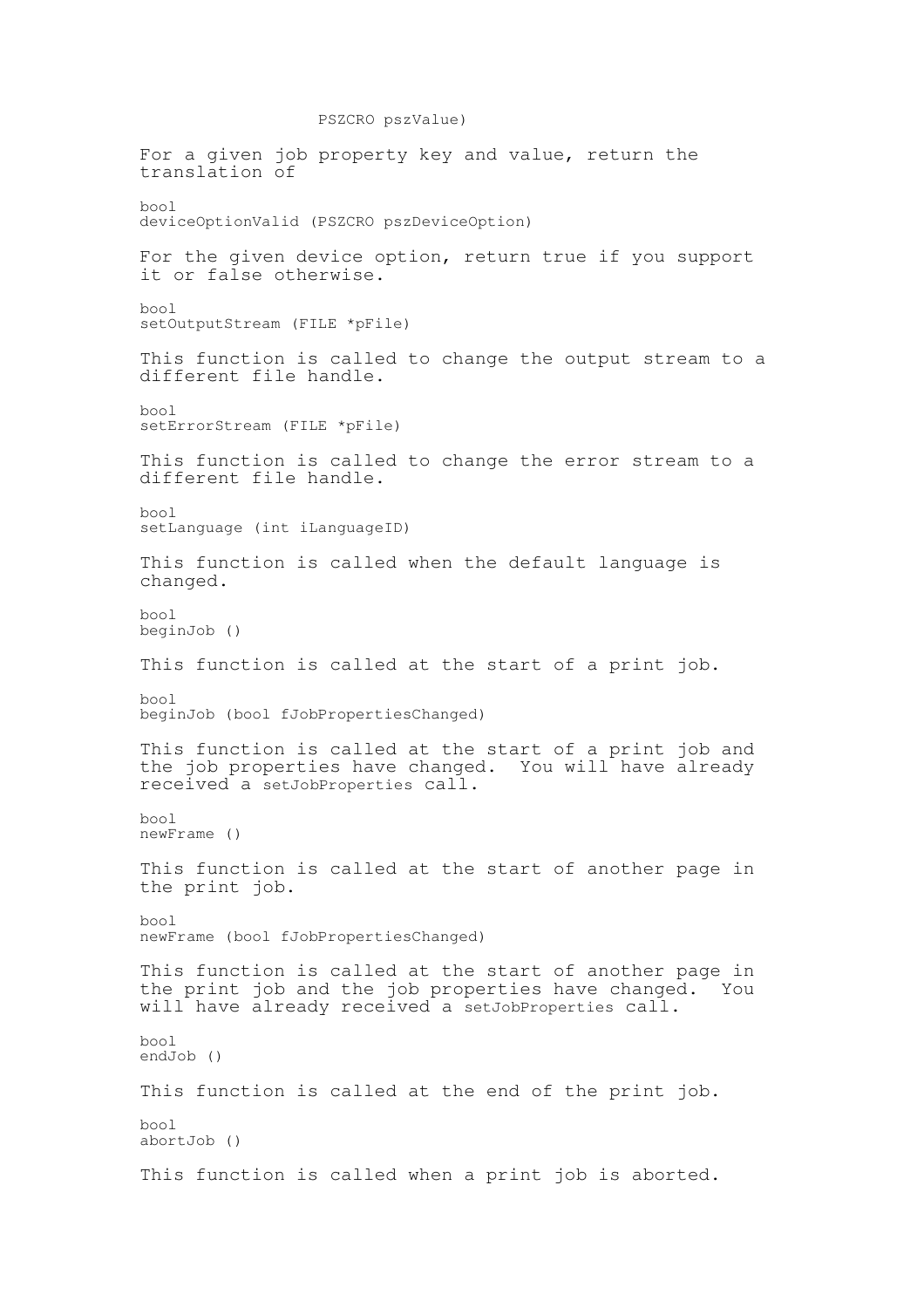# Blitter Code

The blitter routines are involved in the transformation of a page of bitmap calls into the printer language. The page is broken up into a series of bitmaps called bands in order to save memory (consider how much memory is used for an 8.5''x11'' at 600 dpi and 24 bits per pel color). These bands start from the top of the page and work their way down to the bottom. For every band of bitmap data, you will receive a rasterize call.



The bitmap bands are ordered as follows:

Scanlines are double word aligned. That is, the size will always be a multiple of 32 bits or 4 bytes. For example, a solid, 21 x 3 sized, 1 bit per pel bitmap would look like:

BYTE abBitmapData $[$ ] = {